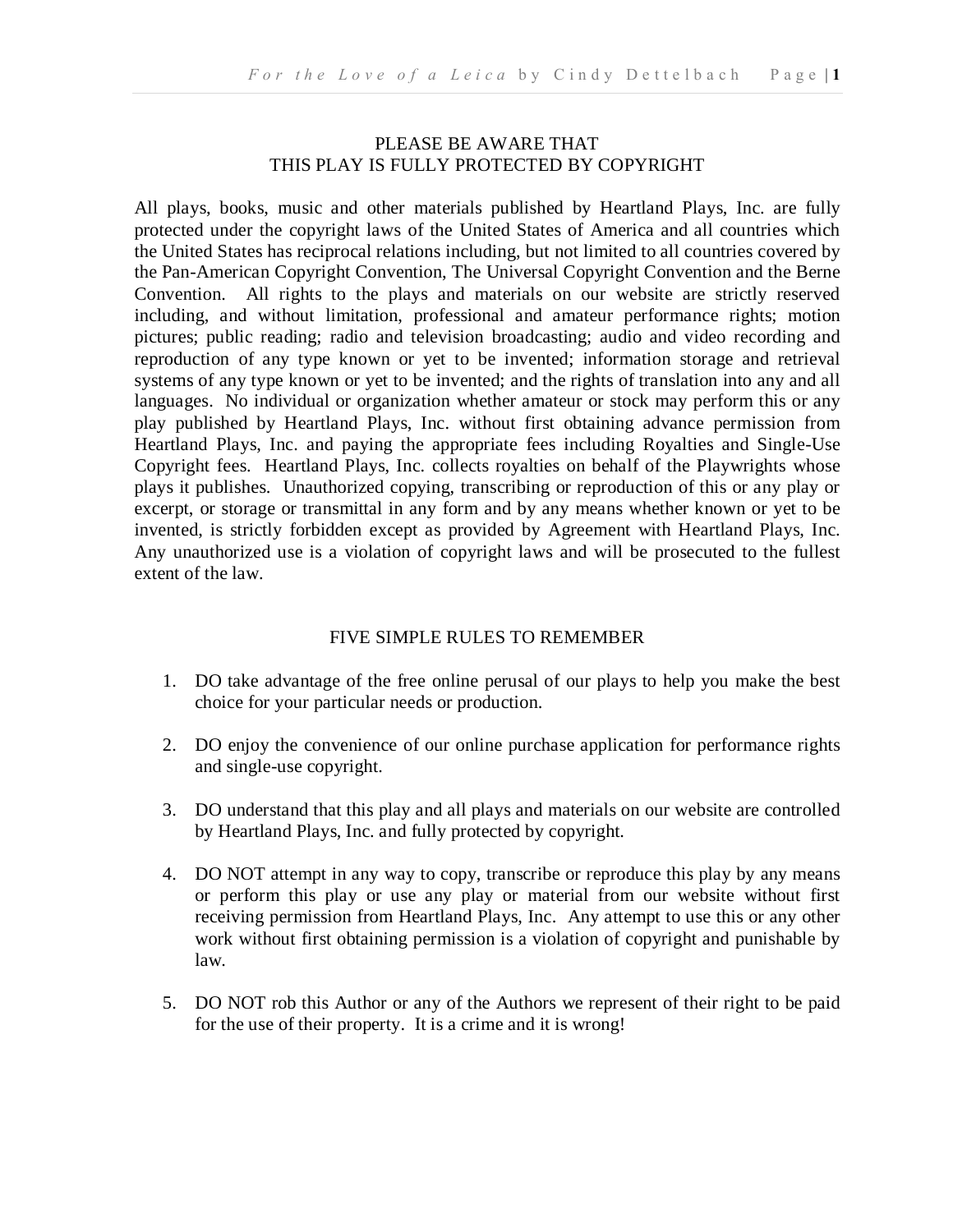**Product Code: A0535-F**

# For the Love of a Leica

# …a Polish Jewish Family is Exiled to Kazakhstan

## A New Play By Cindy Dettelbach

**ALL RIGHTS RESERVED REPRODUCTION WITHOUT SPECIFIC WRITTEN PERMISSION PROHIBITED**

> **Performance Rights Available Exclusively through Heartland Plays, Inc. at heartlandplays.com playsnow@heartlandplays.com customer service: 406-431-7680**

> > **Copyright © 2015 by Cindy Dettelbach**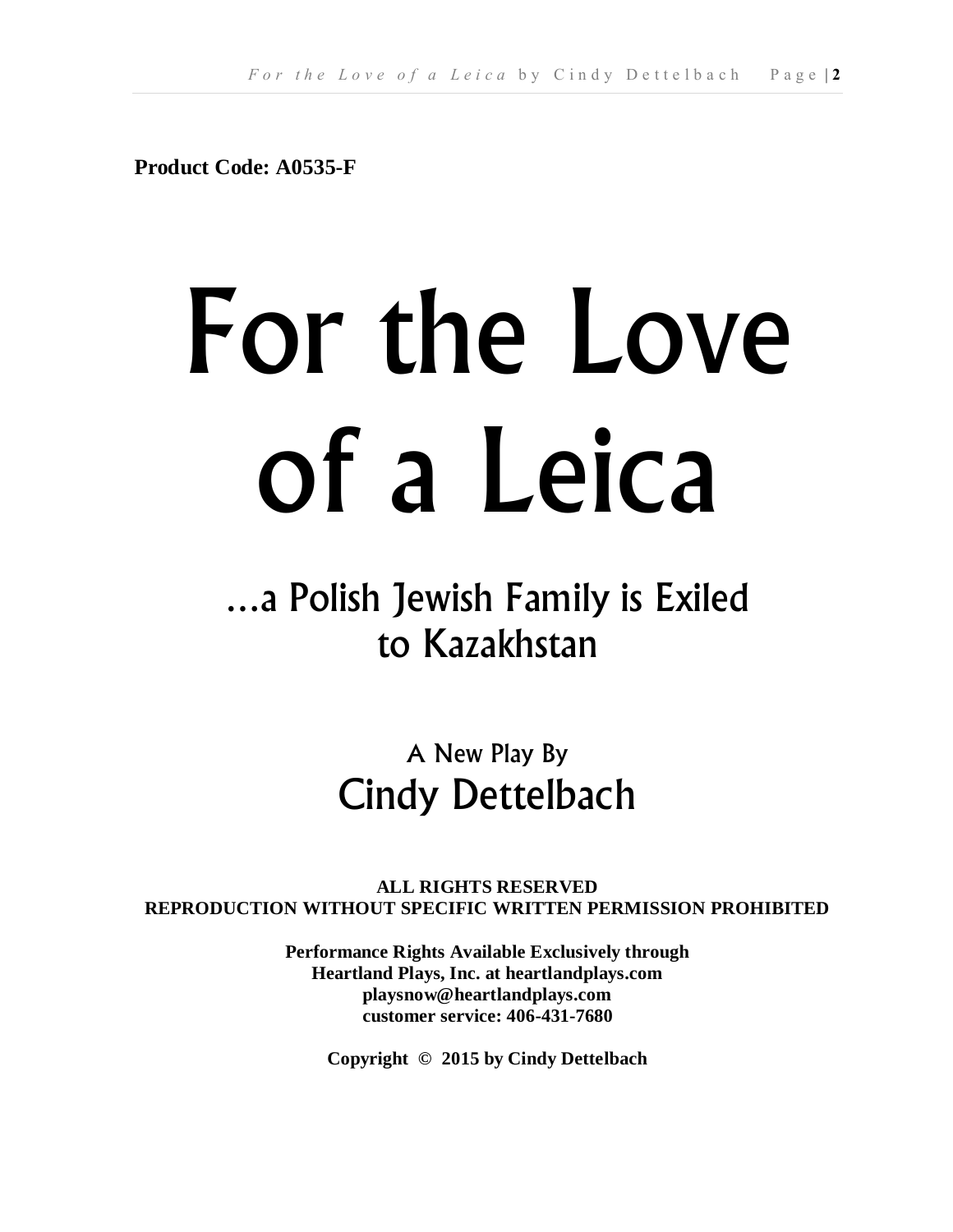## For the Love of a Leica by Cindy Dettelbach

### **CHARACTERS**

MOISHE ROSE – *Professional photographer, owner of photography studio and service shop in Brest, Eastern Poland*

ESTHER ROSE – *His wife*

CHAIM (HARRY) ROSE – *Their 12-year-old son*

LEONID SPASSKII – Colonel *of State Security, NKVD, Brest; top NKVD official in Kirovka*

FEDOR PAVLOVICH KOZLOV – *Senior accountant, Commerce Cooperative, Kirovka, Kazakhstan*

GRISHKA – *Attendant at main store*

PYTOR IVANOVICH – *Village store attendant*

STEPKA – *Worker in Kozlov's office*

#### **NOTE**

*MOISHE and ADULT CHAIM can be played by the same actor, with the Adult Chaim wearing a contemporary sport coat and Moishe a shopworn wool cardigan sweater.*

*Kozlov, Grishka, Stepka and Store attendant can be played by the same actor.*

#### **SETTING**

*The events recounted here take place some 70 years ago. The story begins in September, 1940 in the Polish town of Brest (Now Brest-Litovsk, Belarus) and then continuing on to Kirovka, Kazakhstan.*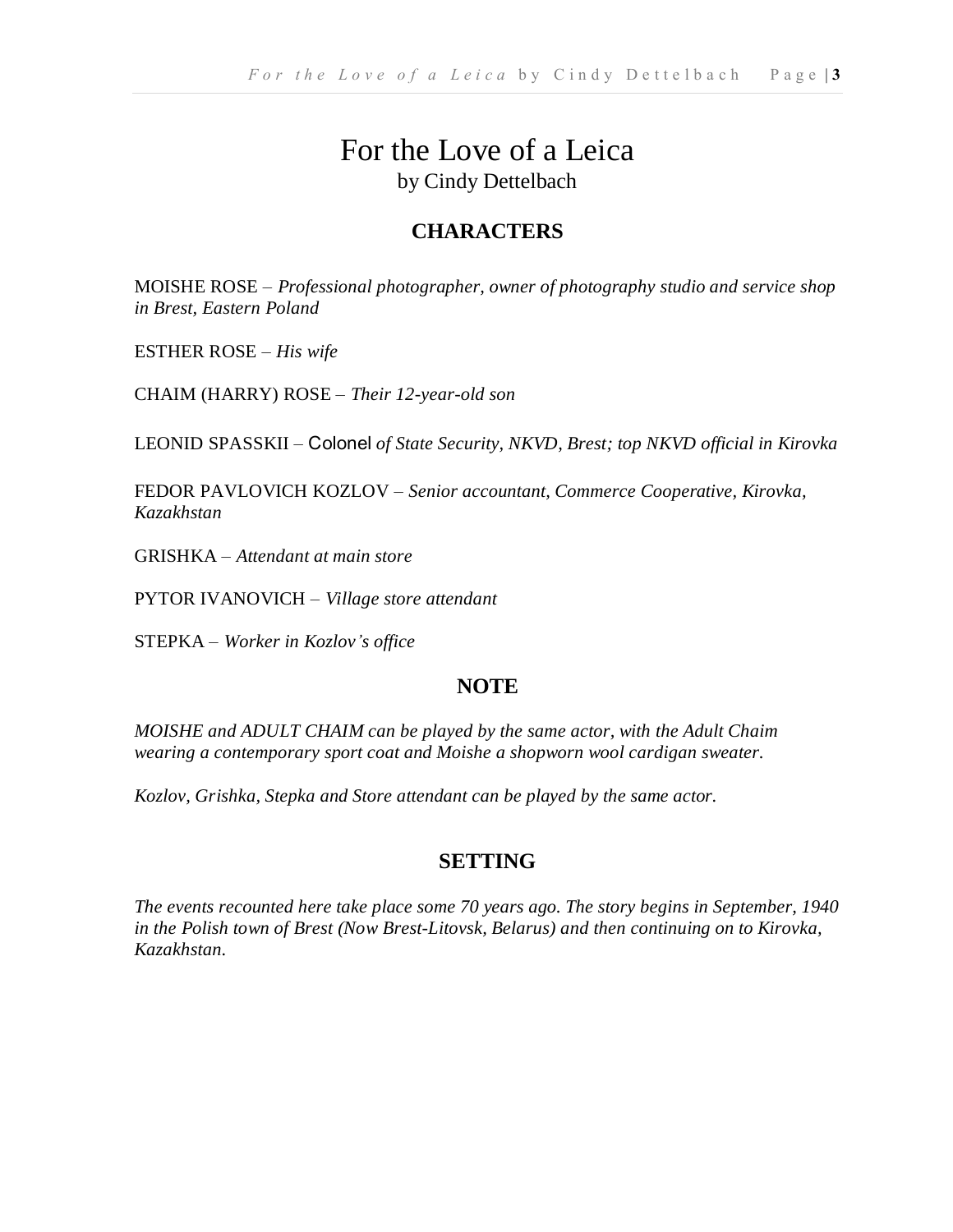For the Love of a Leica by Cindy Dettelbach

#### **PRELUDE**

*AT RISE: SPOTLIGHT ON CHAIM who is dressed in a sport jacket.*

#### CHAIM

The events recounted here took place over 70 years ago. That's when my parents, Esther and Moishe Rose, were in the prime of their lives and I, Chaim, their only child, was on the cusp of becoming a man – Talmudicly-speaking and otherwise. This part of our story begins in September, 1940 in the Polish town of Brest, now Brest-Litovsk, Belarus.

#### **SCENE 1**

|                       | SETTING: |               | September, 1940; the Polish town of<br>Brest; the Rose family's photography<br>studio. To the left of the studio is the Rose<br>family's residence. Painted on one wall<br>of the studio is a faux outdoor scene for<br>use in wedding or family portraits.<br>Against another wall is shelving holding<br>film, other camera accessories. On a<br>third wall is a chest of drawers.<br>MOISHE's Leica camera rests on a<br>shoulder-high tripod. |
|-----------------------|----------|---------------|---------------------------------------------------------------------------------------------------------------------------------------------------------------------------------------------------------------------------------------------------------------------------------------------------------------------------------------------------------------------------------------------------------------------------------------------------|
|                       | AT RISE: |               | MOISHE is doing paper work at his<br>counter when Esther enters carrying two<br>small bags of groceries.                                                                                                                                                                                                                                                                                                                                          |
| Let me take the bags. |          | <b>MOISHE</b> |                                                                                                                                                                                                                                                                                                                                                                                                                                                   |
| They're not heavy.    |          | <b>ESTHER</b> |                                                                                                                                                                                                                                                                                                                                                                                                                                                   |
| You're back early.    |          | <b>MOISHE</b> |                                                                                                                                                                                                                                                                                                                                                                                                                                                   |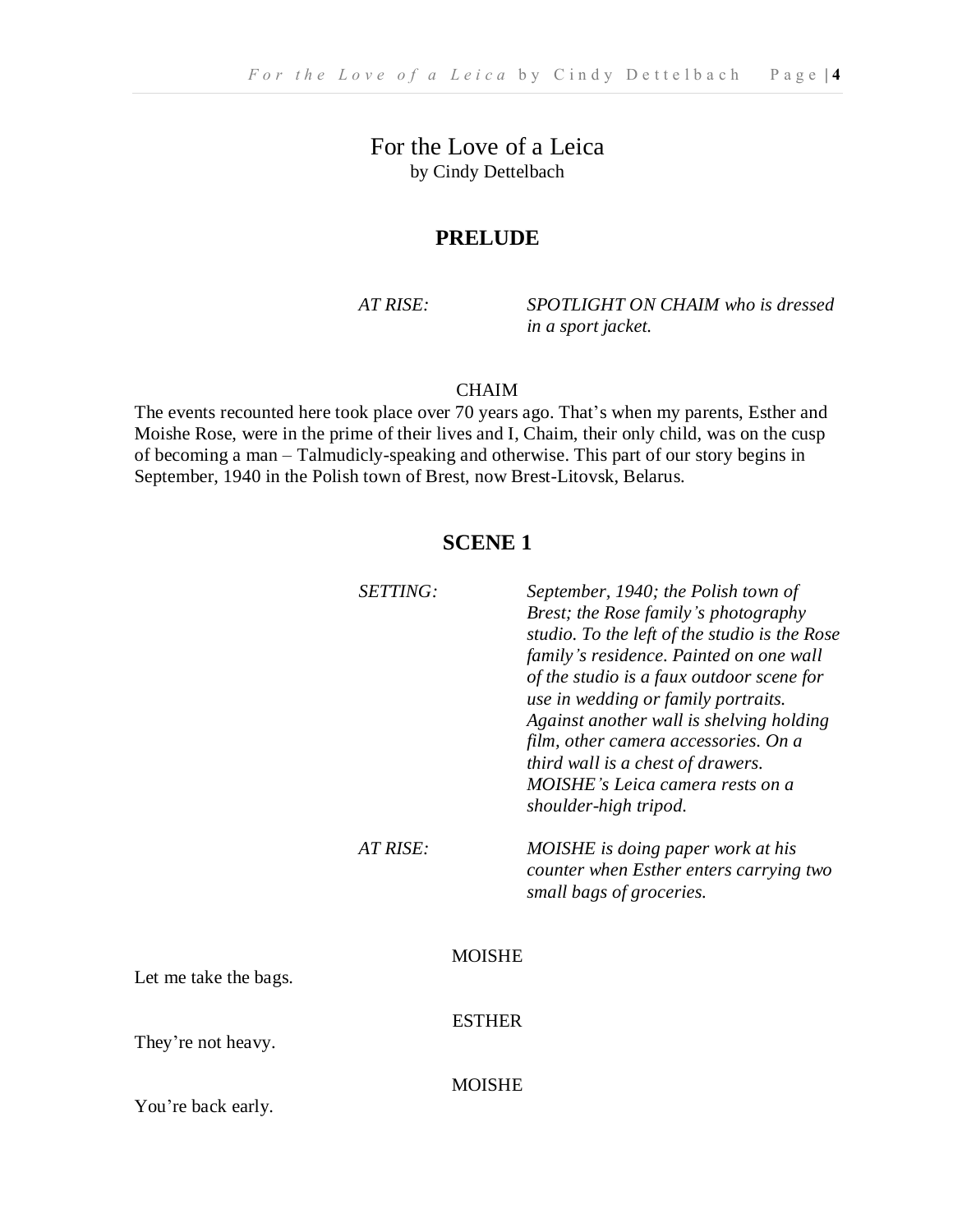Nothing much to buy anymore. So it doesn't take long.

#### MOISHE

Chaim go with you?

#### ESTHER

He's getting too old to tag along with his mama, he tells me. He's probably with Solly or Nate. Playing ball. Getting into some mischief…

#### MOISHE

That's what boys do.

#### ESTHER

What have you been doing?

#### MOISHE

Checking the week's receipts... Not much there either.

#### *CHAIM enters.*

#### CHAIM

I'm starving. Any cake left?

#### ESTHER

Say hello first to your papa. He hasn't seen you all day.

#### **CHAIM**

*(Giving MOISHE a hug)* Hello, Papa. What can I have to eat Mama?

#### **ESTHER**

I just bought a loaf of bread. Cut a slice and there are some cherry preserves. But mind. Not too much. Dinner is soon.

#### MOISHE

A growing boy needs food.

#### ESTHER

Too bad the roubles you take in from your new Russian clientele don't help pay for it.

#### CHAIM

Why is that Papa?

#### MOISHE

Their currency is just paper. Not even worth wiping your...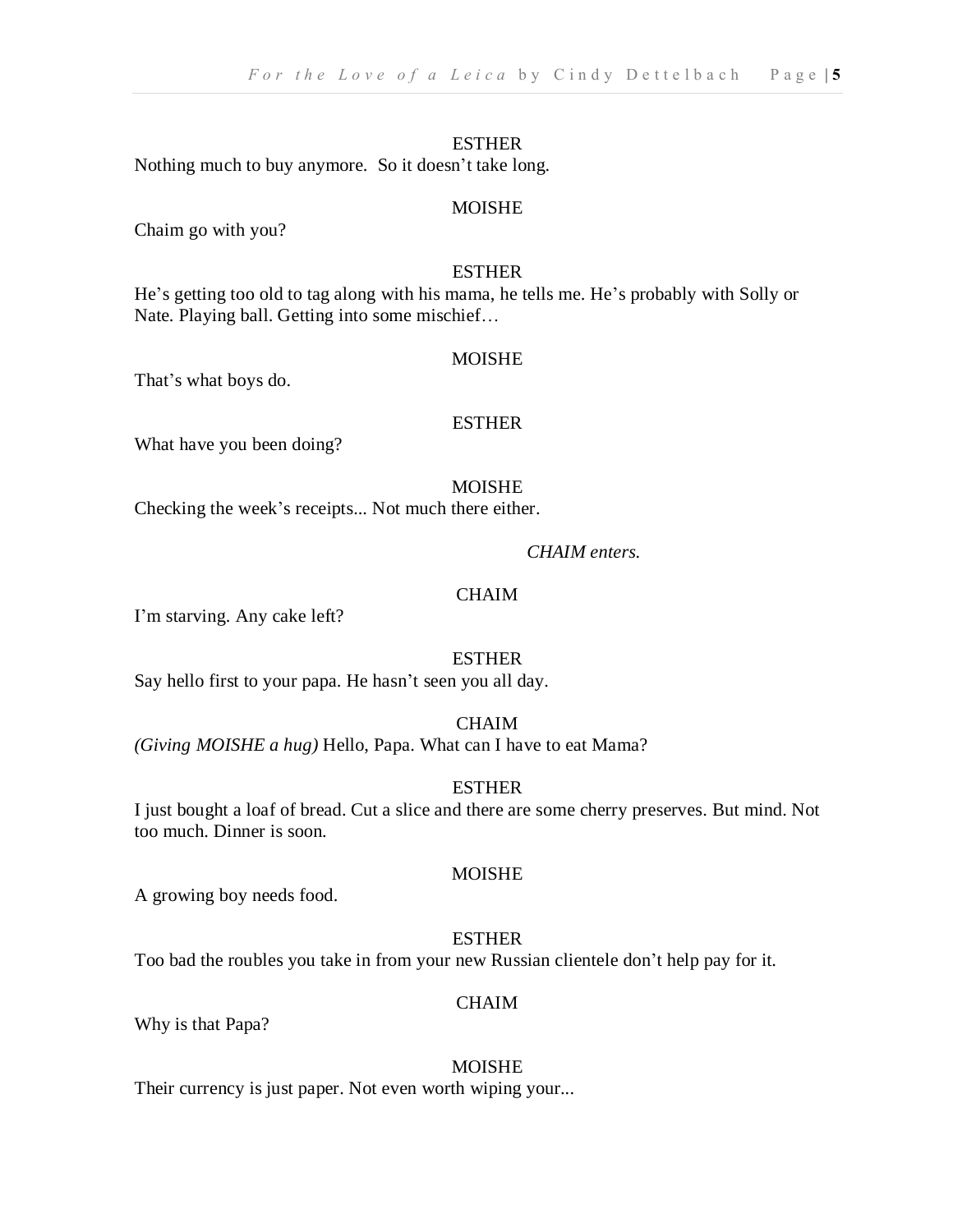The boy...

#### MOISHE

Worthless to them and to us.

#### CHAIM

Didn't you tell me that once the Russians took over, things would be better?

#### MOISHE

Better than the Nazis, may they rot in hell. But not like before.

#### CHAIM

Some of the Russians seem friendly.

#### MOISHE

And eager to buy everything they can get their hands on. *(Feigning the accent of a Russian speaking to a shopkeeper)* "Have you a camera? Film? A tripod? *U nas vsyo est*. We have everything.

#### CHAIM

I don't understand.

#### MOISHE

*U nas vsyo est*. That's probably what they were brainwashed to say so the "dumb" locals wouldn't know the Soviet Union was even worse off than Poland....From these guys I never had so much "business" in my life.

#### ESTHER

Paid with money as phony as the stuff that goes for butter around here.

#### MOISHE

And just as bitter on the tongue.

#### ESTHER

*(In a whisper)* That's why I'm taking whatever jewelry I have and hiding it. Sewing it into my skirts.

#### MOISHE

Isn't that going a bit far?

#### ESTHER

For when we might need some real money. Leah, Avrum's wife, says he's doing the same with most of his watch inventory from the store.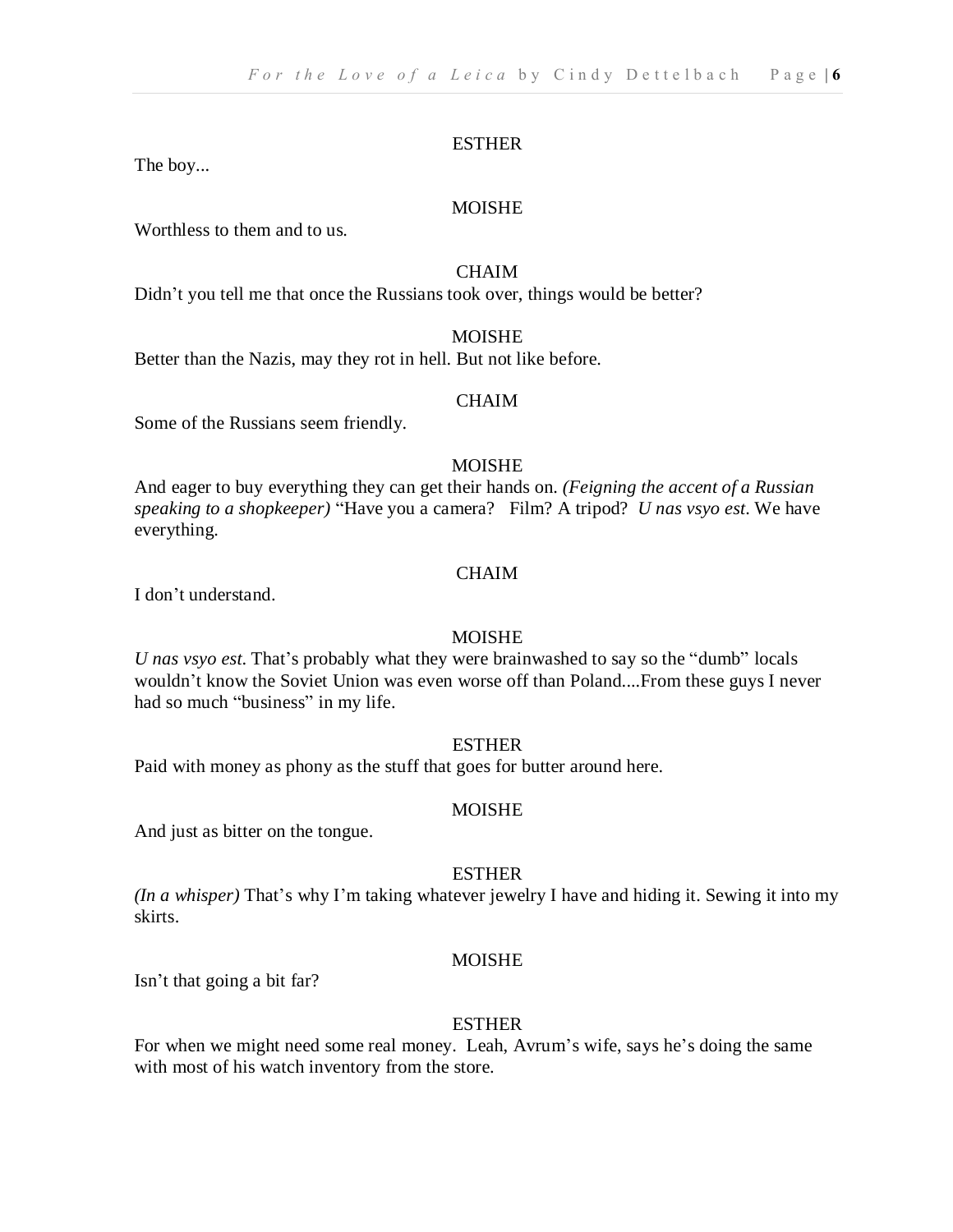I never knew Avrum wore skirts.

#### **CHAIM**

What are you hiding Papa?

#### MOISHE

I have no real inventory to hide. Film. Photography paper. Chemicals for developing which you love to mess around with when you think I'm not looking… Doesn't amount to much.

#### ESTHER

There is your Leica.

#### MOISHE

That's NOT inventory. That's my third arm.

#### ESTHER

So keep that arm close to you… At least hide it when you close the shop....Things are disappearing...all around town.

#### CHAIM

Any of our things disappear?

#### ESTHER

No, thank God—but you can't be too careful.

#### MOISHE

Your Mama's right.

#### ESTHER

*(Hearing the sound of boots)* I think one of your *U nas vsyo est* customers is at the door. ...Come, Chaim. Let's see if we can fix you something to keep you from starving in the next 30 minutes.

> *CHAIM and ESTHER exit to darkened kitchen area at left.*

*LEONID SPASSKI enters right. He is meticulously dressed in his tailored colonel's uniform and soft leather boots. He is a tall, handsome man, not yet 40.*

#### SPASSKII

*(Genial, friendly)* Good afternoon, Mr. Rose.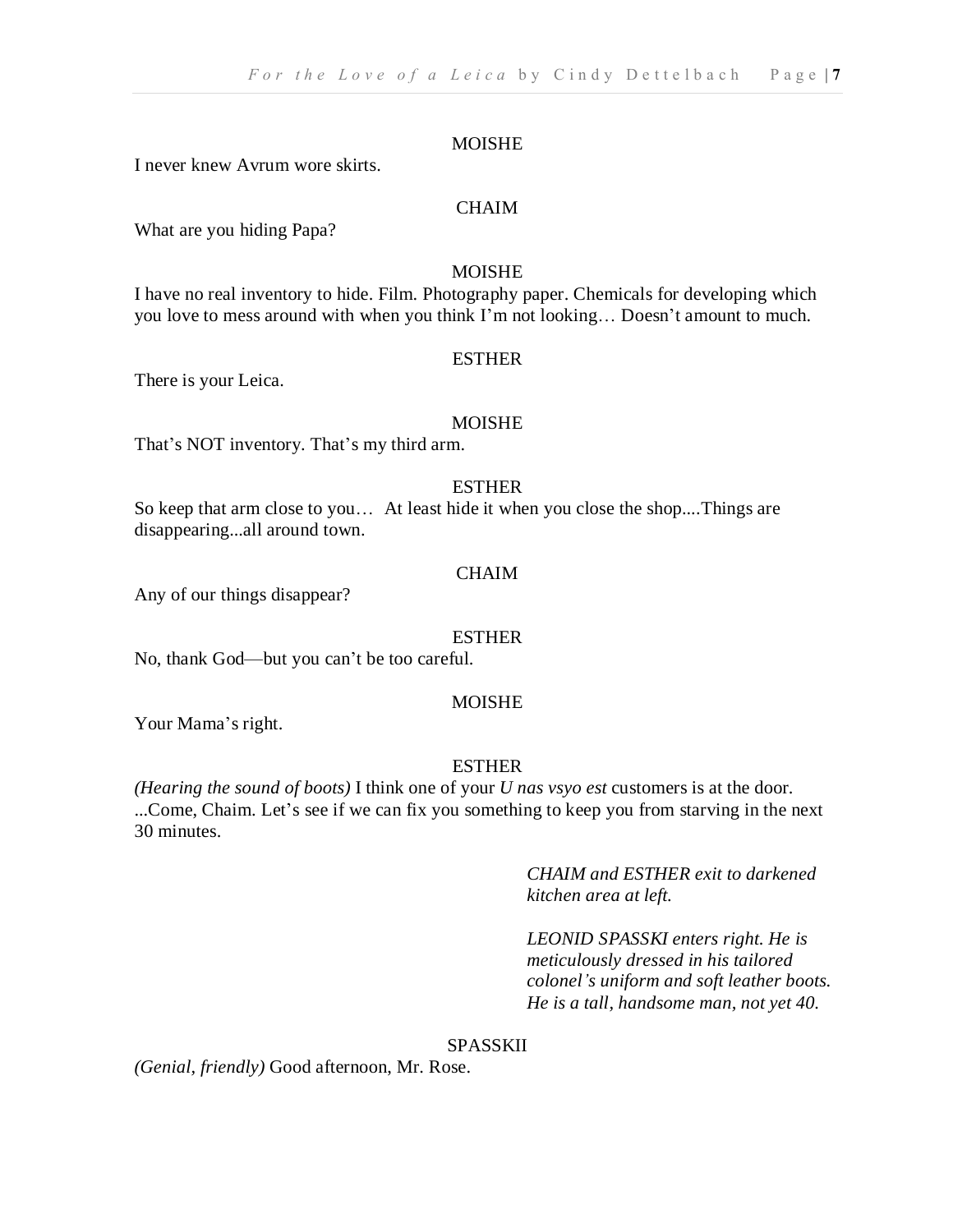Good afternoon, colonel.

#### SPASSKII

How is your good wife today? And your smart young son…umm...?

#### MOISHE

Chaim. *(Pause)* They're fine, thank you.

#### SPASSKII

Business?

#### MOISHE

Fine.

#### **SPASSKII**

*(Eyeing the camera on its tripod)* And how is your beautiful Leica?

#### MOISHE

No complaints.

#### SPASSKII

This is for you. Some good vodka.

#### MOISHE

*(Polite but unenthusiastic)* Thank you, colonel.

#### **SPASSKII**

I am anxious to see the results of our little experiment yesterday.

#### MOISHE

I have them right here.

*He spreads out photographs randomly on the counter*.

#### SPASSKII

*(Examining the display quickly and then focusing in on each, one at a time)* It takes my breath away.

#### MOISHE

Can you tell which is from your camera, which from mine?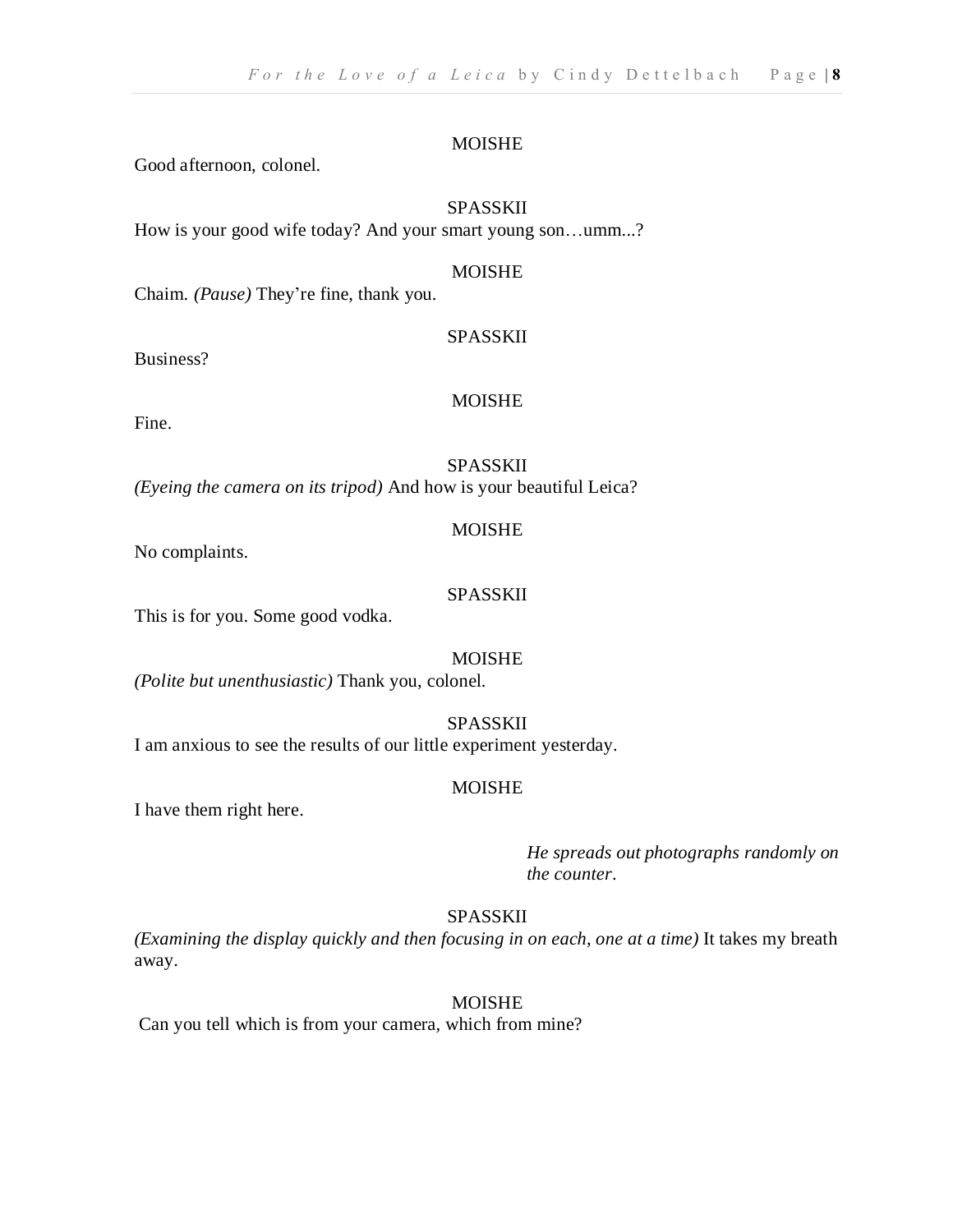MOISHE

*(Excitedly)* Like night and day. The clarity. The depth. The brilliant optics... *(Pause)* I don't have to tell you my friend what you already know and can see with your own eyes. *(Beat)* I must have one.

| All the pictures are yours. No charge.                 |                 |
|--------------------------------------------------------|-----------------|
| A Leica. Where can I buy one?                          | <b>SPASSKII</b> |
| I'm afraid you can't. Not in Brest.                    | <b>MOISHE</b>   |
| You cornered the market?                               | SPASSKII        |
| I bought mine, used, from Warsaw. Just before the war. | <b>MOISHE</b>   |
|                                                        | SPASSKII        |

Some people here must also own Leicas.

#### MOISHE

Street photographers, perhaps.

#### SPASSKII

Where can I find these people?

#### MOISHE

Don't know. They haven't worked the streets ever since one had his camera "confiscated temporarily"....

#### SPASSKI

*(Growing frustrated)* If we can't find any other Leicas *(Pause) how* about selling me yours?

#### MOISHE

But...

#### SPASSKII

I will give you two FED cameras and 500 roubles.

#### MOISHE

*(Shaking his head)* I...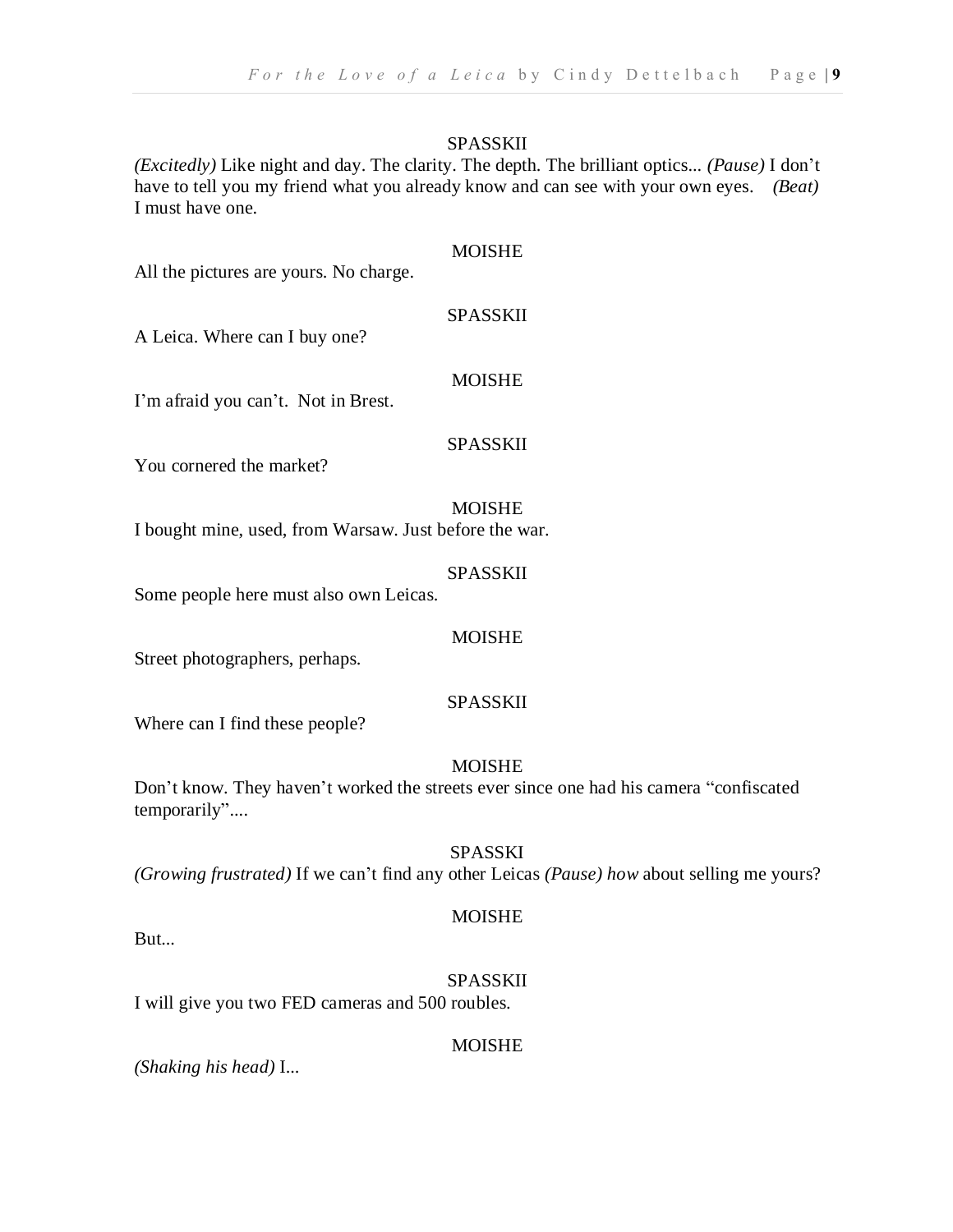700 roubles.

#### MOISHE

*(Trying to stay calm)* Colonel, I make my living with this camera....I...I cannot part with it.

#### SPASSKII

*(More authoritatively)* Maybe you need to think about it. Talk it over with Mrs. Rose.

#### **ESTHER**

*(Emerging from the kitchen; Chaim sitting and chewing his bread, listens from the darkened kitchen)* Did I just hear my name mentioned?... *(In a flat voice)* Oh. Hello, colonel.

#### SPASSKII I was just praising your marvelous cooking to your husband.

Thank you.

#### SPASSKII

ESTHER

Anytime you'd like to invite me to supper again...

*ESTHER looks warily at MOISHE who nods back.*

#### ESTHER

SPASSKII

ESTHER

Yes...Sure.

I'm free tomorrow.

Tomorrow then. Seven?

#### SPASSKII

Seven it is. And have a good evening.

| SPASSKII exits. |
|-----------------|
|-----------------|

#### ESTHER

What did he want this time?

#### MOISHE

In addition to your good cooking?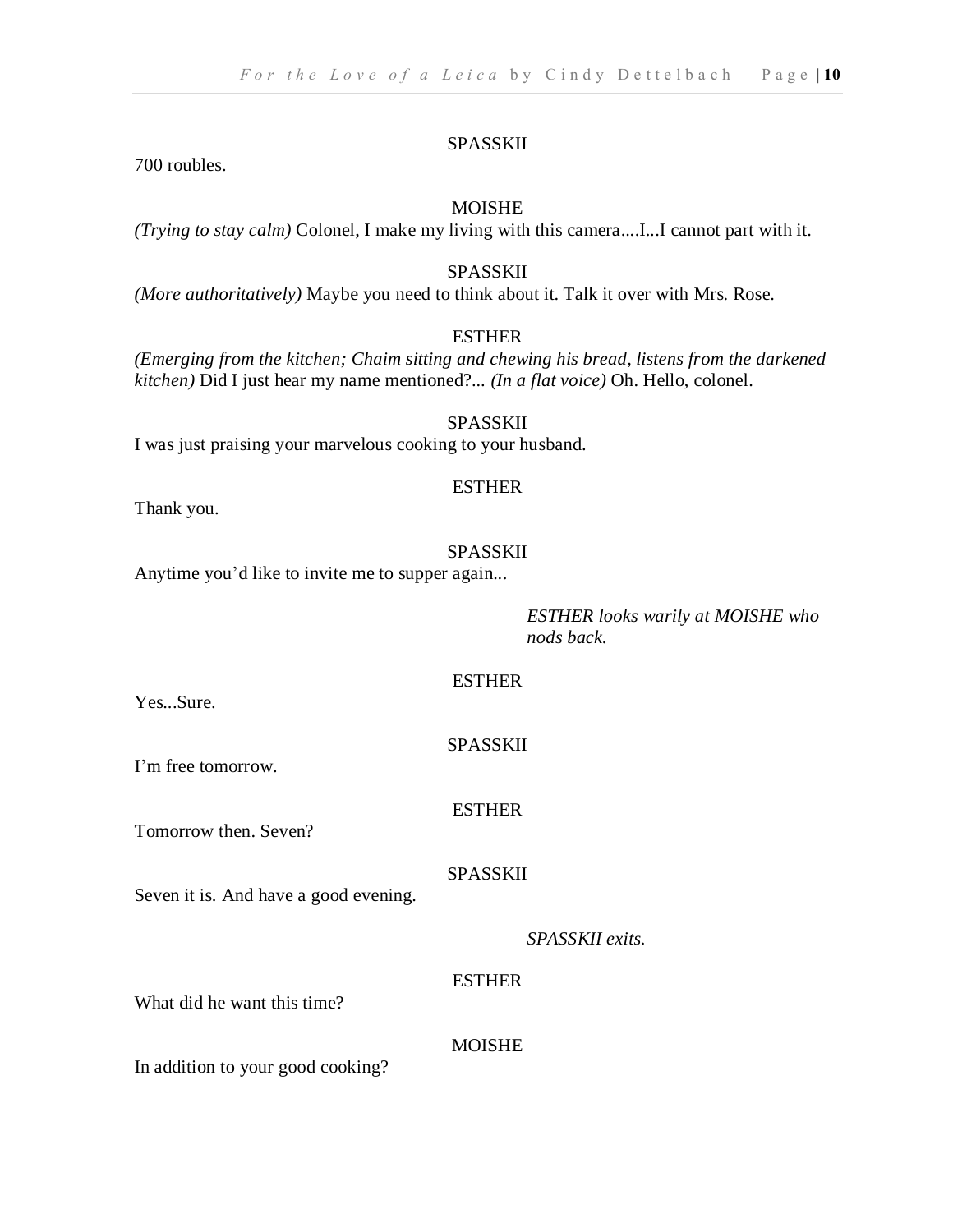*(Eyeing the bottle on the counter)* And why does he always bring vodka? Doesn't he know we don't drink that poison?

#### MOISHE

He wants my Leica. In return for inferior Russian cameras and worthless rubles.

#### **ESTHER**

You can't do that...

#### MOISHE

Of course not.

#### **ESTHER**

I don't trust that man. He even looks like a Nazi. *(Pause)* Always so neatly dressed and groomed. Not like the other Russians stationed here...

#### MOISHE

So now we have a face and fashion assessment of a man's inner character. Let's write a letter in praise...or is it in condemnation... of him to French European Vogue. Maybe even send a picture.

#### ESTHER

Enough already. I don't need your joking on top of other bad news.

#### MOISHE

What other?

#### ESTHER

I was at one of those official Soviet shops earlier today, the one that replaced Margolies, the greengrocer. Nothing worth buying there. Just wilted brown cabbage and some sick-looking potatoes.

#### MOISHE

That's no news.

#### ESTHER

I saw Rivke at the shop. She told me that her neighbors, the Schwartzes, disappeared in the middle of the night last night.

#### MOISHE

Mendel Schwartz is just a postman. What could the Russian authorities possibly want with him?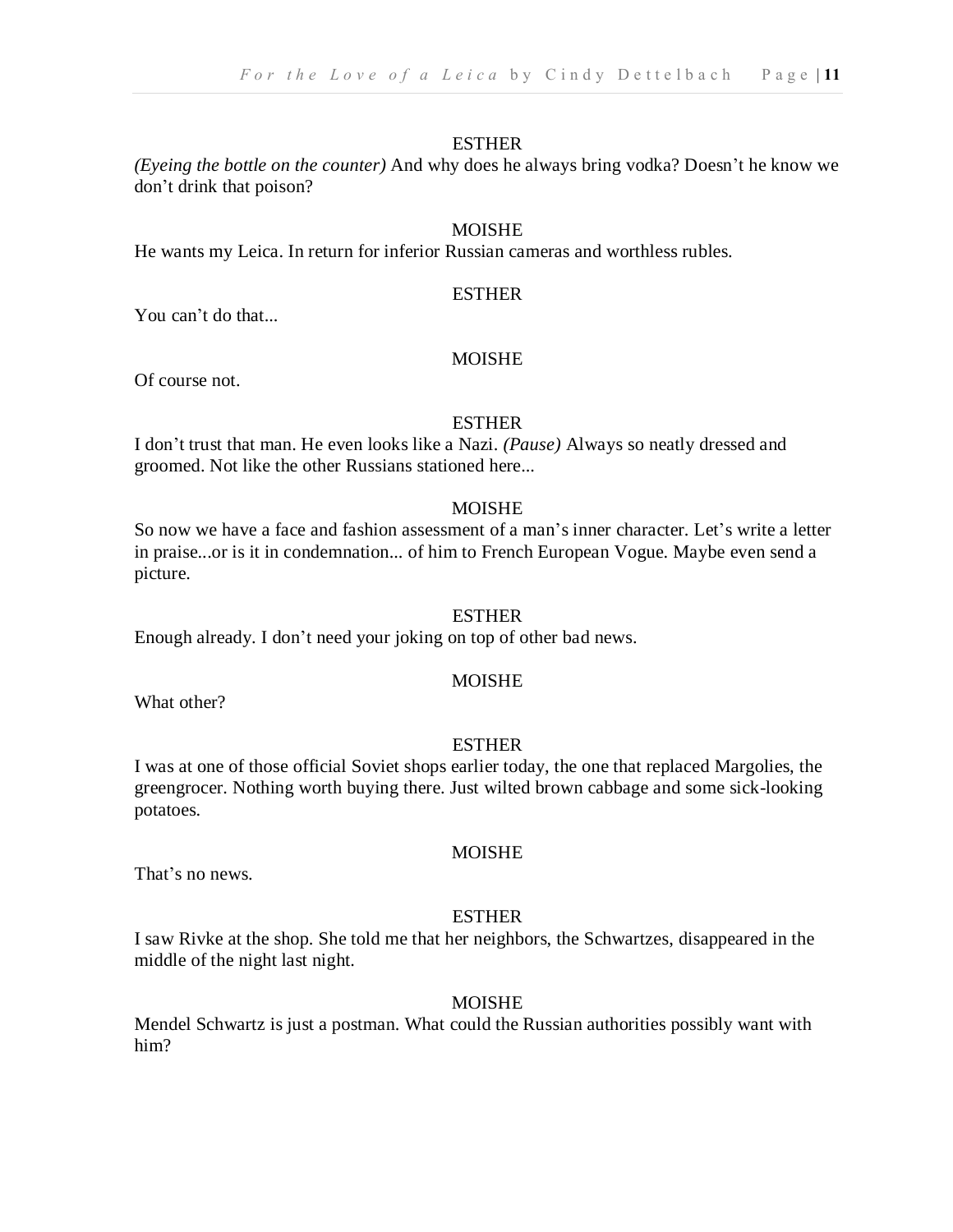What would they want with the Rosefskys, or the Kleins, who also disappeared?

#### MOISHE

Benny Klein is no loss. He still owes me money for his daughter's wedding portrait. Maybe the Soviet police will collect it for me.

I'm serious.

#### MOISHE

ESTHER

And you know I'm just kidding.

#### ESTHER

I'm also worried.

#### MOISHE

About the Kleins?

#### ESTHER

About us. And Spasskii. About his wanting your Leica and you not about to sell it to him.

#### MOISHE

Let me worry about Spasskii. You've got rotten potatoes to worry about.

#### ESTHER

You always make light of things.

#### MOISHE

And you're happiest when you cloak everything in a shroud...Come, it's a beautiful day. Let's sit on the back porch for a while. Before the sun disappears. And the starving one calls for more food.

#### **SCENE 2**

*SETTING: The next night; The Roses' kitchen/ dining room. Filling the small area are a table and four chairs. The table is set with an ecru lace cloth and simple white china. Two Sabbath brass candlesticks sit atop the buffet. Hanging on the wall are the Roses' wedding portrait and a recent picture of Chaim.*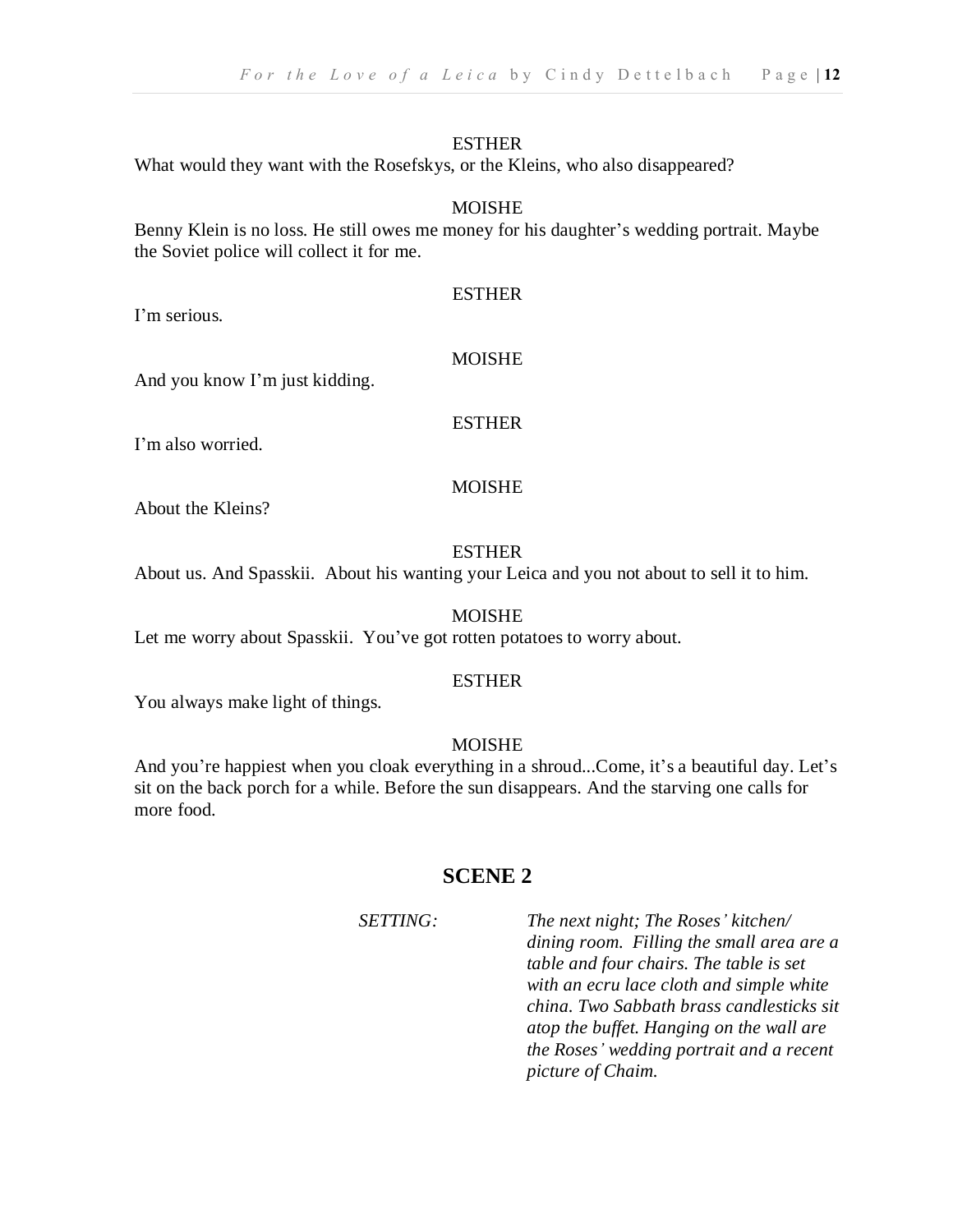#### *AT RISE: The ROSE FAMILY and SPASSKII are finishing their dinner. An open bottle of vodka and a shot glass are at SPASSKII's place. He drinks liberally.*

#### SPASSKII

That was delicious, Mrs. Rose. Reminds me of my own mama's cooking.

#### ESTHER

Glad you liked it.

#### SPASSKII

Her specialty also was stuffed cabbage. Rice mixed with ground pork, cardamom, cinnamon, other spices...It was always our Christmas dinner.

#### ESTHER

Mine has no pork. And very little ground beef. *(Pause)* There is almost no meat to buy anymore.

#### SPASSKII

Yes, yes. And the taste is all the more remarkable...considering.

#### MOISHE

As you have said colonel, my wife is a very good cook.

#### SPASSKII

SPASSKII

ESTHER

SPASSKII

You are a very lucky man, Rose, as are you....

CHAIM

Chaim. My name is Chaim.

Yes. Kai...im.

Do you have a wife, colonel?

Yes. Ludmilla.

#### ESTHER

Any children?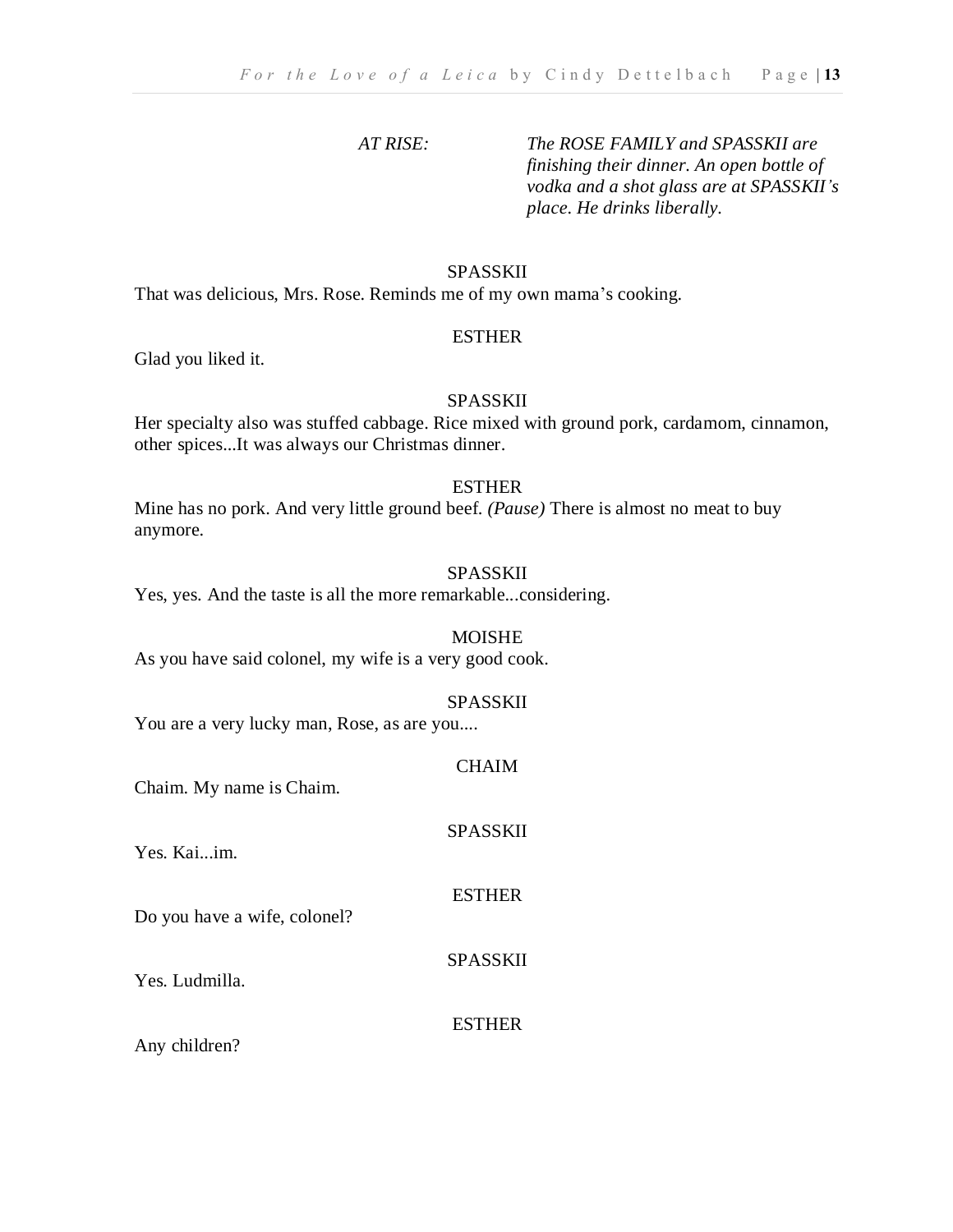Two. Vladimir and Zina. Let me show you.

*He fishes a couple of photos out of his wallet and proudly passes them around*.

#### ESTHER

Very nice.

MOISHE

A handsome family.

SPASSKII

I think so.

CHAIM

How old are they?

#### SPASSKII

CHAIM

SPASSKII

Vladimir is 7, Zina 3. No, wait. Zina will be 4 this week... How time goes by...

I'm 12. I'll be bar mitzvah next year.

Bar mitts...?

MOISHE It's a religious ceremony. A coming of age.

SPASSKII

SPASSKII

MOISHE

Hmm.

MOISHE When did you last see your family, colonel?

It's been over a year.

A long time.

#### CHAIM

Are you worried that they'll disappear?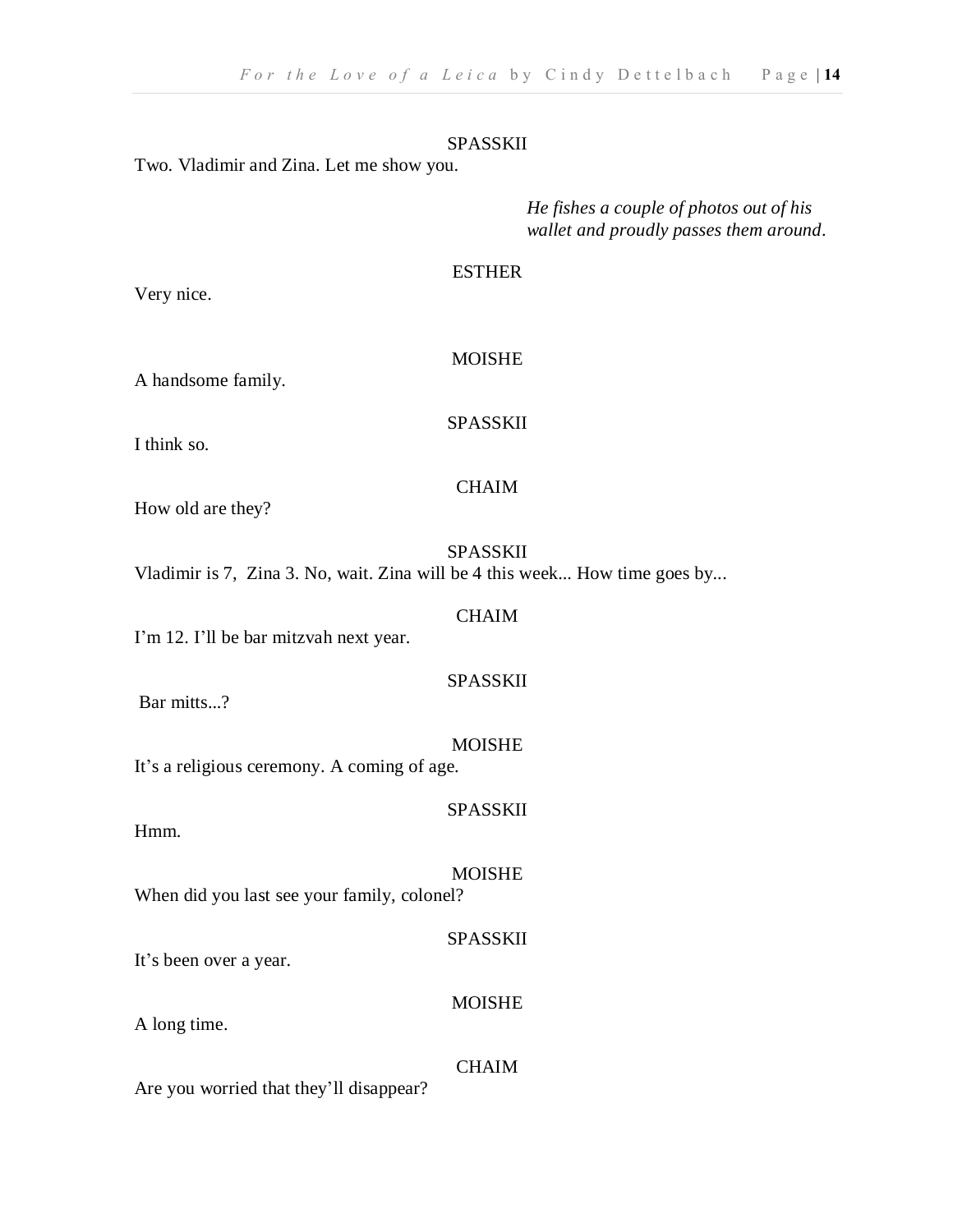What, son?

#### **CHAIM**

Disappear. Like some of the Jews in Brest. The Kleins. The Rosef...

#### ESTHER

Chaim!

#### **MOISHE**

Little pishers have big ears…

#### SPASSKII

I think the boy is stepping into....

#### **ESTHER**

You must excuse my son, colonel. I think he overhears schoolmates, gossip in the neighborhood... You know how things get twisted.

#### SPASSKII

Twisted, yes.

#### MOISHE

But maybe you do know something about the Kleins and Rosefskys. These are decent, plain people. Hardly a threat to the great Soviet Empire.

#### SPASSKII

Official business is not something one can discuss. Certainly not around the dinner table.

#### MOISHE

I see.

#### **ESTHER**

Can I get you anything else, colonel? Some more bread? Another helping of potatoes?

#### SPASSKII

Thank you. I'm quite full.

#### *BEAT.*

#### MOISHE

Tell us more about your family. Your children...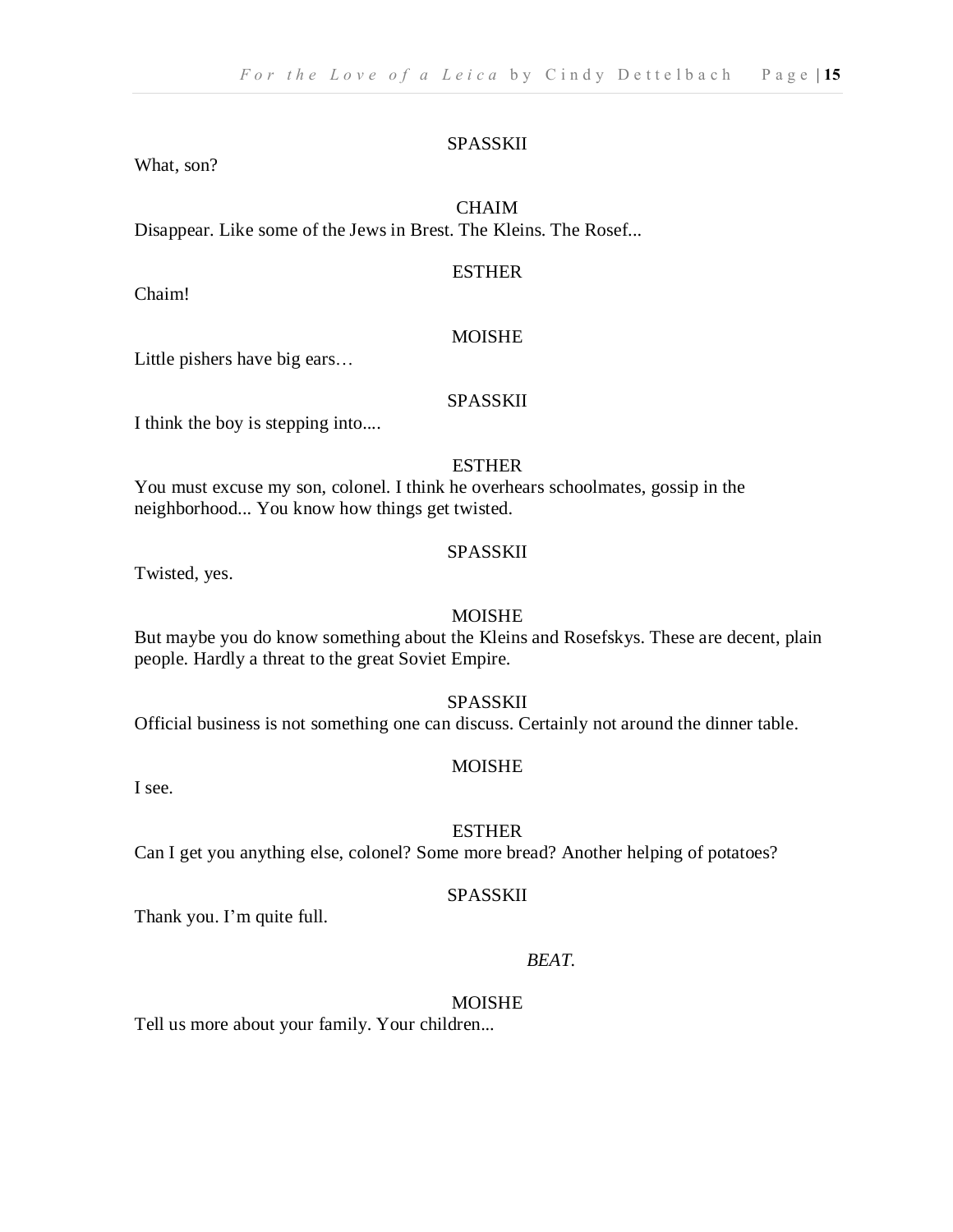#### Before I left home I gave my son my old officer's cap and my wristwatch. Told him he was the man of the house until I returned.

#### CHAIM

That's a nice watch you're wearing now.

#### SPASSKII

You've a good eye, son. It's Patek Philippe. Swiss. A watch worn by kings and queens.

#### CHAIM

Gee...

#### SPASSKII

Not bad for someone who didn't even have a pair of shoes to call his own when he was your age.

#### **CHAIM**

You went barefoot? ...In winter, too?

#### SPASSKII

**CHAIM** 

ESTHER

SPASSKII

**CHAIM** 

ESTHER

MOISHE

I only had worn-out hand-me-downs. Never fit right.

You must have been very poor.

Chaim!

That's OK. We *were* poor.

My papa tells a joke about a poor Jew...

Enough for one night, Chaim.

Esther, let the boy...

SPASSKII

Yes, let him. Go ahead.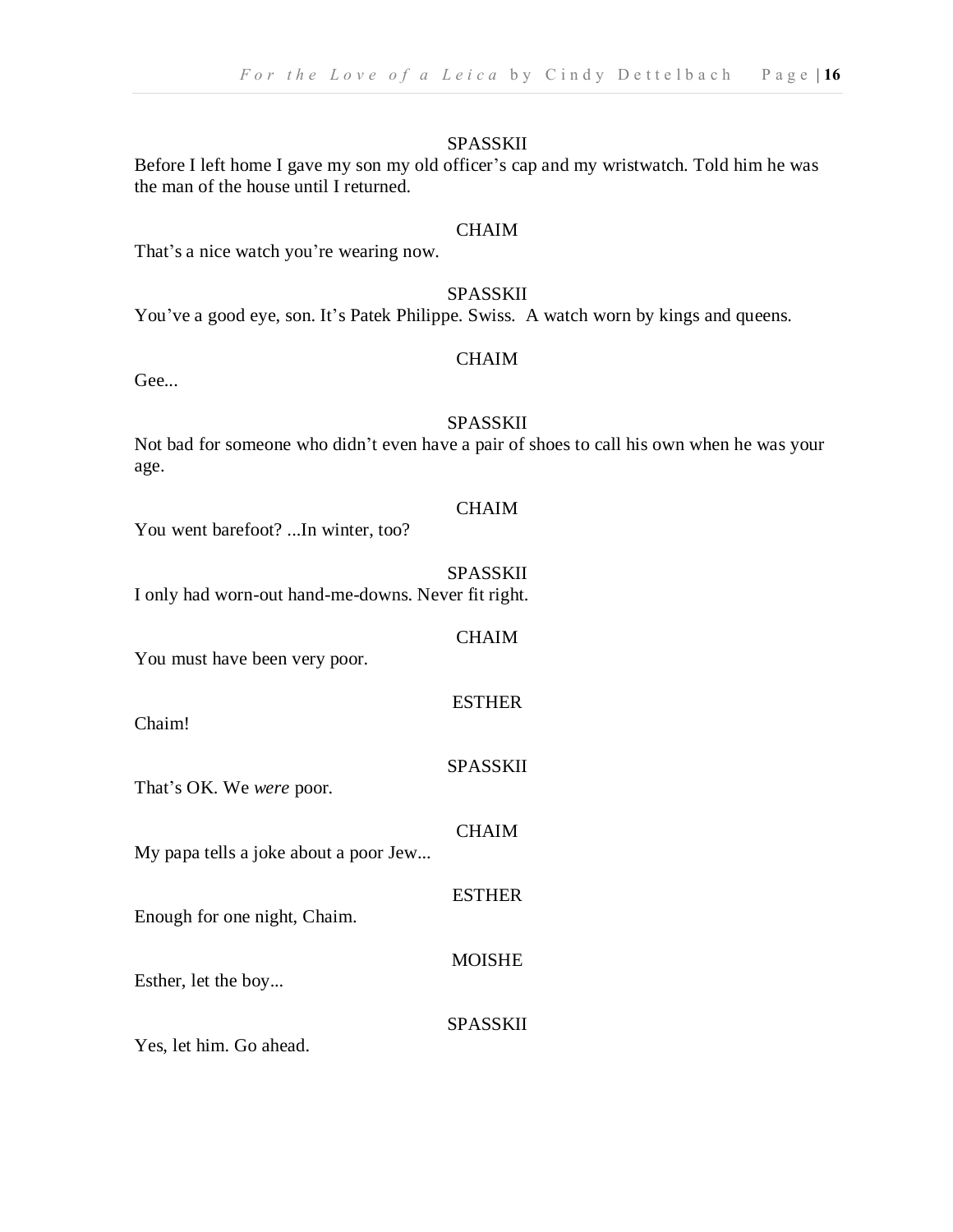#### CHAIM

My papa says when a poor Jew has chicken for supper, either he's sick...or the chicken is.

#### SPASSKII

*(Laughing)* That's a good one... *(Pause)* I don't even remember having chicken as a boy. We were just peasants.

#### **CHAIM**

Your papa was a farmer?

#### SPASSKII

More like a farmer's hired hand... When he was sober.

Oh.

## **CHAIM**

#### SPASSKII

The army saved me. From peasant life. From the poverty that drives you to drink....bad stuff.

#### **CHAIM**

Now you have a nice uniform, shiny boots, a fancy watch...

#### SPASSKII

All I'm missing is... a first-rate camera.

#### CHAIM

You mean a Leica?

#### ESTHER

*(Scowling)* Chaim...

#### SPASSKII

Of course a Leica. A camera fit for royalty. And for good Russian officers who love photography.

#### MOISHE

I've told you, colonel...

#### SPASSKII

What wonderful portraits I could take of my children, of nature, with a camera like yours.

#### MOISHE

You're a good photographer already. You know how to frame a scene, work with the light...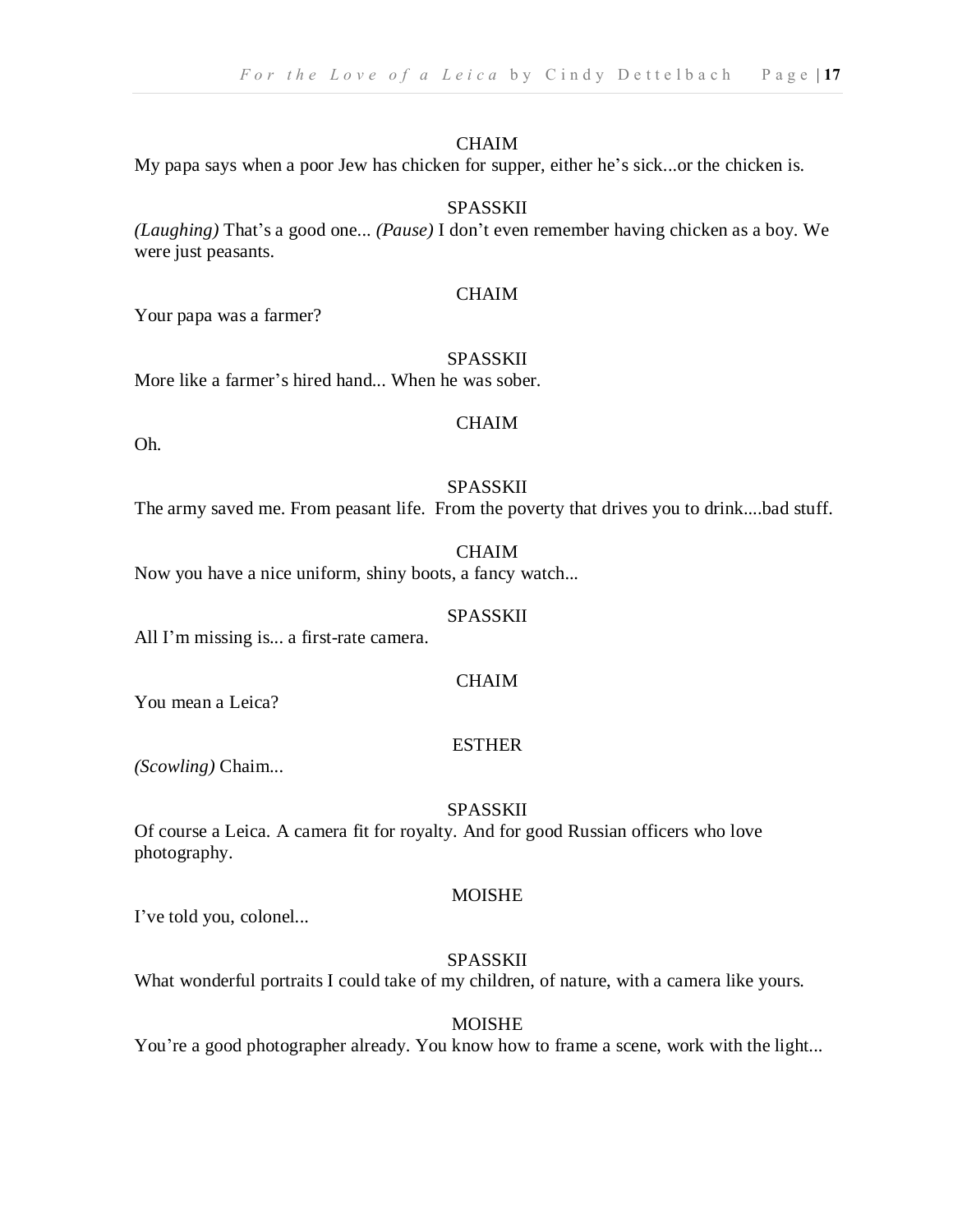But I keep thinking how much better I could be with... Anyway, enough for tonight.

#### MOISHE

*(Breathing a sigh of relief)* A little more vodka, colonel?

#### SPASSKII

Don't mind if I do. *(MOISHE fills SPASSKII's glass)* Your people don't drink, do they?

#### MOISHE

My stomach. It's not been good lately. And Esther, Mrs. Rose, never drank...Just some sweet wine at holidays and occasionally on the Sabbath.

#### SPASSKII

Vodka, good vodka, is one of life's small pleasures. *(MOISHE raises his glass)* To everyone's health.

#### MOISHE, ESTHER and CHAIM

*L' Chaim*.

#### SPASSKII

To the boy...and to my children.

#### MOISHE

To war's end.

#### *LIGHT DOWN: A SPOTLIGHT ON ESTHER.*

ESTHER

The toasts seemed to come from the heart that evening, but one week later, no one's health was any better and the war was still very far from over.

#### *BLACKOUT.*

#### **SCENE 3**

*SETTING: The Rose Family home; night.*

*AT RISE: There is insistent knocking on the door of the studio. The LIGHTS go on in back.*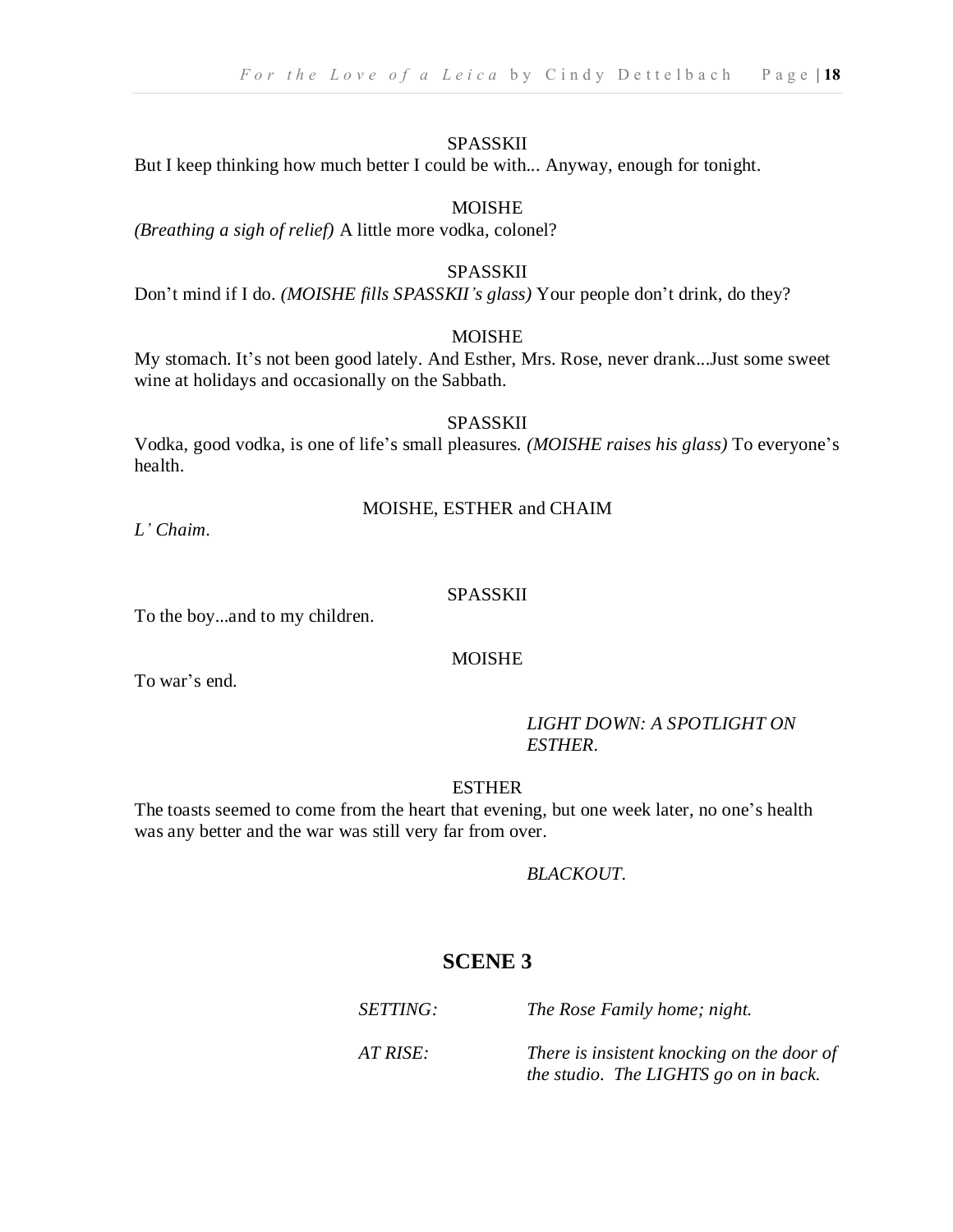#### CHAIM *(Offstage)*

Mama? Papa?

#### MOISHE *(Offstage)*

I hear it. I'm coming. Chaim stay in bed. *(Softer)* You too, Esther.

#### ESTHER

We're in this together. *(Louder)* Chaim, stay in bed.

#### **CHAIM**

I'm coming too, Mama…

#### *CHAIM is first to reach the door. Sees it's COL. SPASSKII. Following on his heels are MOISHE and ESTHER fastening their robes. ESTHER instinctively shields CHAIM behind her. The Leica is no longer on its tripod.*

#### **MOISHE**

Col. Spasskii? This time of night?

#### SPASSKII

Moishe Rose. You are under arrest.

#### MOISHE

Me? What for?

#### ESTHER

This is some kind of mistake...a terrible mistake.

#### **MOISHE**

*(Admonishingly) Sha,* Esther. *Sha.*

#### SPASSKII

Everything must proceed in accordance with the law. We are, after all, a lawful people.

#### MOISHE

What law have I supposedly broken?

#### SPASSKII

Charges will be laid at NKVD headquarters. Now I advise you to get dressed. Two armed officers are waiting outside.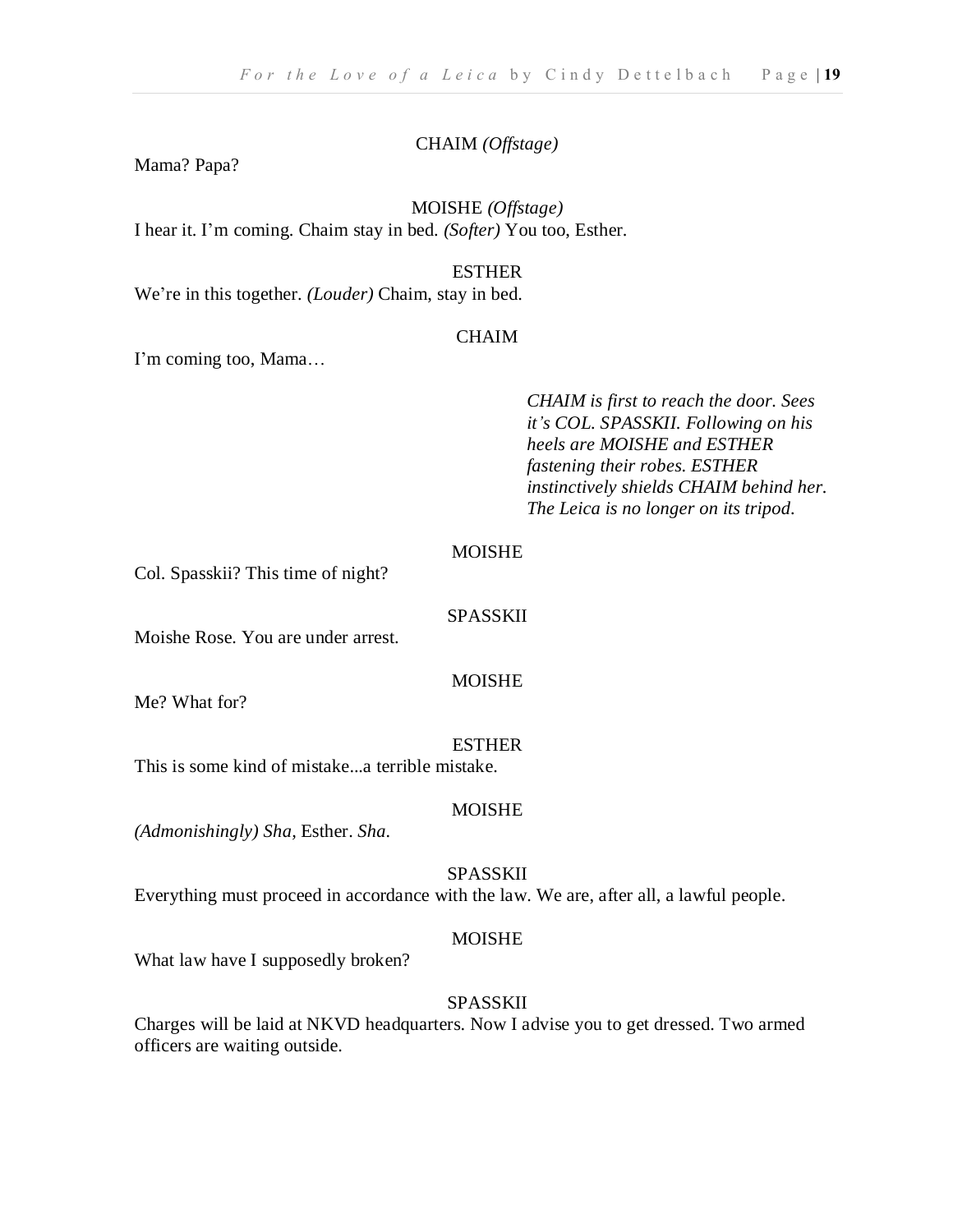*MOISHE, visibly shaken, retreats to the bedroom.*

#### SPASSKII

*(Calling after MOISHE's retreating figure)* Pack a change of underwear, a bar of soap.

#### CHAIM

*(Bursting into tears)* You can't take my papa....You can't. You can't.

#### **ESTHER**

*(In tears herself)* Col. Spasskii. You have been a guest in our home. Brought us vodka. Shared pictures of your family...Talked photography with Moishe...I don't understand...

#### CHAIM

I...I thought you liked us.

#### SPASSKII

*(Coldly)* Mrs. Rose, I advise you and your boy to remain silent.

*MOISHE returns, dressed.*

#### ESTHER

Where are you taking him?... Oh Moishe*...*

*She flings herself into his arms as MOISHE envelops her and then CHAIM, showering kisses and tears on both their heads.*

#### SPASSKII

*(Visibly moved, momentarily, but then reverts to his official stance)* We haven't got all night.

#### MOISHE

It's no use Esther. Remember our neighbors? Benny Klein...?

#### ESTHER

But...but... *(Frantic)* I'll pack warm clothing. Some bread, cheese. An apple...Something to drink...

#### SPASSKII

Don't bother yourself Mrs. Rose. Mr. Rose will be warm and have what to eat...We are a civilized people.

#### ESTHER

Civilized people don't come knocking at your door in the middle of the night...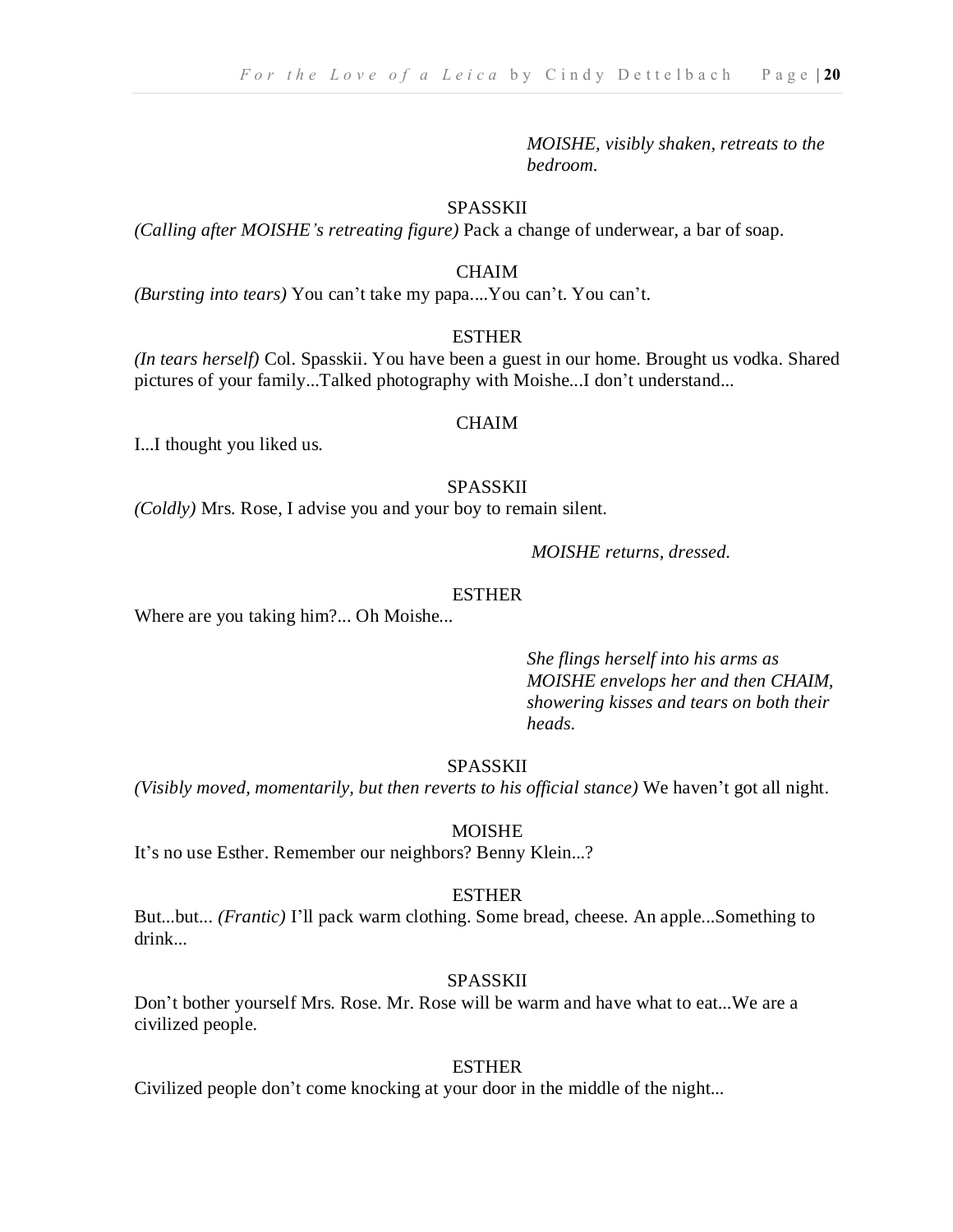Enough, Estee. This isn't helping.

#### SPASSKII

Wise advice, Mr. Rose. I also suggest that while you are being detained, you advise Mrs. Rose to cooperate with us. You don't want to worry that something could happen to her...or the boy.

#### MOISHE

Do not threaten my family, colonel. Whatever you think I have done, they are innocent.

#### SPASSKII

If they cooperate, no harm will come to them.

#### **CHAIM**

Papa, I'm not afraid.

#### MOISHE

*(Hugging his son close and then meeting his eyes)* You must promise not to give the colonel here any trouble; You don't want anything bad to happen to you or your mama if you do something foolish....Do you understand?

#### *CHAIM nods miserably.*

#### MOISHE

*(To ESTHER)* Pack me a little suitcase, sweetheart. And a picture or two. Of you. And Chaim.

#### *ESTHER exits.*

#### MOISHE

*(To SPASSKII)* I think I know the reason for this charade.

#### **CHAIM**

It's the Leica, isn't it Papa? Col. Spasskii wants your camera.

#### SPASSKII

In my experience it is best not to speculate on these matters. It will all be made clear in the documents served to you.

#### MOISHE

*(Cynical)* I have no doubt.

 *ESTHER reappears with a small valise*.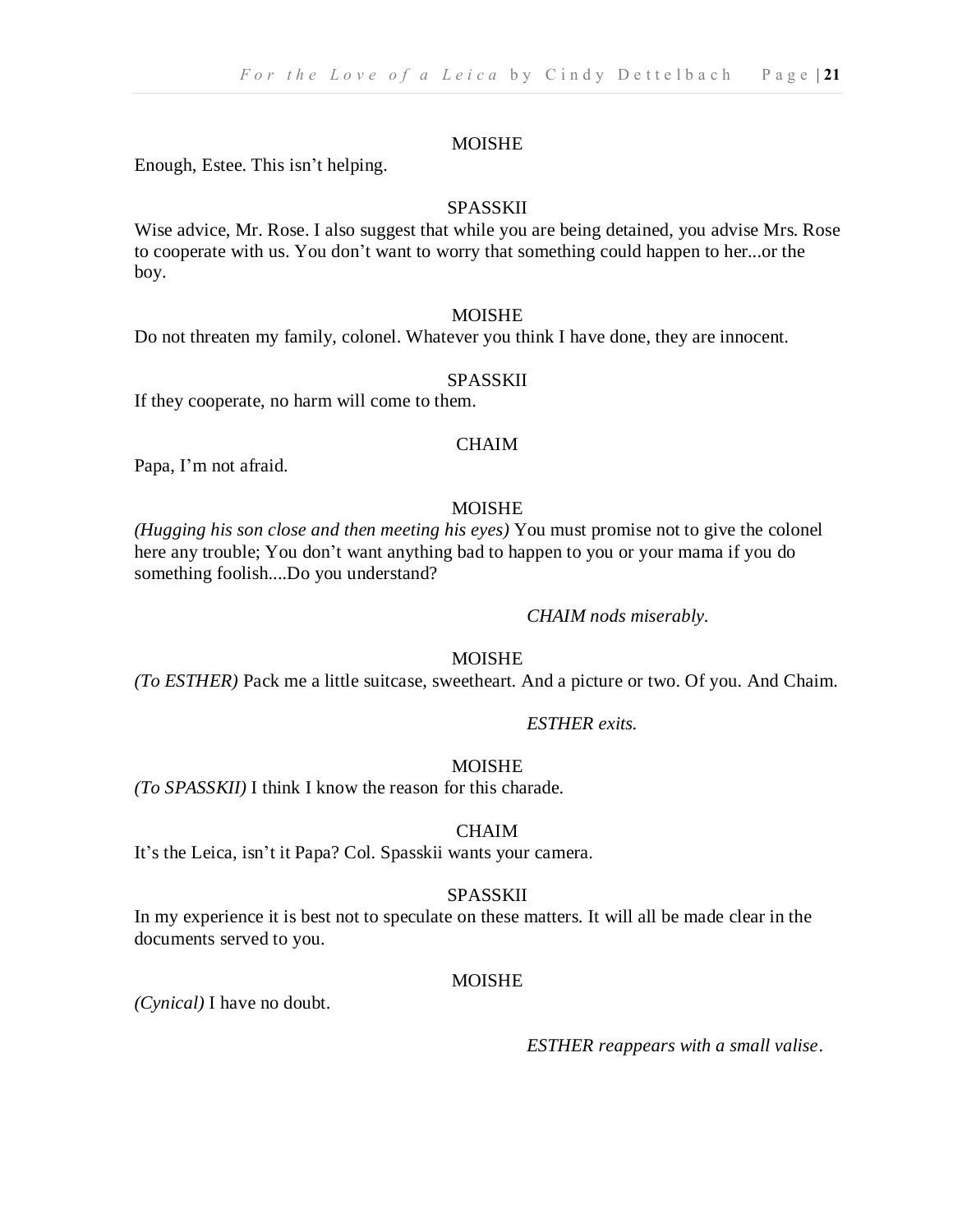I put in whatever I could think of...whatever fit.

#### MOISHE

I'm sure it's fine... Til I get back.

#### ESTHER

*(Rushing to Moishe and embracing him)* Dear God in heaven, may it be soon.

#### **CHAIM**

*(Joining the embrace)* Maybe tomorrow, Papa? Or by the end of the week? I'm in the science program at school... and you promised...

#### SPASSKII

Enough of these long goodbyes, Mr. Rose. Please step outside. I have some business to clear up with Mrs. Rose.

#### **CHAIM**

Don't go, Papa. Stay here. With us.

#### MOISHE

I'll be back as soon as I can. I promise.... Do as your mama says. And you do as the colonel asks, Esther...Colonel, I trust you will abide by your promise.

> *MOISHE exits as ESTHER and CHAIM continue to weep.*

#### SPASSKII

The hour is late, Mrs. Rose, and I have much business yet to conclude.

#### ESTHER

It seems you've done your business here, colonel.

#### SPASSKII

*(In his flat, official voice)* I have a warrant to search the apartment and studio. Please sit on chairs against the wall.

> *SPASSKII, almost violently, starts emptying drawers, throwing things off shelves not turning up what he's looking for. He then turns to ESTHER.*

#### SPASSKII

*(Menacingly)* Where is the Leica?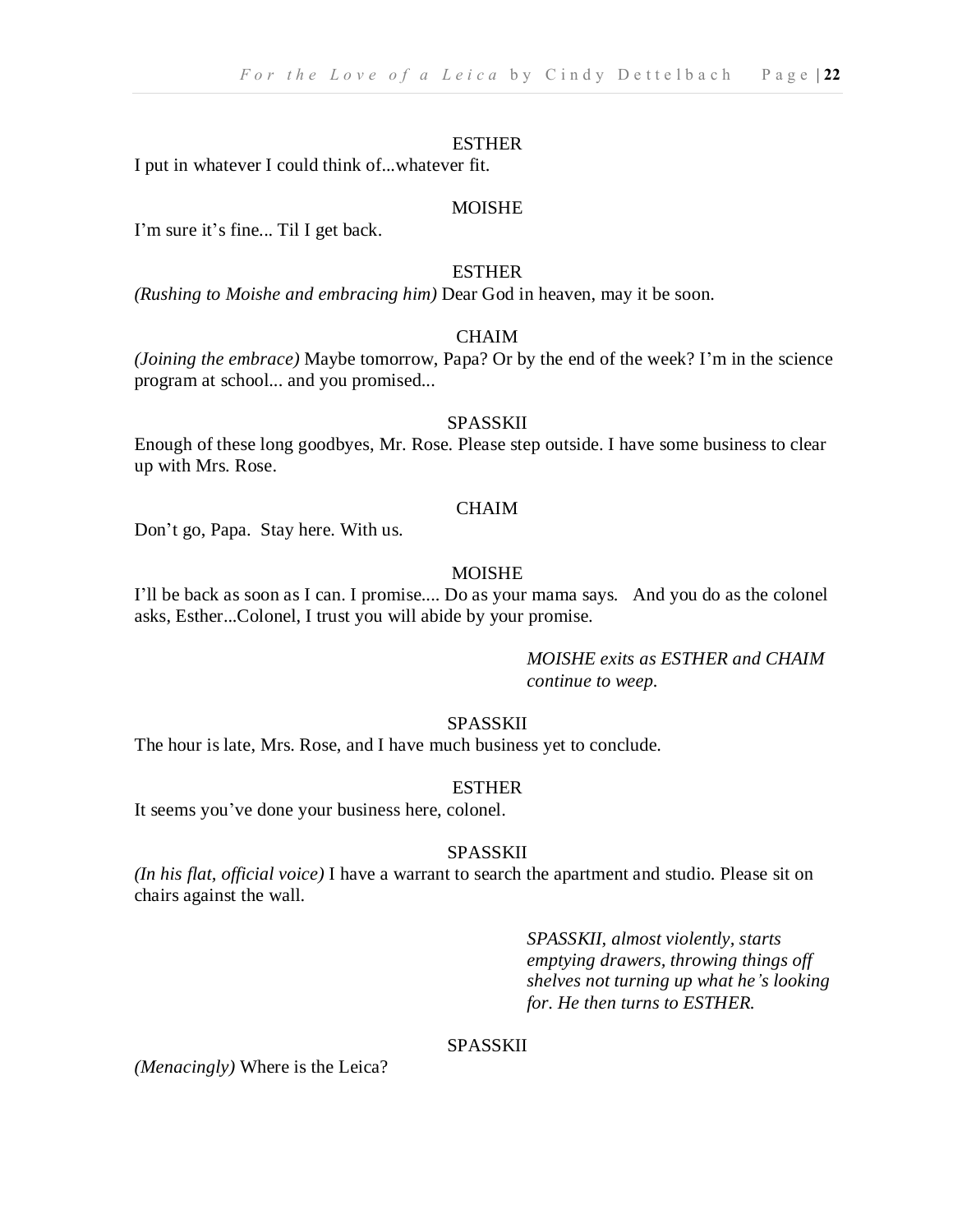*CHAIM and ESTHER look at each other helplessly.*

#### SPASSKII

I repeat, where is the Leica?

#### ESTHER

Did you ask my husband that question when I was out the room?

#### **CHAIM**

He didn't mama.

#### SPASSKII

You promised your husband you would cooperate. Or suffer the consequences. You and the boy.

#### ESTHER

*(Resignedly)* Chaim, get the camera for the colonel.

But mama...

Do as I say.

But...

Now!

**CHAIM** 

ESTHER

CHAIM

#### ESTHER

*CHAIM goes to the chest of drawers where the Leica is hidden inside a cleverly concealed recess*. *He hands it slowly to the COLONEL.*

#### SPASSKII

*(A smile brightening his grim face as he handles the camera)* Smooth and sleek as a pistol. A beauty. *(Switching back to his official voice)* I shall write you a receipt. We are not thieves.

#### ESTHER

*(Mumbling) Gonifs*, maybe. But not thieves.

#### SPASSKII

Excuse me. I didn't...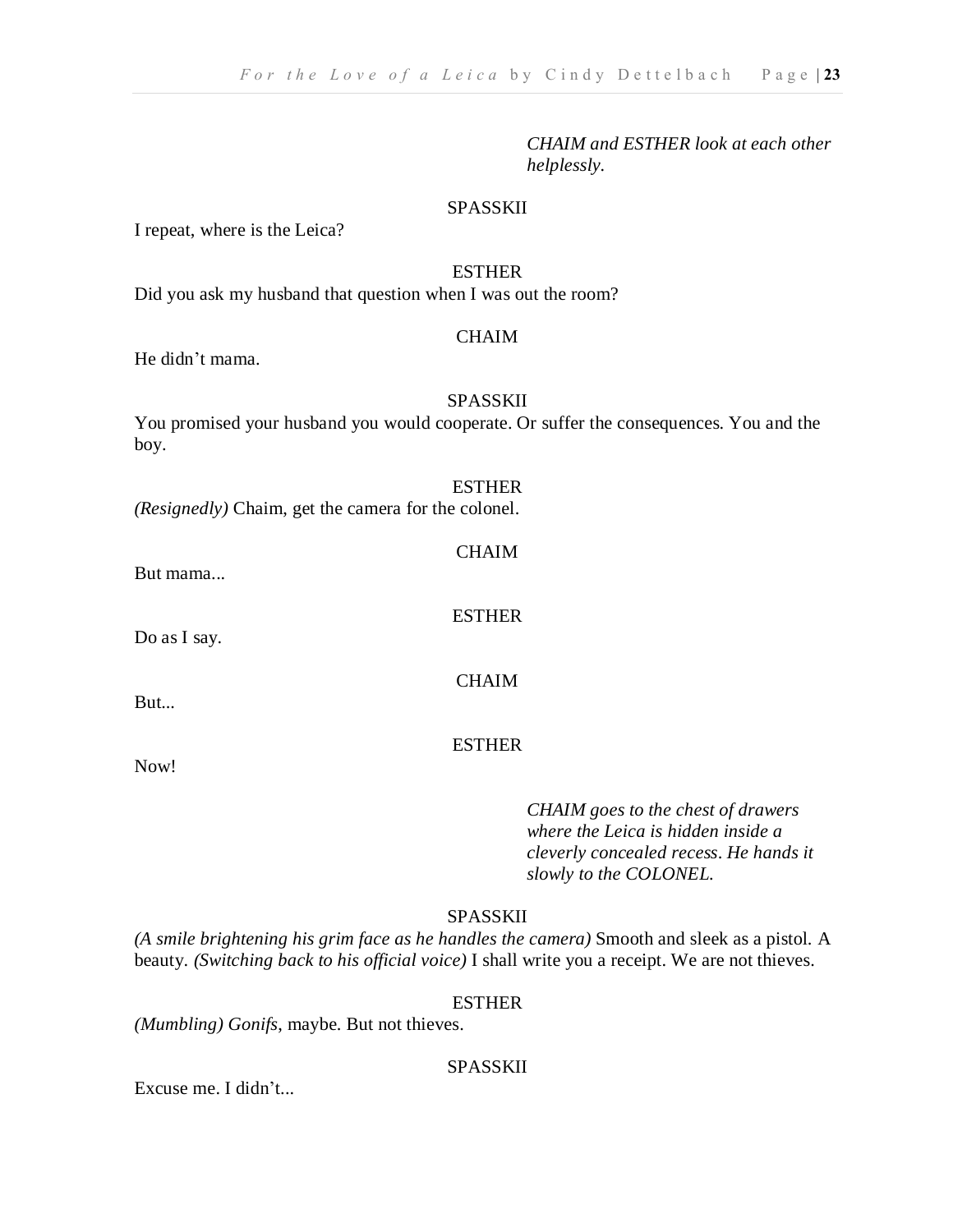Nothing, colonel... I suspect this finally finishes your business here.

#### SPASSKI

One more item, Mrs. Rose.

*He takes a document from his bag and proceeds to read from it.*

"In accordance with order #40592 ...issued March, 1940...I inform you…due to requirements of Frontier security...undesirable elements...transportation into the Soviet Union...permitted baggage allowance, 100 kg per person...effective immediately."

#### **CHAIM**

Baggage? Does that mean...?

*ESTHER breaks into sobs.*

#### SPASSKII

Resettlement.

.

#### **CHAIM**

To where? Where are we going?

#### SPASSKII

A truck will be here in an hour to take you to the railway station. I suggest you pack what you can... *(Pause)* And dress warm.

#### CHAIM

*(Addressing SPASSKII)* That's not fair. We didn't do anything. Papa didn't do anything. Why are you making us leave?

#### SPASSKII

Your son has spirit, Mrs. Rose. I like that in a boy. But I have my orders. And you have yours. My deputy will be waiting for you outside. *(Exits)*

#### **CHAIM**

I don't want to go, Mama. I want to stay here. With my friends...my school...papa's darkroom.

#### ESTHER

I want to stay too, but we have no choice.

#### CHAIM

Where are we going?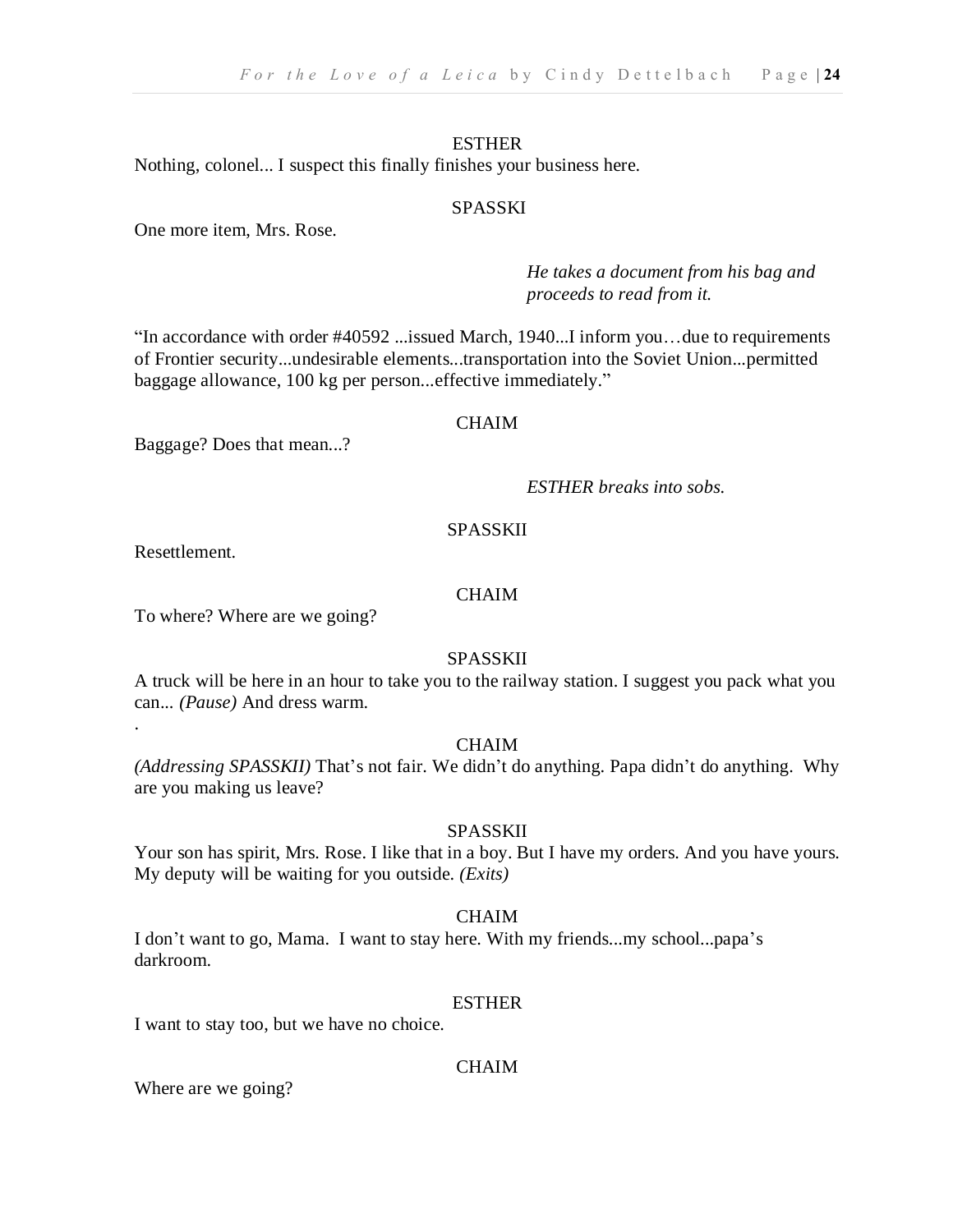Maybe it's closer to where Papa is. That would be good, wouldn't it?

#### **CHAIM**

I guess.

#### ESTHER

Now hurry. There are lots to do and we haven't much time.

#### *LIGHTS DOWN. SPOTLIGHT ON CHAIM.*

#### CHAIM

Mama and I were deported to Kirovka, Kazakhstan where it was colder than it ever was in Brest, and food that I liked even harder to come by. But somehow, we survived. Mama gradually sold the odd pieces of jewelry she had sewn into her clothing before leaving Brest. She also took in mending from other exiles, while I ran occasional errands for area shopkeepers. A highlight was the occasional letter we received from Papa, postmarked Unzha Corrective Labour Camp. Then one evening, on one of the coldest, darkest days of our second winter in Kirovka, a knock came at our door.

#### *SPOTLIGHT OUT.*

#### **SCENE 4**

*SETTING: The Roses' cottage in Kirovka. A drafty, spartanly decorated, all-purpose front room; the focal point a wood burning stove.*

*AT RISE: CHAIM and ESTHER at home. A knock on the door.*

#### CHAIM

*(Frightened)* Who could it be, Mama?

ESTHER *(She speaks through the closed door)* Yes, who is it?

**MOISHE** 

It's me, Esther. Moishe.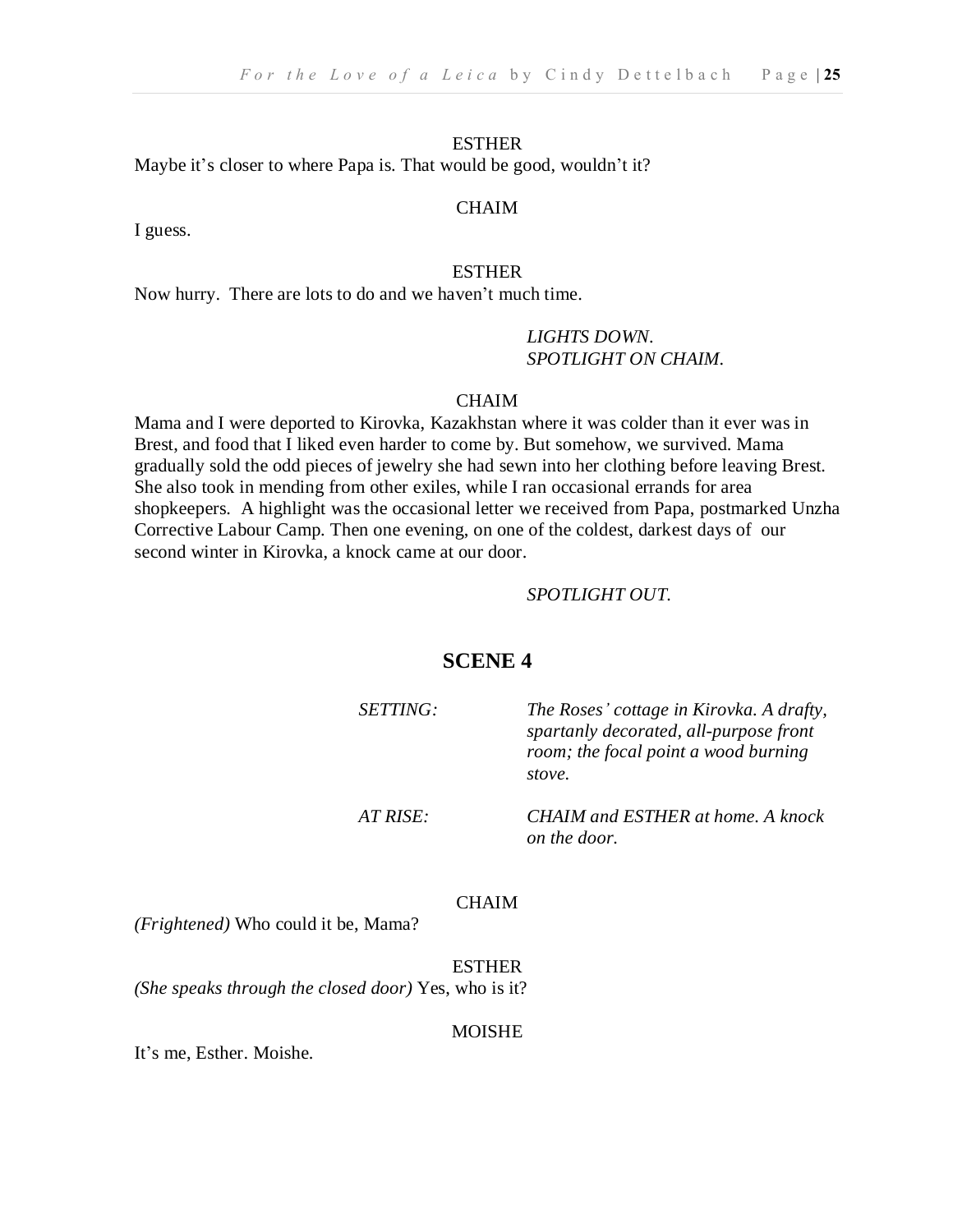Oh my God.

#### **CHAIM**

Maybe it's a trick.

#### ESTHER

I'd know his voice anywhere.

*She rushes to open the door and stares disbelieving at the ragged, snow-covered apparition in front of her. She even forgets to close the door against the raging elements.*

#### **CHAIM**

Papa, is it really you?

#### MOISHE

Let me look at you both.

*CHAIM closes the door as MOISHE tentatively hugs ESTHER and then CHAIM to him.*

#### ESTHER

Take off your wet...rags. Before you catch pneumonia.

CHAIM

Mama brought some of your clothes with us. From Brest. *(Shyly)* I fit into them now.

MOISHE

I left you a little boy....Now, now you're ....you're almost a man...Unless my eyes play tricks.

#### ESTHER

Talk later. First get into something dry.

*MOISHE scrambles out of his clothes, gratefully taking the shirt and pants CHAIM has quickly retrieved for him. With evident pain he pulls off his ragged felt boots and stands as close as he can to the wood burning stove.*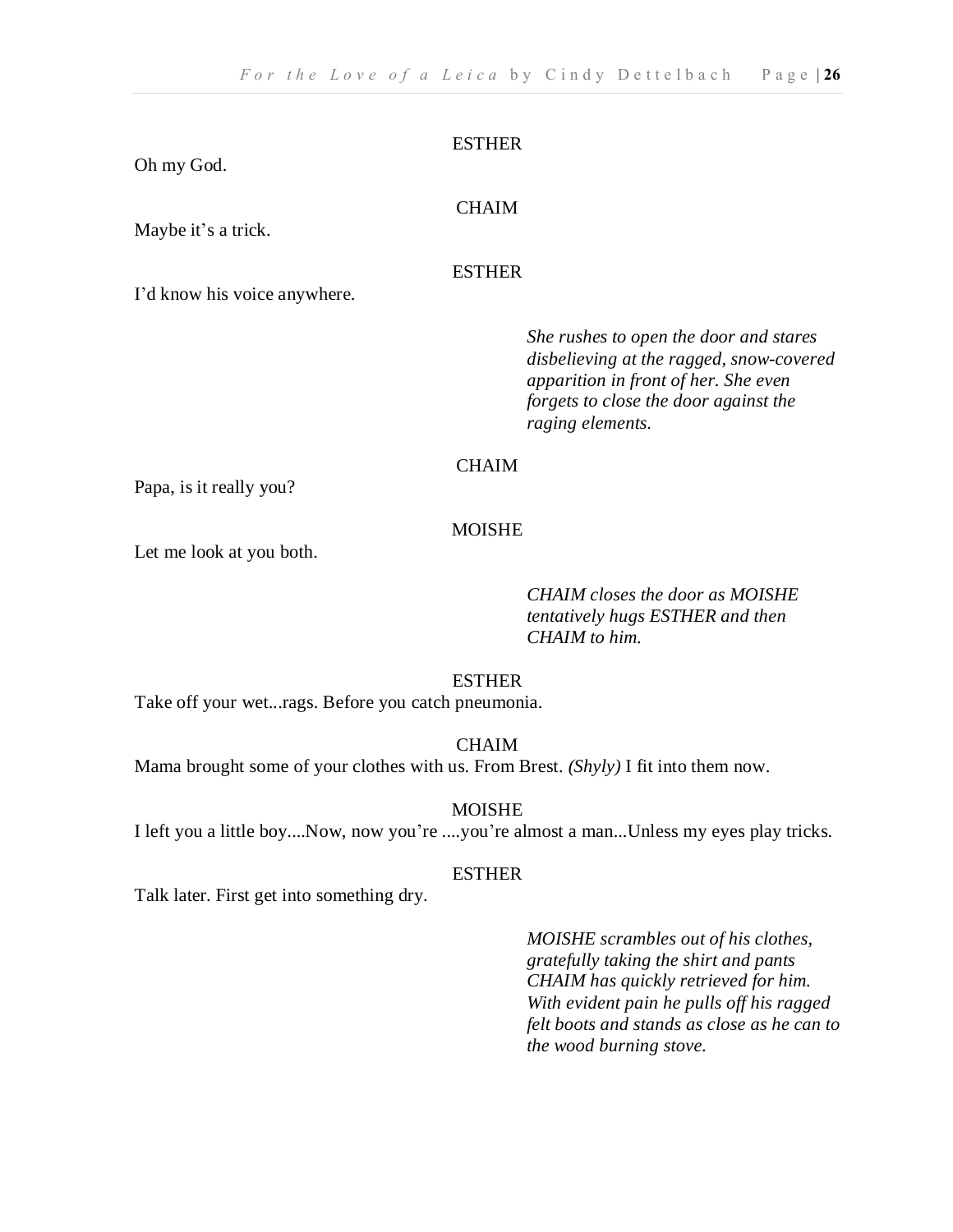And you, Moishe. You're so thin. Probably don't weigh much more than Chaim here.

#### MOISHE

Hard work and little food. Courtesy of the gulag.

#### CHAIM

You never said in your letters exactly what work you...

#### **ESTHER**

*(Seeing MOISHE's scowl)* Later, Chaim. *(To MOISHE)* I've got some cabbage and potato soup. Still warm from supper.

#### MOISHE

Yes, yes, please.

*ESTHER ladles out the soup as MOISHE falls upon it hungrily. Between gulps he tears at the bread set alongside his bowl. ESTHER and CHAIM watch in astonishment at the unaccustomed ravenous and silent way in which MOISHE consumes his food, unconsciously shielding the bowl with his free hand.*

#### ESTHER

I have more. I just have to cut up some...

#### MOISHE

I ate too much already.

#### **CHAIM**

It didn't look like that much.

#### MOISHE

When we got our portion of bread each morning, I made sure to eat only half. Saved the rest for later. Otherwise...

#### ESTHER

My poor husband. You never let on...

#### MOISHE

Some things, most things, you can't write.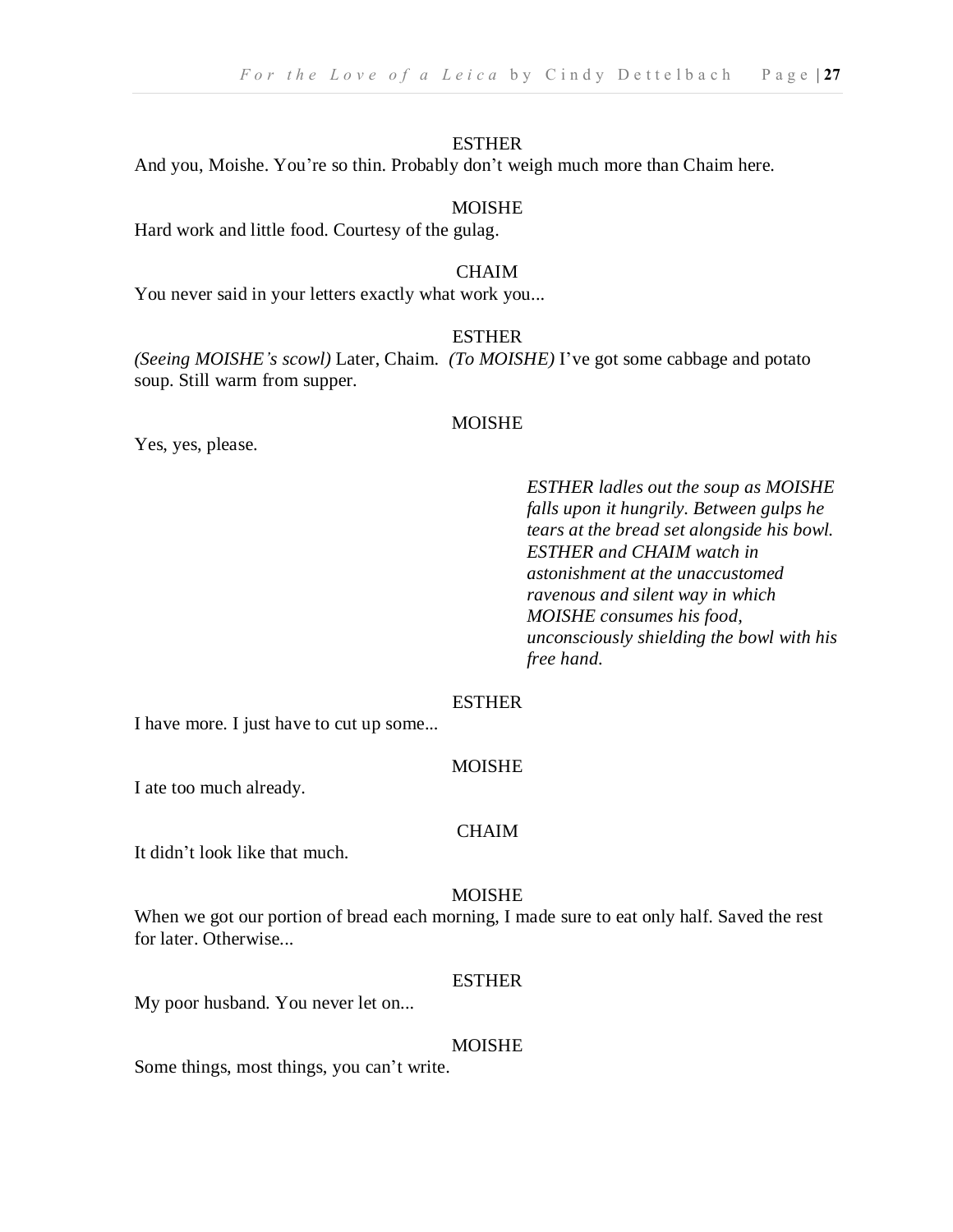Of course.

#### **CHAIM**

Papa, tell me about the camps...

#### MOISHE

*(Impatiently)* Enough, Chaim. Not now.

#### **CHAIM**

*(Hurt)* I was only asking...

#### ESTHER

Can't you see Papa is exhausted? No more questions for tonight.

#### MOISHE

I didn't mean to.... I missed both of you so much.

#### CHAIM

We missed you too, papa...

#### MOISHE

I know.

#### CHAIM

Did you get any of the food packages we sent?

#### ESTHER

It was the best I could do ...from here.

#### **CHAIM**

I bet you liked the sugar cubes. We learned to drink tea without it. Sent ours to you.

#### MOISHE

I did enjoy them. The others did, too.

#### ESTHER

There was hardly enough for one person in those parcels...

#### MOISHE

*(Impatient)* Sharing was the way of the camps, let's say…and be done with it.

#### CHAIM

*(Abashed and confused)* Yes, Papa.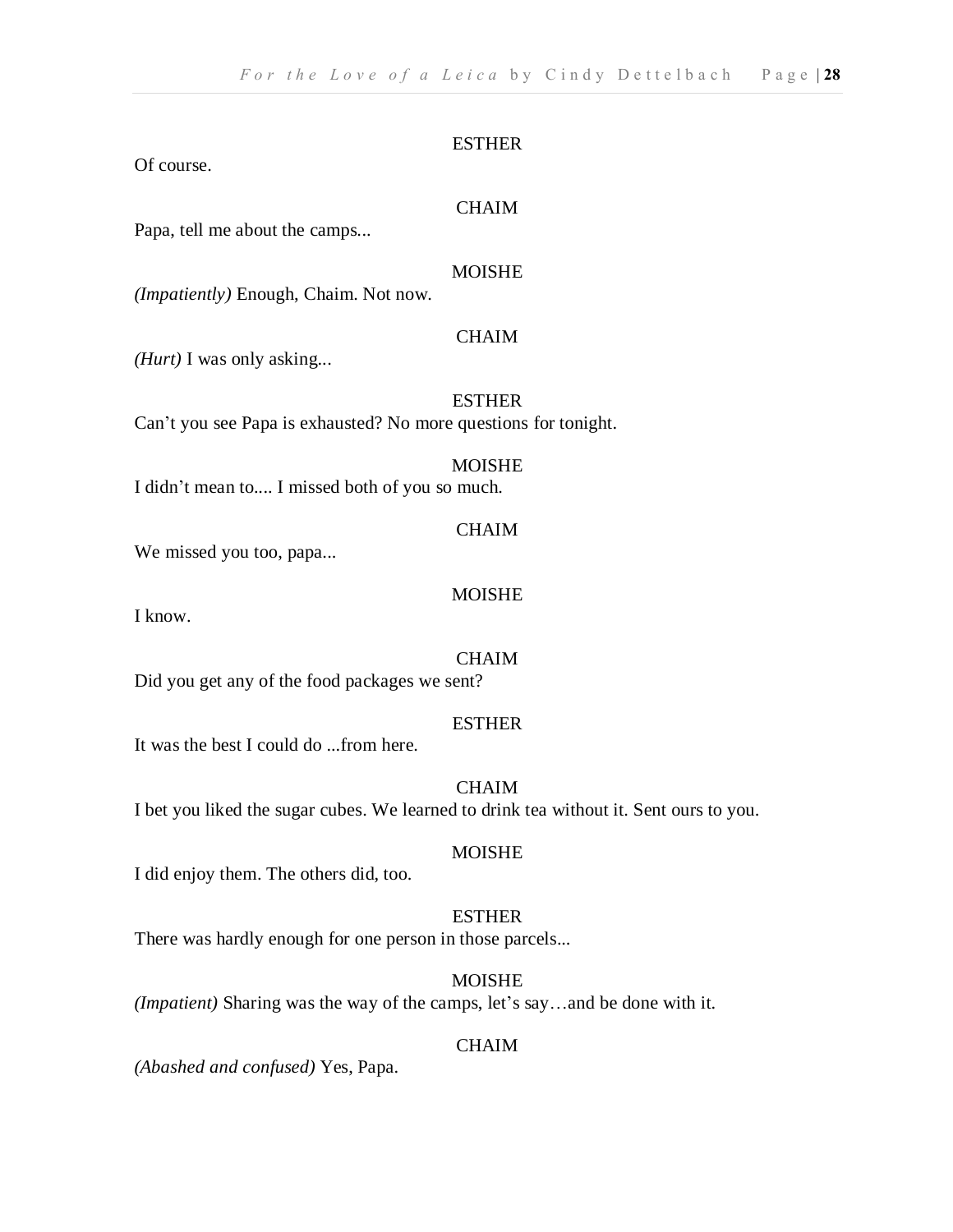*(Beat)* Chaim, tell Papa how your school work is going.

#### **CHAIM**

It's fine.

#### ESTHER

He's way ahead of the other boys. And with very little homework, he spends most of his time making experiments. Stuff he gets from shopkeepers who he helps out from time to time. And the few kopeks he gets he always brings to me.

#### CHAIM

I miss the chemicals I used in your photography studio, Papa.

#### MOISHE

I've missed lots of things. Especially you and Mama.

#### **ESTHER**

But now we're a family again.

#### MOISHE

The men in my work gang. Those guys are like family to me, too.

#### *BEAT.*

#### ESTHER

Tea? A new sugar shipment is supposedly due in tomorrow. Tonight we'll have to do without.

#### CHAIM

I'll have some too, Mama.

#### ESTHER.

CHAIM

School's tomorrow and you have to be up early.

#### But, Mama...

MOISHE

*(Angrily)* Let him be, Esther. Let him be.

#### ESTHER

But...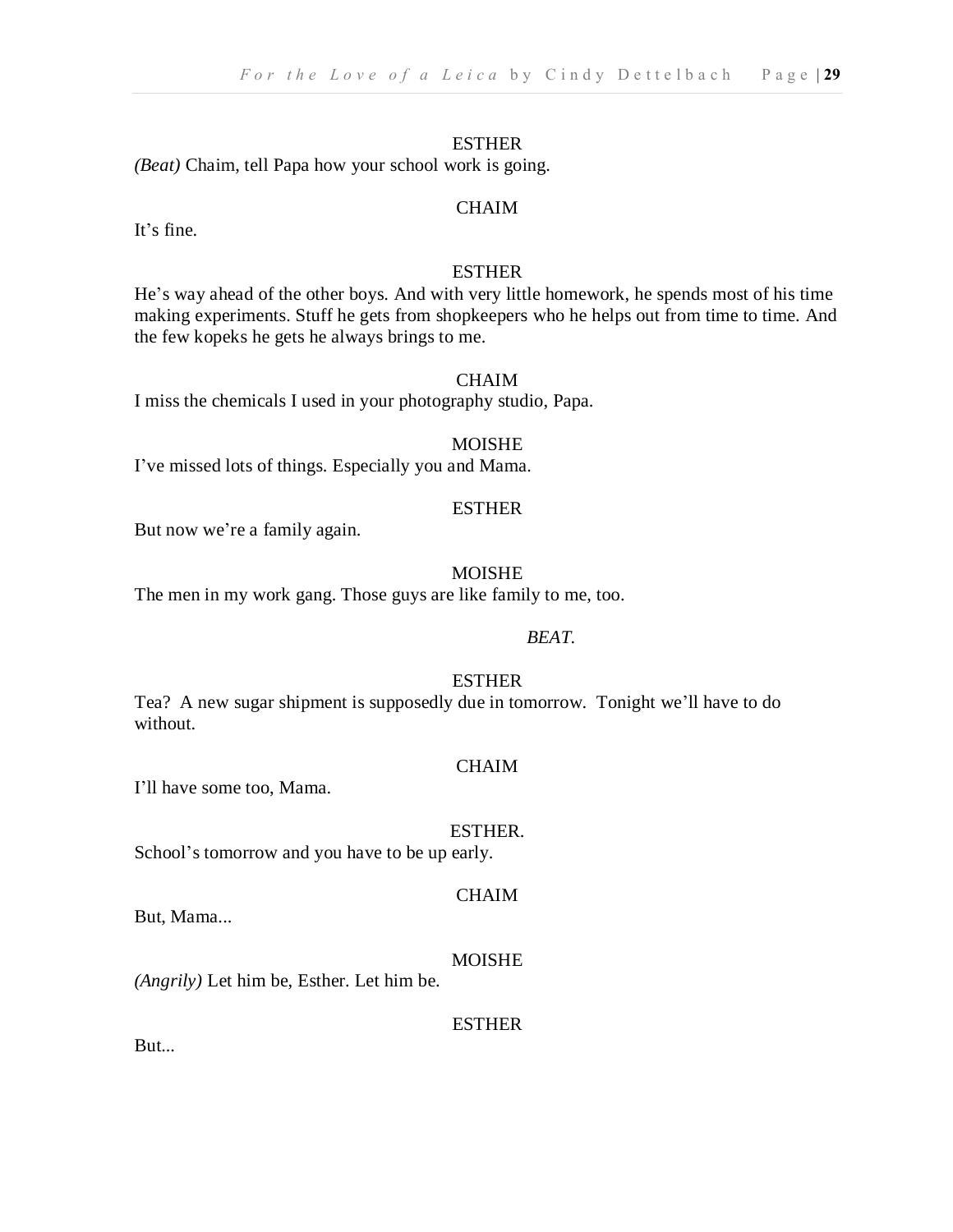I spent two years doing everything by the clock. Ten minutes for breakfast and toilet. Five for lunch. Five for dinner. Out for work. Everything timed, checked. Like machines, not people. *(Then more apologetic)* It won't hurt the boy to stay up. I just like looking at him...and you, Estee.

#### *BLACKOUT.*

#### **SCENE 5**

*SETTING: The Roses' cottage; one month later. AT RISE: ESTHER is doing some mending; CHAIM is bouncing a ball against the wall. MOISHE enters, shivering with cold, his outer garments grimy. After shrugging off his wet things, he huddles near the store.*

#### ESTHER

Tea is hot. Can I pour you a glass?

#### MOISHE

Um.

#### **ESTHER**

Another bad day?

MOISHE

Sometimes I think I'm still in the gulag. Same hard, dirty work. Same unfeeling bosses.

#### **ESTHER**

But at least you come home to us each night. To a bath. To something hot to eat and drink.

MOISHE *(Coughing)* Stop bouncing that ball, Chaim. It's driving me crazy.

#### **CHAIM**

Sorry, Papa.

ESTHER The boy is just bored. And restless. It's too cold to do anything outside.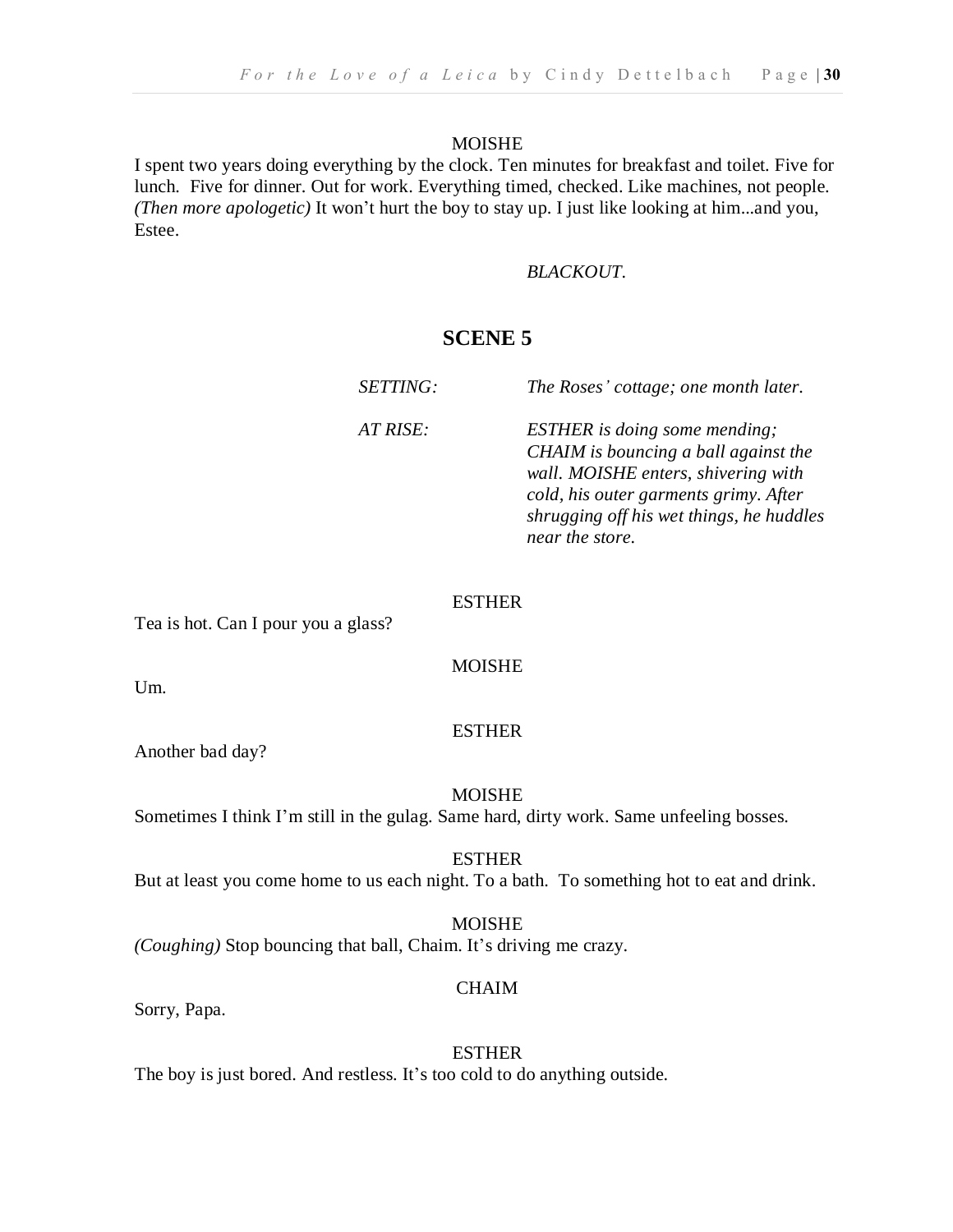I should make him come to the construction site with me some morning. Then he'd see what cold and boredom as well as hard work really are.

#### CHAIM

I'll go papa. I'm learning nothing new in school anyway.

#### **MOISHE**

No son of mine is going to work like a dray horse... Like me. *(Starts coughing again)*

#### ESTHER

I wish you could find inside work. This outdoor labor is killing you.

#### CHAIM

Mischa the chemist. His brother-in-law is some kind of foreman or something in the Commerce Cooperative. I could ask him if...

#### MOISHE

I don't need my son begging for his father.

#### ESTHER

It's not begging, Moishe. It's surviving. What Chaim and I learned to do those...years you were away from us.

#### MOISHE

So now my wife has to beg for me, too. Next thing you know she'll be wearing the pants and I'll…I'll be doing the mending.

#### ESTHER

Soup is ready. And the bread is cut. You'll feel better once you wash up and get something warm in your stomach.

#### *LIGHTS DOWN; SPOT ON ESTHER.*

#### **ESTHER**

Chaim, who I secretly encouraged, did go to the chemist who then spoke to his brother who, by some miracle, had a job opening in his department. Moishe swallowed his pride, went for the interview, and was hired. Once settled in his new desk job, and appreciated for being a quick study as well as a hard worker, Moishe began to return to his old, pre-Gulag self. Even to the point of asking sensitive questions of his boss.

*SPOT OUT.*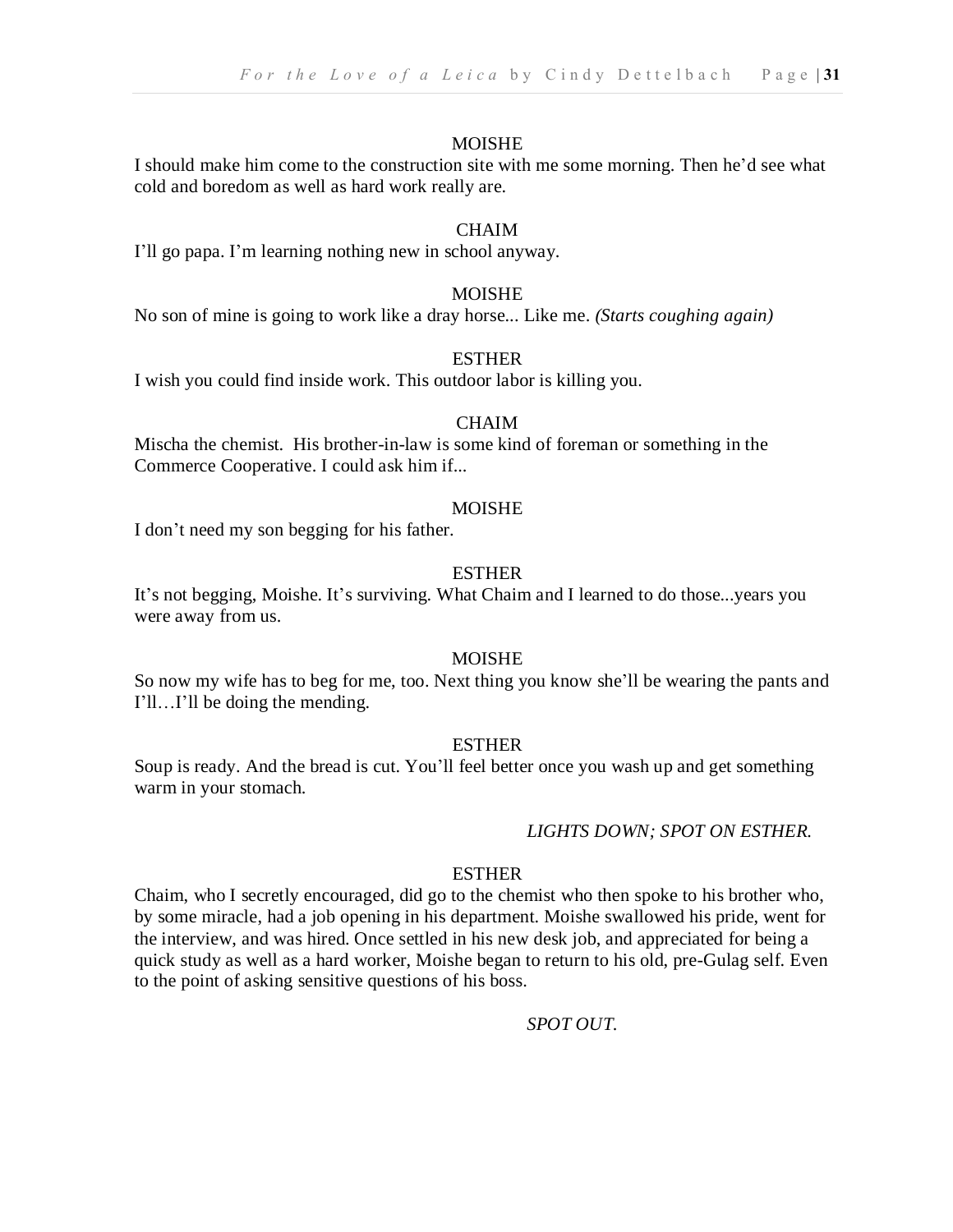#### **SCENE 6**

| <i>SETTING:</i> | The Commerce Cooperative: A sterile<br>room with desks looking as if they'd been<br>uprooted from a condemned high school<br>building and metal folding chairs. In the<br>center is a wood burning stove draped<br>with various bits of soggy outer apparel. |
|-----------------|--------------------------------------------------------------------------------------------------------------------------------------------------------------------------------------------------------------------------------------------------------------|
| AT RISE:        | MOISHE comes in, takes off his sodden<br>boots, puts them near the stove. Already<br>at his desk and awaiting MOISHE is his<br>boss, FEDOR PAVLOVICH KOZLOV,<br>senior account executive.                                                                    |

#### MOISHE

Good morning, Fedor Pavlovich.

#### KOZLOV

How is my assistant on this chilly morning?

#### MOISHE

Beginning to thaw out.

KOZLOV

Very good. We can't have frozen workers. Especially smart, industrious ones like yourself.

#### MOISHE

Thank you for the kind words.

#### KOZLOV

Nothing you don't deserve.

#### MOISHE

Did you find everything in order regarding the month-end report I submitted yesterday?

#### KOZLOV

Not a single error. Not like some of the assistants I've had. Their brains more frozen than Kirovka streets in January.

#### MOISHE

*(Emboldened)* If you don't mind, Fedor Pavlovich, I have a question.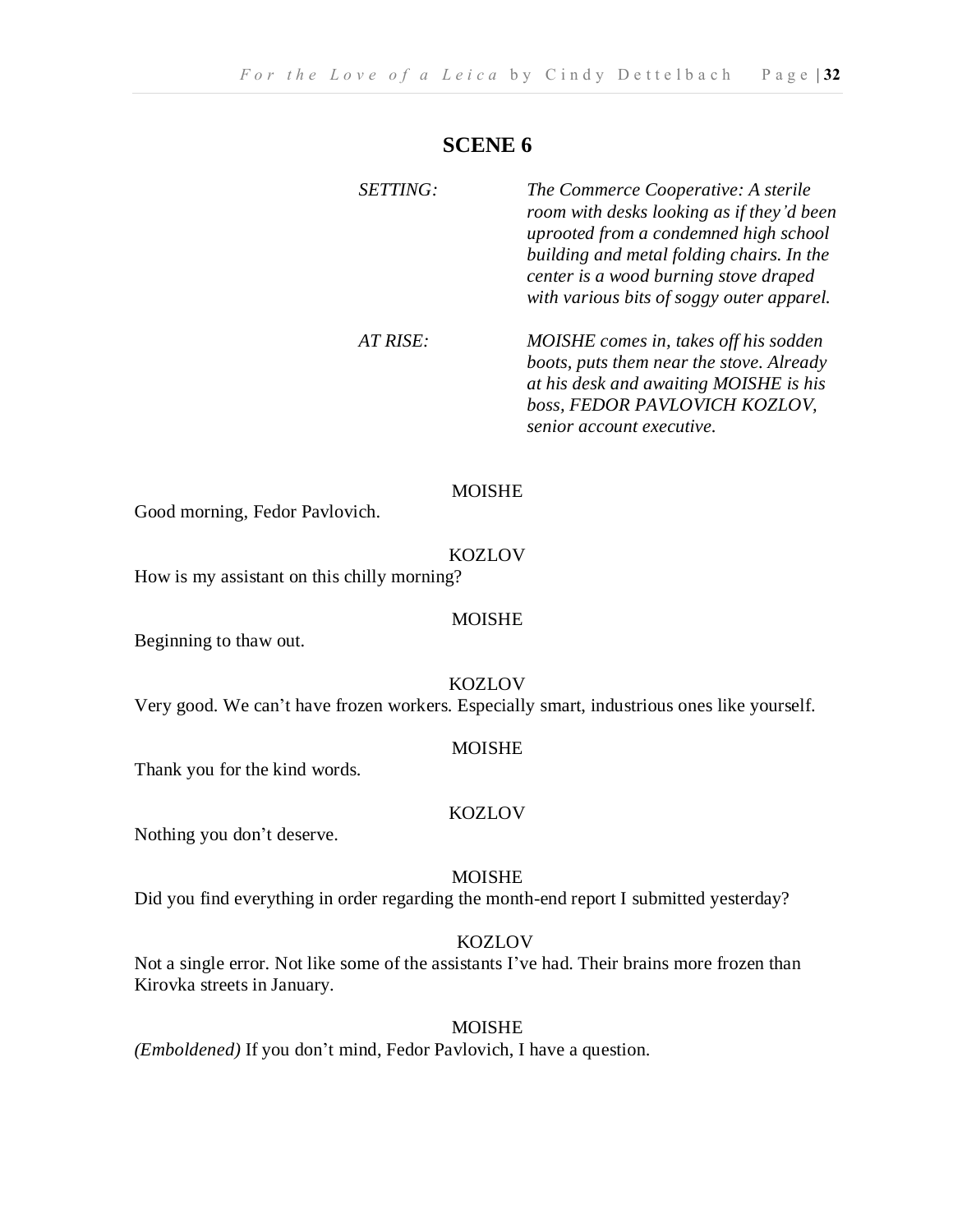#### KOZLOV

Good. How else can you grow in your job?

#### MOISHE

I keep coming across some strange invoices.

#### KOZLOV

Strange?

#### MOISHE

For Siberian salmon. Chocolate. American canned bacon and a mysterious item called SPAM...

#### **KOZLOV**

*(Nervously drumming his fingers)* Continue.

#### MOISHE

The kinds of items never seen in village shops.

#### **KOZLOV**

Yes?

#### MOISHE

They're all ridiculously cheap and they're transferred to a Shop Three. *(Pause)* We have no Shop Three.

#### **KOZLOV**

*(In low, conspiratorial voice)* Come, sit here and we can talk. *(Pause)* Tell me, comrade Rose, how would you describe the trousers you're wearing?

#### MOISHE

*(Embarrassed and confused)* My trousers?

#### KOZLOV

Just answer the question.

#### MOISHE

Well, they're patched in places. A bit threadbare. Just work pants.

#### **KOZLOV**

Exactly. Now would you expect Comrade Stalin to wear pants like that?

#### MOISHE

*(Laughing)* Of course not.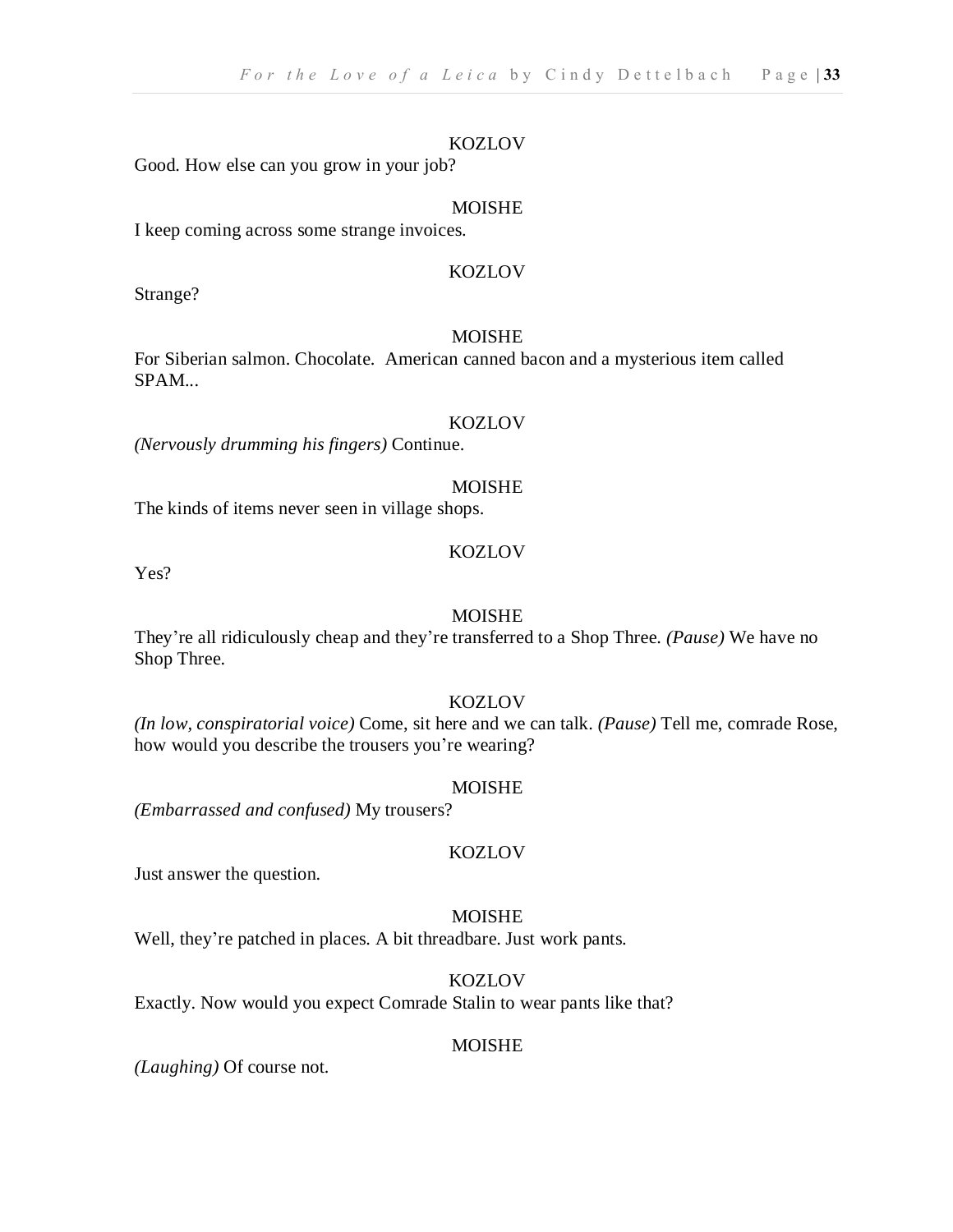#### KOZLOV

Another question: What did you and your family have for dinner last night?

#### MOISHE

That's easy. Cabbage soup with potatoes. Or was it potato soup with cabbage? Brown bread. Tea, with one lump of sugar shared by the three of us. What we have almost every night.

#### KOZLOV

And would you have Comrade Stalin rule his vast empire, as well as conduct a war against the hated Nazis, if he dined only on meatless soup, peasant bread and bitter tea?

#### MOISHE

Of course not.

#### **KOZLOV**

Well, the local party secretaries and the regional chiefs represent Comrade Stalin here. They're responsible to him for the performance of the region.

#### MOISHE

Yes, sir.

#### **KOZLOV**

So they, too, deserve special consideration.

#### MOISHE

Of course.

#### KOZLOV

You need not worry about such things, Comrade Rose. Nor should you talk about them in the village. Some may interpret it as harmful propaganda.

#### MOISHE

I understand.

#### **KOZLOV**

Meanwhile, there's much work to do. I need some information about this sale made yesterday. *(Hands MOISHE several papers)*

#### MOISHE

I'll have this back to you as quickly as I can.

#### KOZLOV

That's what I like to hear. *(Notices MOISHE's ragged quilted boots drying near the stove)* The winter is getting to your feet, I see.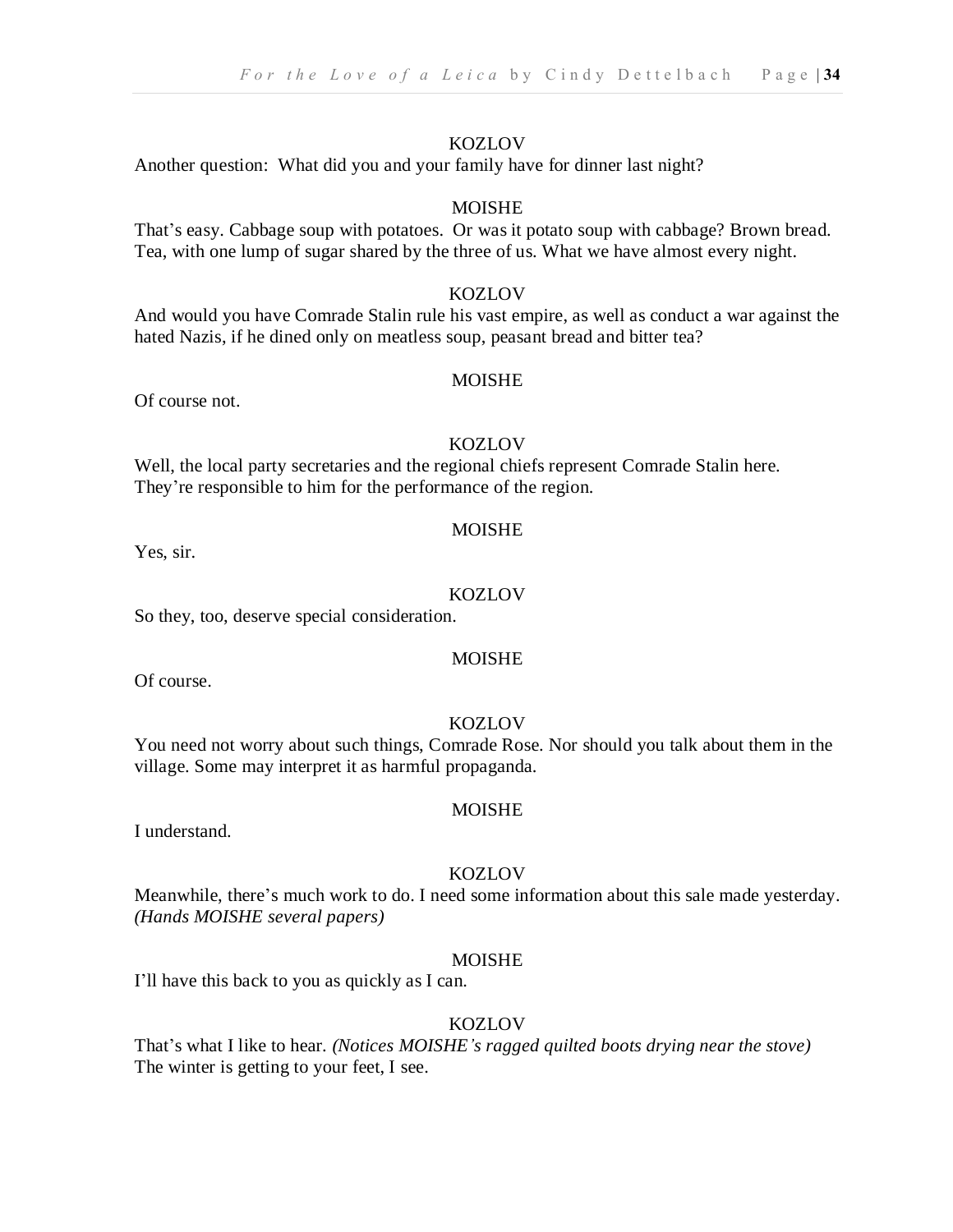Yes, sir.

#### KOZLOV

You should save up for a good pair of Valenki.

#### MOISHE

I'd like that. But even a resoled pair would cost half a month's salary...and my family and I also have to eat. Keep a roof over our heads.

#### KOZLOV

The war has been hard on everyone.

#### MOISHE

*(Trying not to gaze at Kozlov's fancy footwear)* Anything else sir?

#### KOZLOV

Now that I think of it, yes. Once you finish with the current documents, take a note to Grishka down at the Main Store.

#### MOISHE

*(Casting a forlorn glance at his dripping boots)* I shouldn't be very long.

*LIGHTS DOWN as MOISHE struggles into his boots again.*

#### **SCENE 7**

| <i>SETTING:</i> | The Main Store. A barren looking office<br>with a counter and a couple of chairs. All<br>the inventory is in the back, safely hidden<br>from the view of passersby. |
|-----------------|---------------------------------------------------------------------------------------------------------------------------------------------------------------------|
| AT RISE:        | MOISHE enters with a sealed note in<br>hand                                                                                                                         |

#### GRISHKA

Yes, comrade, what can I do for you?

#### MOISHE

Kozlov, at Commerce, asked me to deliver this.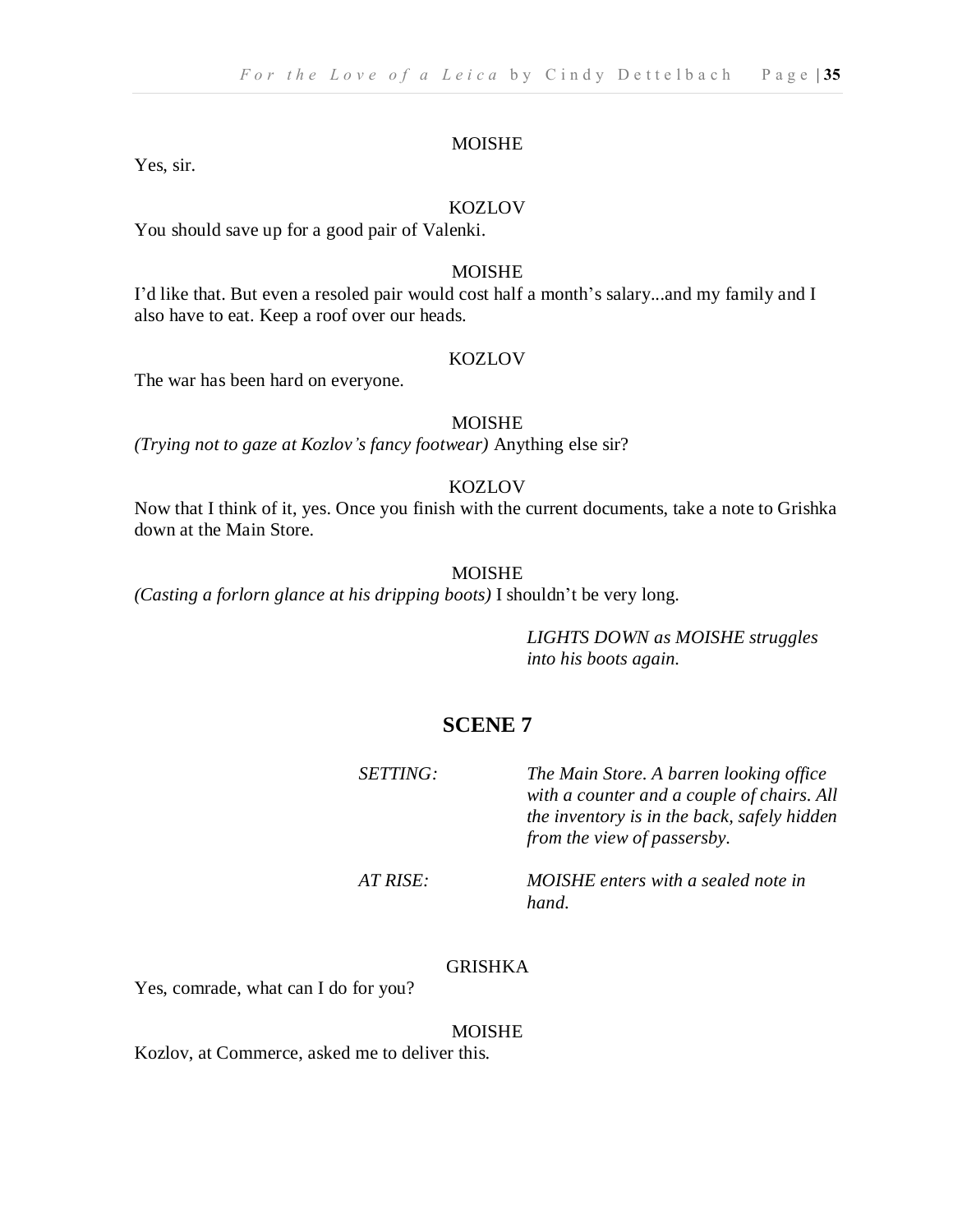#### GRISHKA

*(Quickly reading the note)* Sit down, Comrade Rose, is it? And remove your boots, please.

#### MOISHE

I'm sorry to have tracked in some snow, but the damage is done I'm afraid.

#### GRISHKE

Take off your boots.

#### **MOISHE**

But I'm going right back outside.

GRISHKE And your outerwear. This may take a few minutes.

#### **MOISHE**

I don't understand.

#### GRISHKA

The footcloths as well.

#### MOISHE

*(Painfully unwrapping his feet)* I'm not sure I...

#### GRISHKA

A bit of frostbite, I see.

#### **MOISHE**

Mostly from the camps.

#### GRISHKA

Of course. And a size...44, I estimate. Wide.

#### MOISHE

Yes, but...

#### GRISHKA

Sit here. I'll be right back.

*MOISHE waits, puzzled, as GRISHKE returns with a brand new pair of boots.*

#### GRISHKA

Valenkis, Comrade Rose. Soft leather on top. Hard felt soles. Guaranteed to survive even a Kirovka winter or two.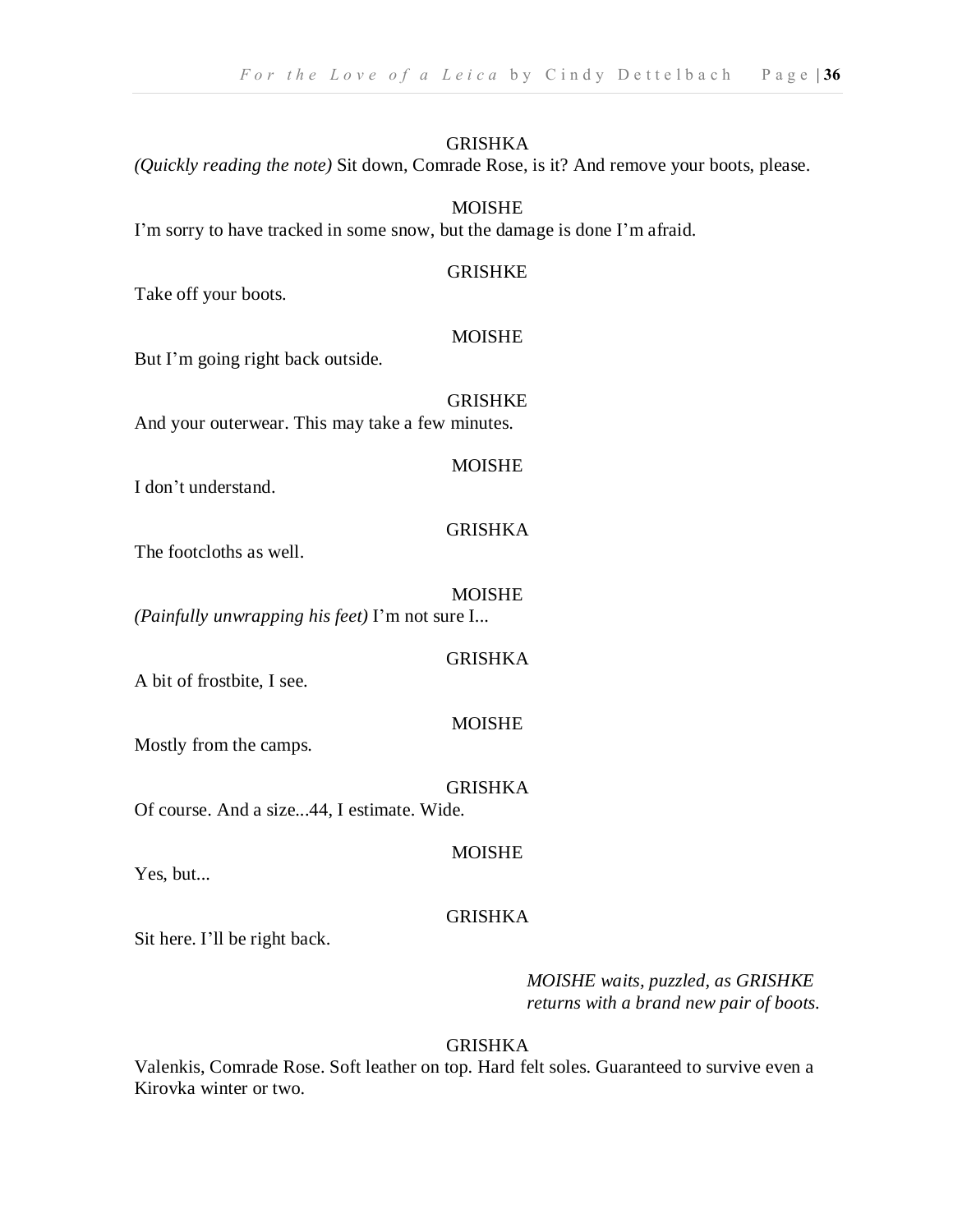They're beautiful...but...

#### GRISHKA

Try them on. And here are some new, dry footcloths to go first.

#### MOISHE

Try them on?

#### **GRISHKA**

To see if they fit you, of course. I know the kind of boots they supply political prisoners in the camps. Inferior, shoddy workmanship. Spring leaks faster than a rotted out rowboat. And they never, ever fit.

#### MOISHE

You describe them perfectly.

#### GRISHKE

So go ahead, already.

#### *MOISHE eagerly tries on the new boots.*

#### GRISHKA

Just as I suspected. A perfect fit.

#### MOISHE

If these are meant for me, I can't possibly pay the price of...

#### GRISHKA

35 Roubles. Kozlov has indicated the price here in the note.

MOISHE *(Disbelieving)* Thirty-five? No zeroes attached to that sum?

#### GRISHKA

Do you doubt Kozlov's mathematics?

#### MOISHE

No, comrade, no.

#### GRISHKA

Good. I can collect.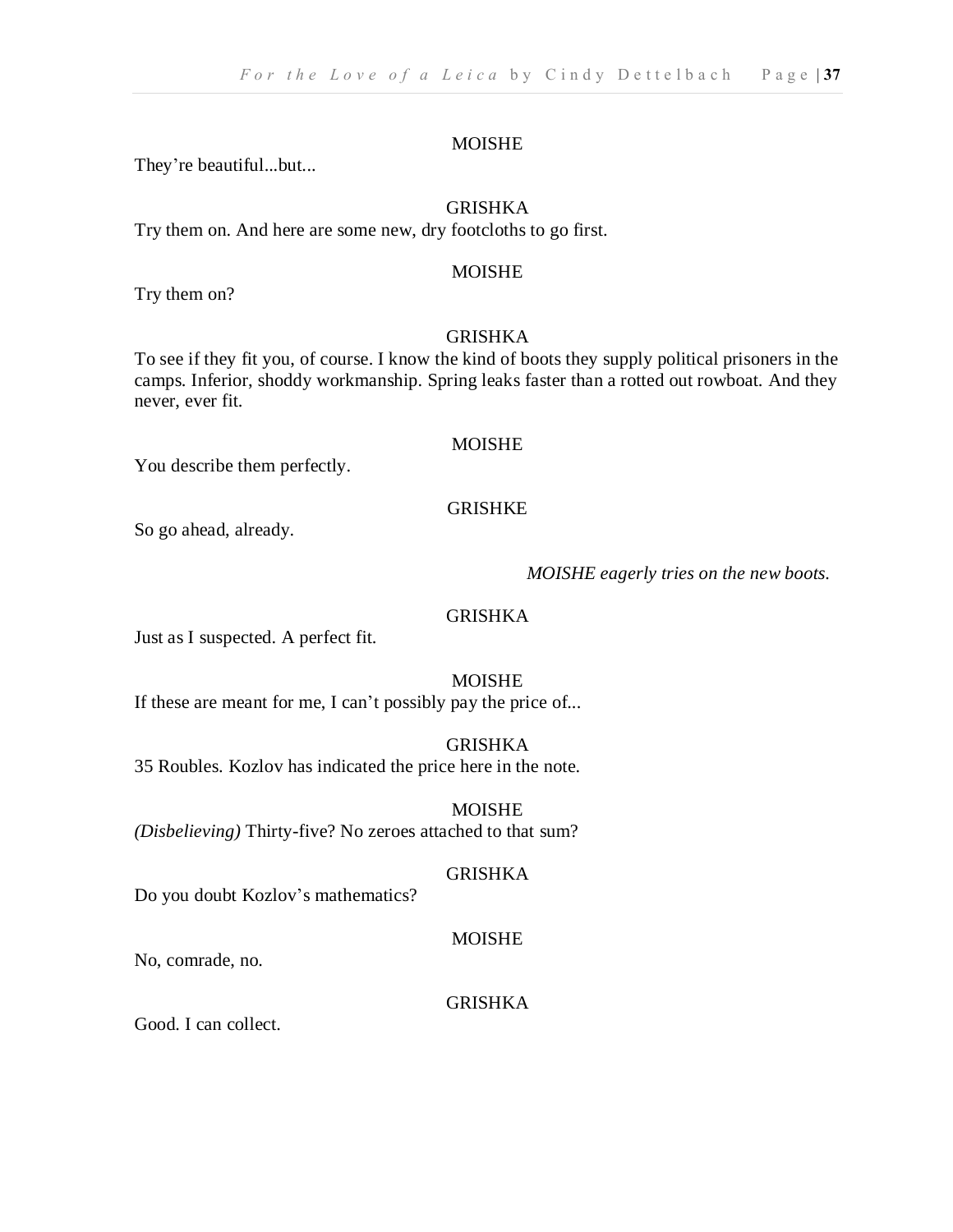*(Digging eagerly into his pants pocket)* Here. 35 roubles exactly. And thank you. More than I can say.

#### GRISHKA

One more thing: You are to make out an invoice recording the transfer of a pair of Valenki boots, price 35 roubles, from our main store to Shop Three.

#### MOISHE

Shop Three.

#### GRISHKA

Correct.

#### MOISHE

I will do so. As soon as I return.

#### GRISHKA

Enjoy your new boots, and say hello to Comrade Kozlov for me.

#### *BLACKOUT.*

#### **SCENE 8**

| SETTING: | Late Evening, 2 weeks later. The Roses'<br>cottage.                                                                                                                                                                                                   |
|----------|-------------------------------------------------------------------------------------------------------------------------------------------------------------------------------------------------------------------------------------------------------|
| AT RISE: | A relaxed family tableau despite the<br>sound of strong wintry wind and all three<br>wearing warm clothing. ESTHER sits<br>with her mending basket, CHAIM is<br>sprawled out reading and MOISHE dozes<br>under his newspaper. A knock at the<br>door. |

#### ESTHER Who could that be at such a late hour *a*nd the snow already up to the windows?

#### MOISHE

I have no idea.

CHAIM

I'll get it.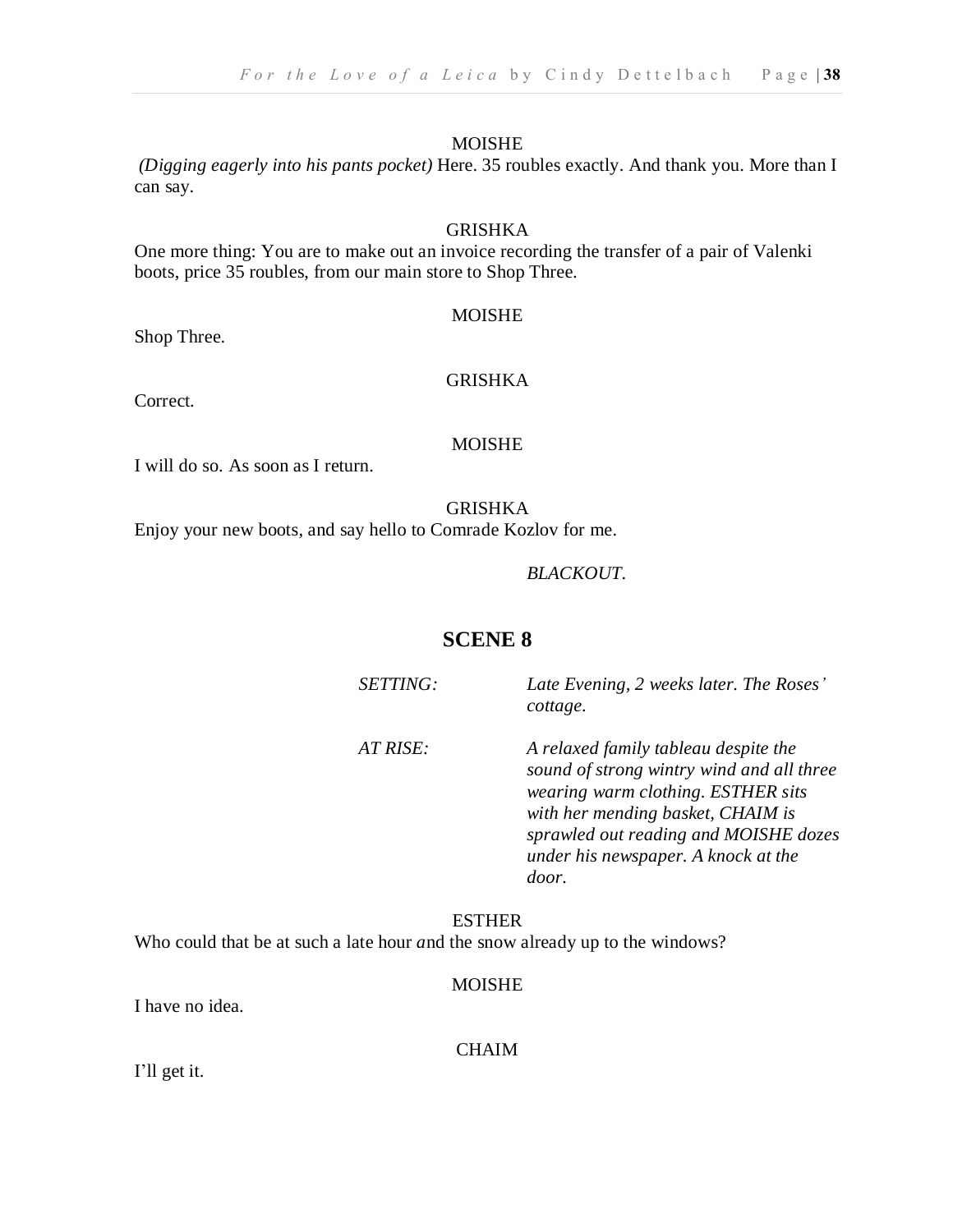*He opens the door to see an unfamiliar face.*

#### MOISHE

Stepka, come in. Out of the storm.

#### STEPKA

Thank you, comrade.

#### MOISHE

Meet my family. My wife Esther, my son Chaim.

#### STEPKA

Good evening.

#### **MOISHE**

Stepka's the day manager at the Commerce Cooperative.

#### ESTHER

Would you like some tea....?

#### **STEPKA**

No thank you. I won't be here long.

#### MOISHE

What brings you out on a terrible night like this?...I don't think I left anything unfinished today.

#### **STEPKA**

I am sent by Kozlov's superior.

#### MOISHE

For what?

#### **STEPKA**

To deliver a message. From The Secretary of the District Committee of the Party.

#### ESTHER

Sit here. Close to the stove.

#### **STEPKA**

Thank you....It begins, "Comrades, fellow citizens, friends. The Presidium of the Supreme Soviet has just announced the launching of the second War Loan of the Great Patriotic War of our Motherland. I have no doubt that you will all wish to contribute to the limit..."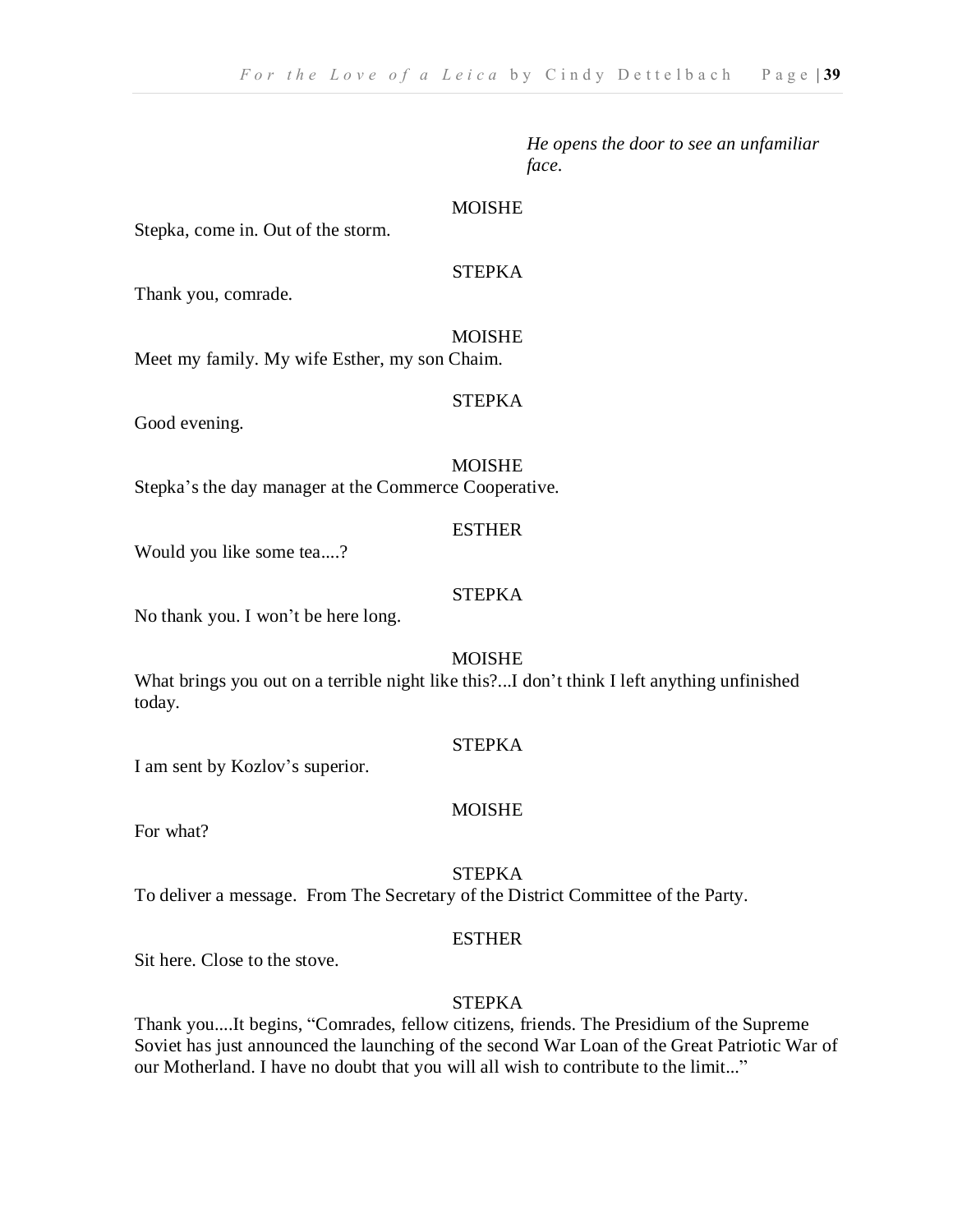Am I hearing right?

#### MOISHE

Money. He's asking for money. For the Cause. The War. The wonderful People's Army.

#### ESTHER

I wouldn't give them a single kopek.

#### MOISHE

You must excuse my wife, Stepka...Now as you were saying...

#### STEPKA

There is a note, as well, from Kozlov's boss. He writes, "The Party Secretary requested we all give up 20% of our salaries. But we shall do better than that. We shall give 25. Yes all of us.  $25\%$  ."

#### **ESTHER**

25%? We can barely live on what you make now, Moishe. How can we live on 25% less? We'll starve.

#### STEPKA

Are you telling me Comrade Rose you won't contribute? I must return with an answer.

#### MOISHE

*(Scowling, first at his wife)* Of course we will contribute. The 25% requested. You have done your job and done it well.

#### STEPKA

We all have to make that sacrifice, Mrs. Rose. Myself included.

#### MOISHE

Well said, Stepka. Now I suggest you hurry on your way before the roads get totally impassible.

#### STEPKA

Thank you Comrade, Rose. I will see you tomorrow at the Cooperative.

#### *STEPKA exits.*

#### CHAIM

Are you really going to give up a quarter of your salary for the Russian war effort, Papa?

#### ESTHER

I can't believe you agreed to that.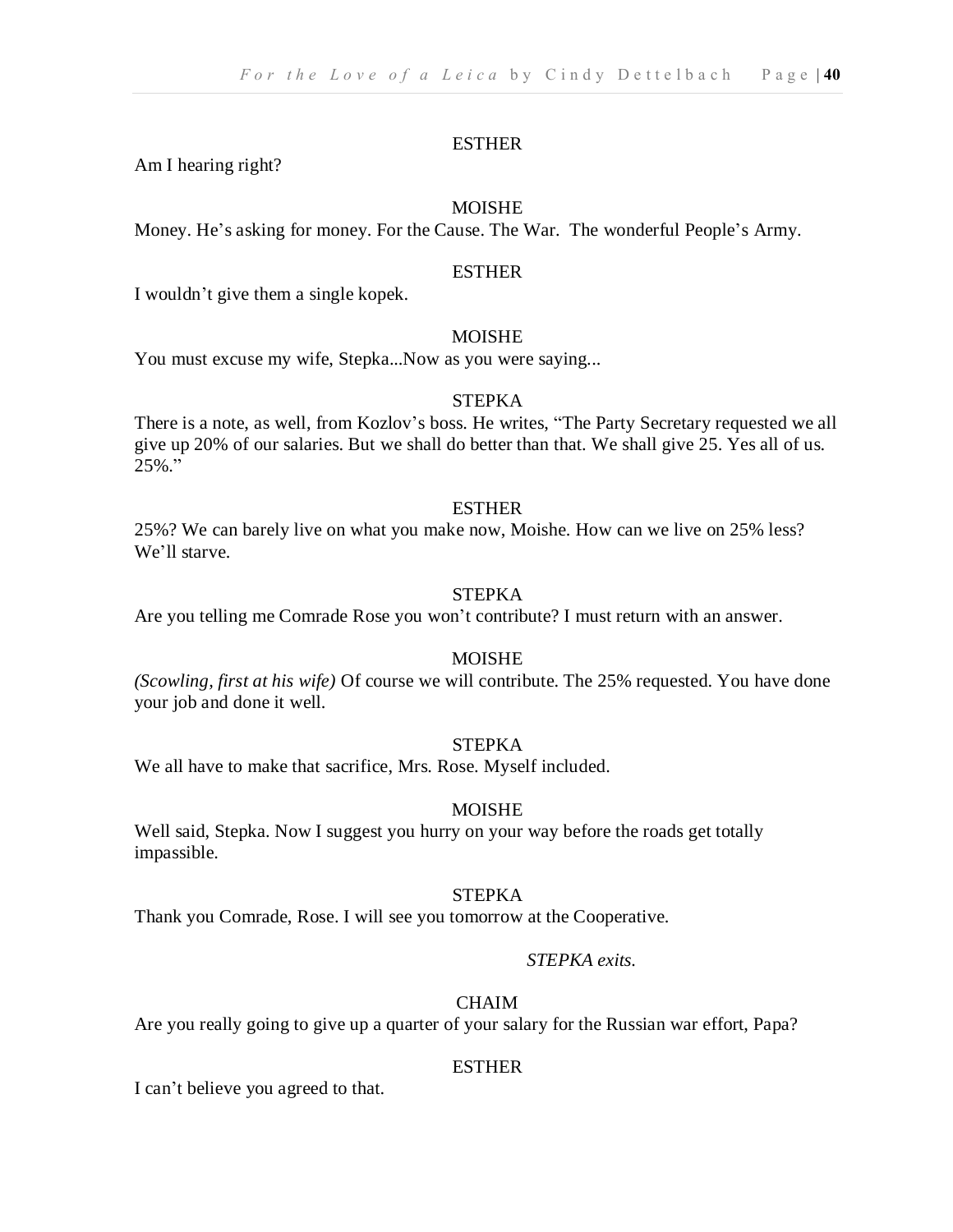And you should not have said what you did. In front of Stepka.

#### ESTHER

The idea was so...so impossible that I guess I...

#### MOISHE

Stepka is just doing his job. But you can never tell if he's also reporting any bad comments he hears to the Party apparatchiks... It's a lesson I learned in the gulag.

#### ESTHER

You're right, and I'm sorry....Meanwhile, how are we to manage on your new, reduced salary?

#### MOISHE

The roubles I earn are practically worthless anyhow. So what's 25% deducted from worthless?

#### ESTHER

Those "worthless" roubles still buy a loaf of bread, cabbage, potatoes, the occasional apple. They also pay for the leaky roof over our head.

#### MOISHE

We'll get by bartering what little we have in return for the little someone else has.

#### ESTHER

*(Looking around at the shoddy, minimalist furnishings in the room)* Barter what? Except for my wedding ring, the jewelry is all gone.

#### MOISHE

That quilt you're making, for example. *(Pause)* Or maybe my new Valenkis.

#### ESTHER

Somehow I think you'd rather go hungry than give those up.

#### MOISHE

I'm done with hungry, thank you.

#### ESTHER

You still haven't answered my question.

#### MOISHE

Tomorrow, maybe, I'll have answers. Tonight all I can think of is a glass of hot tea and going to bed under a mountain of warm covers.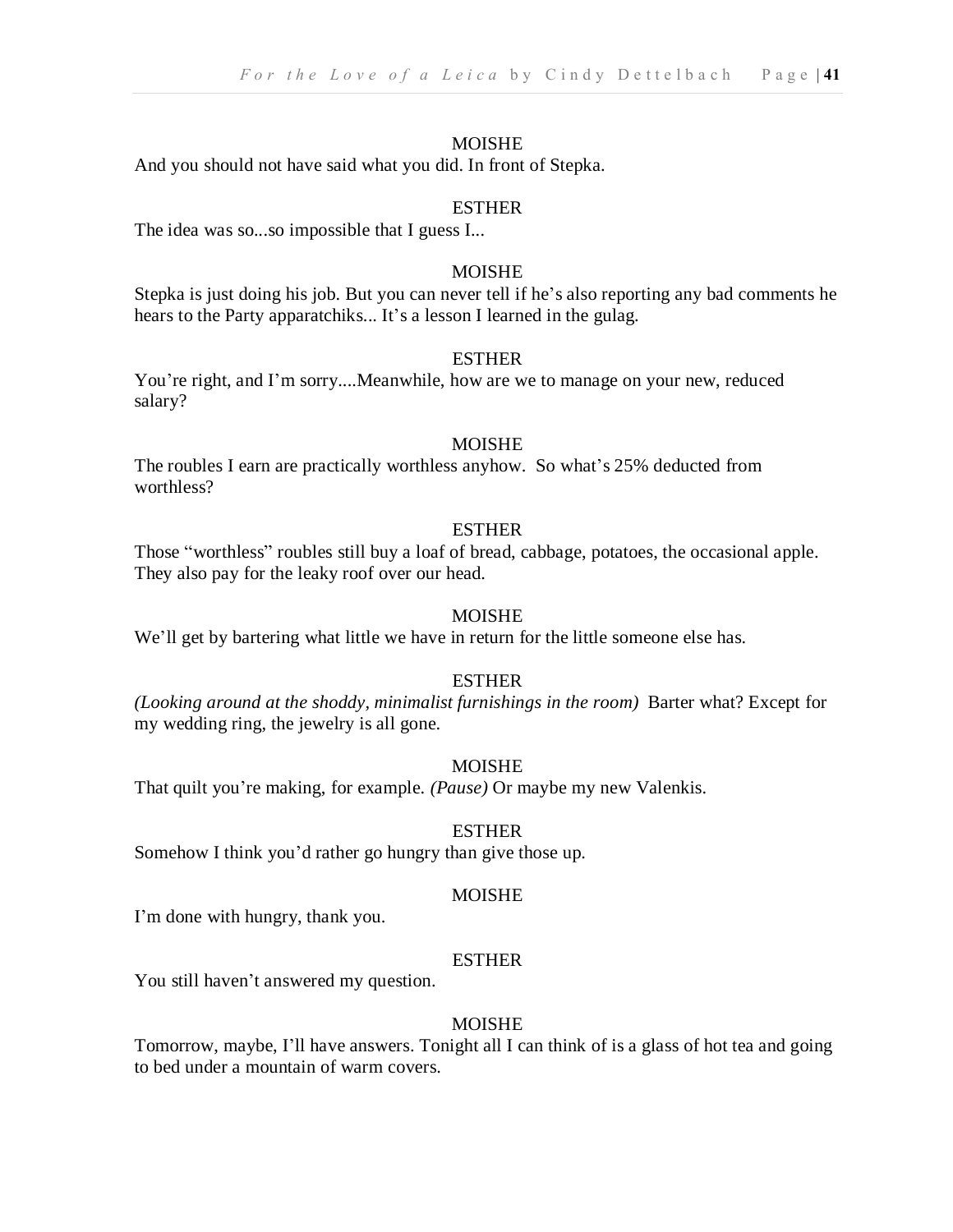#### *LIGHTS DOWN. SPOTLIGHT ON CHAIM.*

#### **CHAIM**

Summer eventually came, even to frozen Kirovka. And for a few short months, Kirovka residents, the rich and the 25% poorer, native and exile alike, enjoyed the sun's warmth and the pleasure of practically never ending daylight. The first summer Papa was finally with us again was also the summer I came of age....In at least two ways.... It all began with my special "find."

#### **SCENE 9**

*SETTING: THE ROSE COTTAGE*

*AT RISE: CHAIM enters carrying a stack of packages. ROSE looks up from her cleaning.*

#### ESTHER

What, my I ask, have you got there?

CHAIM

It's from the Kirovka General Store. I bought everyone I could.

#### ESTHER

Every what?

#### **CHAIM**

Amateur photo kits.

ESTHER

Photo kits? Have you lost your senses? You know we have no camera. What could we possibly do with photo kits?

CHAIM

Pytor Ivanovich let me have most of it on credit. Said I could pay it back a little each week.

ESTHER

That's all we need. Throwing away what little money we have on *narrishkeit*, nonsense.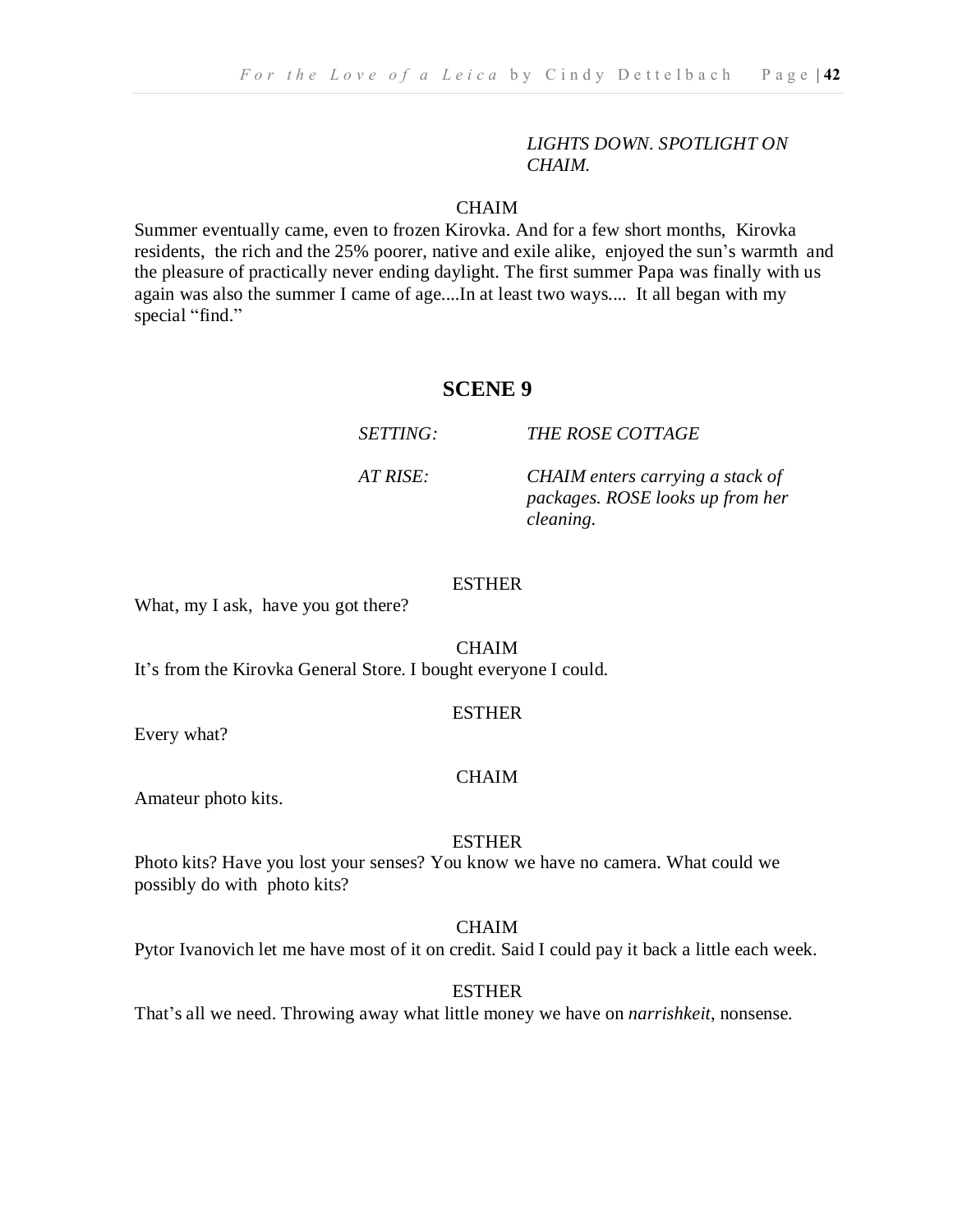#### CHAIM

The planners who distribute merchandise sent a stack of kits to the General Store. And since no one in Kirovka, except for Timofei in the passport office has a camera, Pytor Ivanovich sold them to me real cheap.

#### ESTHER

At least he's no fool.

#### CHAIM.

The kits contain potassium ferricyanide.

#### **ESTHER**

And this is supposed to make me clap my hands with glee?

#### CHAIM

Papa had some in his old darkroom. I remember that ferricyanide mixed with ferrous iron sulphate and dissolved in boiled water, made ink. A real dark blue ink.

So?

#### ESTHER

#### **CHAIM**

Pytor Ivanovich says there's been no ink in Kirovka since long before the war. He told me that people used to mix the lead in indelible purple pencils with hot water to make some kind of pale, ersatz ink. But now you can't even buy the pencils.

#### ESTHER

So all you do is mix the stuff in the photo kits with water and you get real ink?

#### CHAIM

ESTHER

The kit doesn't have the other chemical I need. Ferrous iron sulfate.

Small detail.

#### CHAIM

But the Agriculture office does. The last time I ran an errand for them I noticed a big bin of those pale green iron sulfate crystals. The officer in charge said I could help myself whenever I wanted.

#### **ESTHER**

Very kind of him. Now what?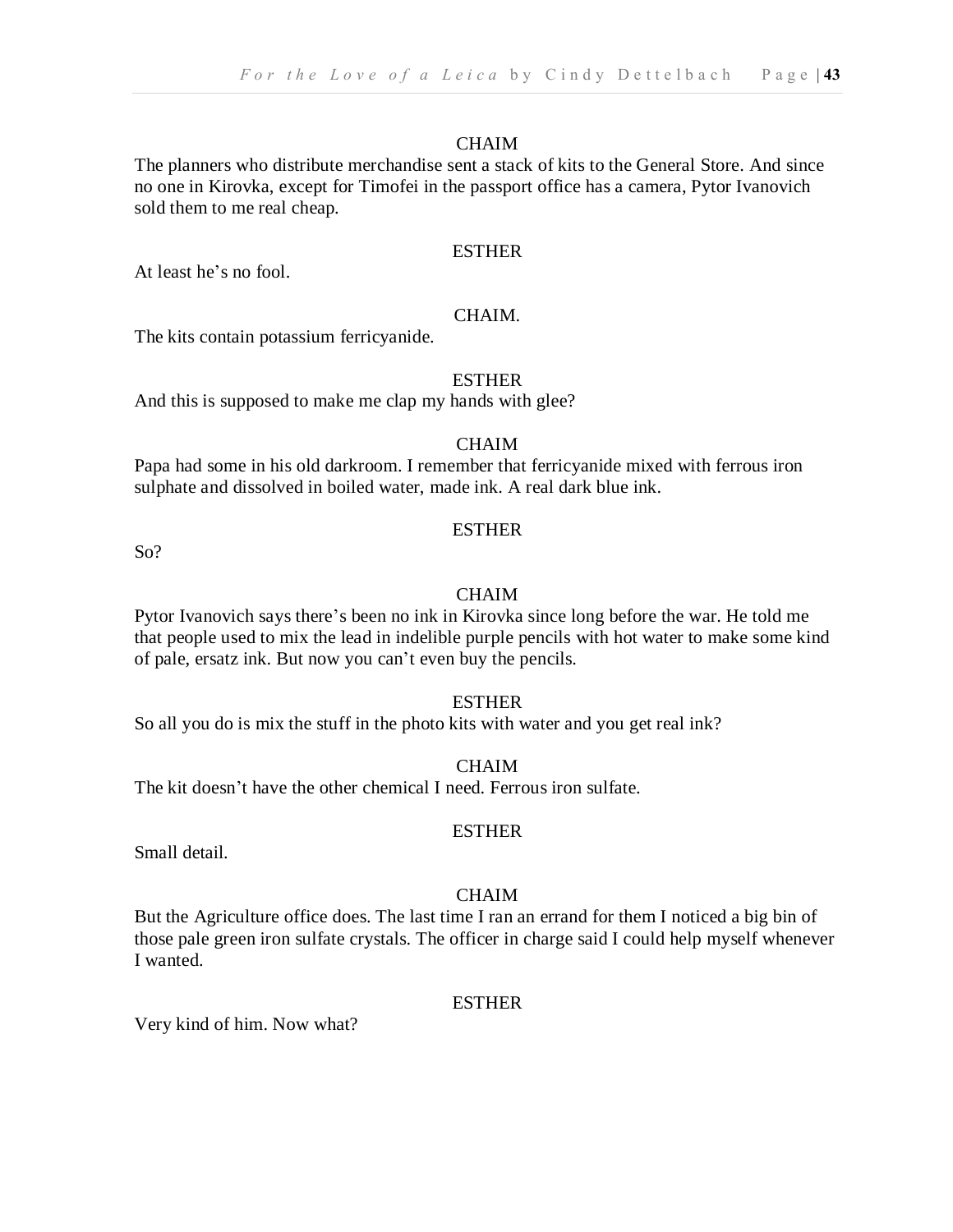#### CHAIM

It'll just take some experimenting to get the right proportions. Then I'll have my ink.

#### **ESTHER**

*(Affectionately)* Good luck, my little scientist.

*CHAIM exits as LIGHTS FADE OUT.*

#### **SCENE 10**

| <i>SETTING:</i> | The Roses' cottage. Several days later.                        |
|-----------------|----------------------------------------------------------------|
| AT RISE:        | <b>ESTHER</b> is busy making soup and<br>muttering to herself. |

#### **ESTHER**

Mold on the cabbage and potatoes with more black eyes than victims of the KGB. In the old days they wouldn't even feed this to pigs. *(Calling out the open window)* Chaim. I need some more water from the well.

#### CHAIM

*(From outside)* I'm busy mama.

#### ESTHER

*(Mumbling to herself)* Always, he's busy. Even in summer. With no school. *(Calling out the window again)* So get yourself unbusy.

#### CHAIM

In a minute. I have a surprise.

*CHAIM enters triumphantly holding a vial of blue liquid in one hand and a sheet of newspaper in the other*.

Mama, look.

#### ESTHER

What am I looking at?

#### CHAIM

Ink. Deep blue ink. I tried writing with it on newsprint. It ran a bit, but it still shows up!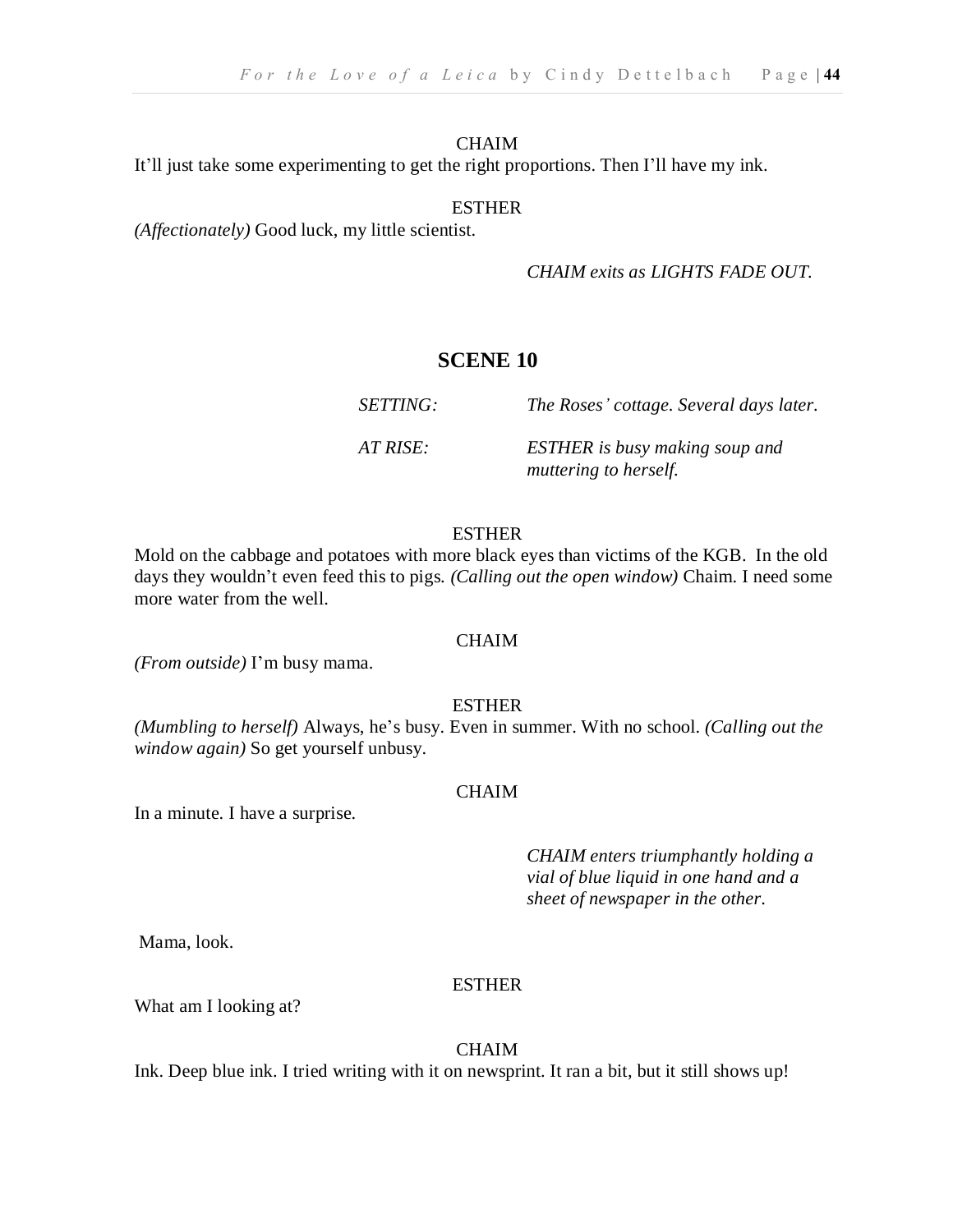*(Putting down her knife and potato to examine it more closely)* You made this? All by yourself?

I did.

Very impressive.

Thanks.

ESTHER

CHAIM

Now that you have magic ink to write with, you'll surely be the smartest boy in your class.

#### CHAIM

I'm that already, Mama.

#### **ESTHER**

*(Laughing)* Right. How soon I forget.

#### CHAIM

I have a better idea. Actually it's our landlady's. She saw me working with my measurements on the back step. Said all of her friends with school-age children would want to buy my ink, too.

#### **ESTHER**

So they can be as smart as you?

#### **CHAIM**

I could sell the ink for money. Or barter it for other things we need. I already told Pytor Ivanovich that I want to buy any extra photo kits he's sent. *(Pause)* He probably thinks I'm crazy.

#### ESTHER

*(Admiringly)* Crazy like a fox. Here, *mein kint*. I've got some roubles of my own saved. Go and buy what you need before someone else gets the same idea.

#### BLACKOUT.

#### CHAIM

ESTHER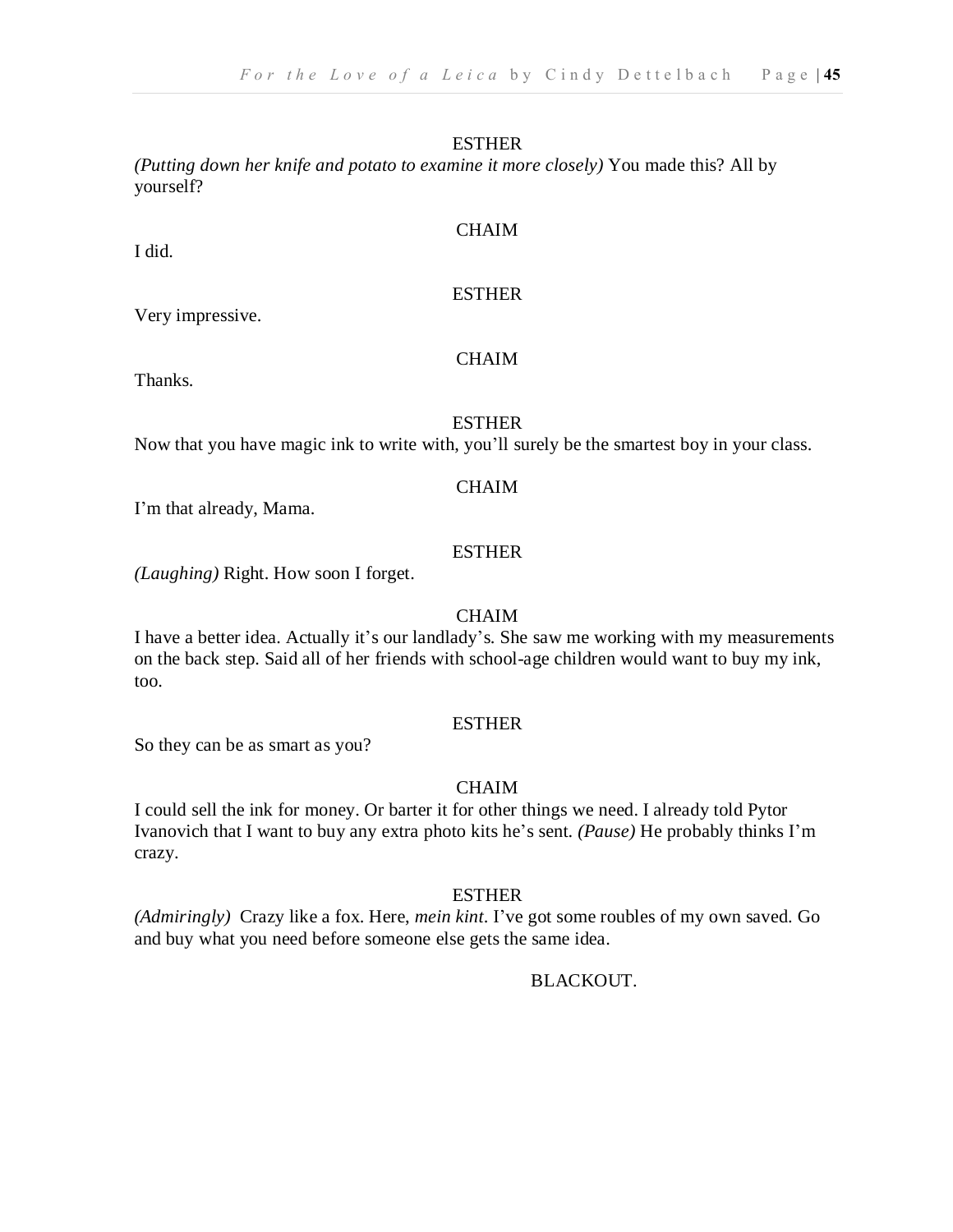#### **SCENE 11**

| <i>SETTING:</i> | A few weeks later. Evening. The Roses'<br>cottage.     |
|-----------------|--------------------------------------------------------|
| AT RISE:        | <b>ESTHER</b> and MOISHE admiring their<br>son. CHAIM. |

#### ESTHER

Who would've thought...

#### MOISHE

I'm proud of you, son.

#### CHAIM

Thanks, papa.

#### **ESTHER**

Every day, people come bringing with them their small bottles and wrapped bundles. *(Looking at her scribbled notes on the back of a brown paper bag)* So much ink for a few eggs. So much for a litre of milk. This small container for a loaf of bread. This bigger one for a bit of meat. *(Pause)* We haven't eaten this well in a long time.

#### MOISHE

A regular entrepreneur we've got for ourselves.

#### CHAIM

I used only a portion of my ferricyanide for the five litres of ink I've already made. And the next village over also has a general store. Maybe they were sent amateur photo kits too.

#### MOISHE

No decent produce at any price. Barely enough sugar, flour or oil for sale. But amateur photo kits for a town with no cameras? Those we have all you want.

#### ESTHER

I think this business of Chaim's is bringing back some of the humor you lost in the camps, Moishe. It's good to see.

#### CHAIM

Yeah, papa.

*There is a knock at the door.*

Probably another customer.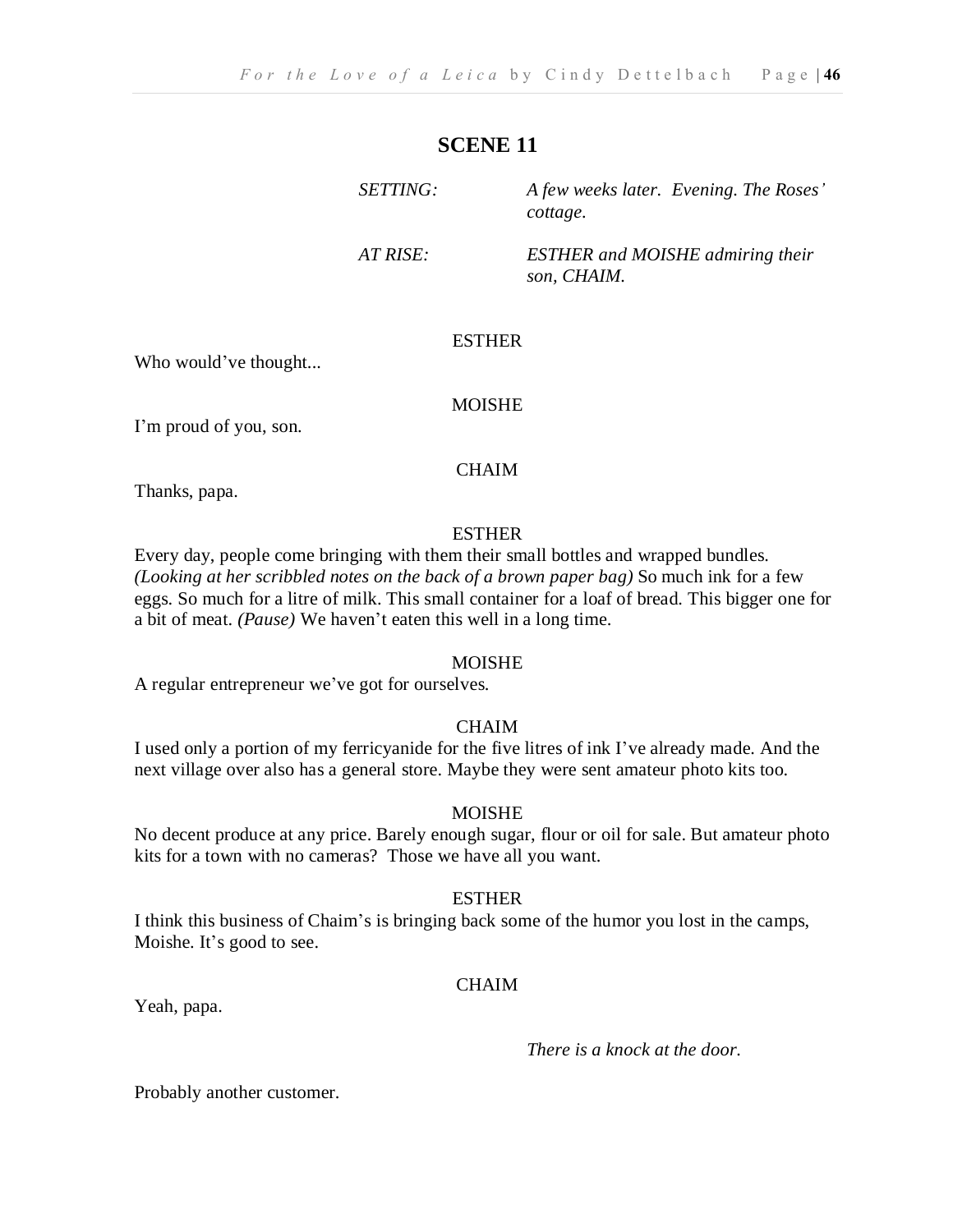*CHAIM is taken aback at seeing the general store attendant, PYTOR IVANOVICH, at the door.*

Uh, nice to see you, Pytor Ivanovich. Can I get you anything?

IVANOVICH

A message from the offices of NKVD. I was told to deliver it right away.

*MOISHE gives ESTHER a worried glance.*

*(Importantly to CHAIM)* The chief of police wants to see you. I'm deputized to bring you in.

#### **MOISHE**

What on earth for?

#### PYTOR

*(As if he's memorized his lines)* Chaim Rose, you are to come with me. Follow three steps behind me and do not stop for anything. I have the right to use a weapon without warning.

#### CHAIM

What did I do?

#### IVANOVICH

The NKVD asks questions. It does not answer them. And hurry. The chief does not like to be kept waiting.

#### MOISHE

*(Waving a menacing fist at IVANOVICH)* If you harm a single hair on this boy's head...I will find you and with my bare hands...

#### ESTHER

*(Restraining MOISHE)* It's not Pytor Ivanovich's fault.

#### MOISHE

Remember what I said, young man.

#### ESTHER

*(To Chaim)* Come, *mein zissen kint*. Let me wrap up some bread for you. A bit of cheese we just got...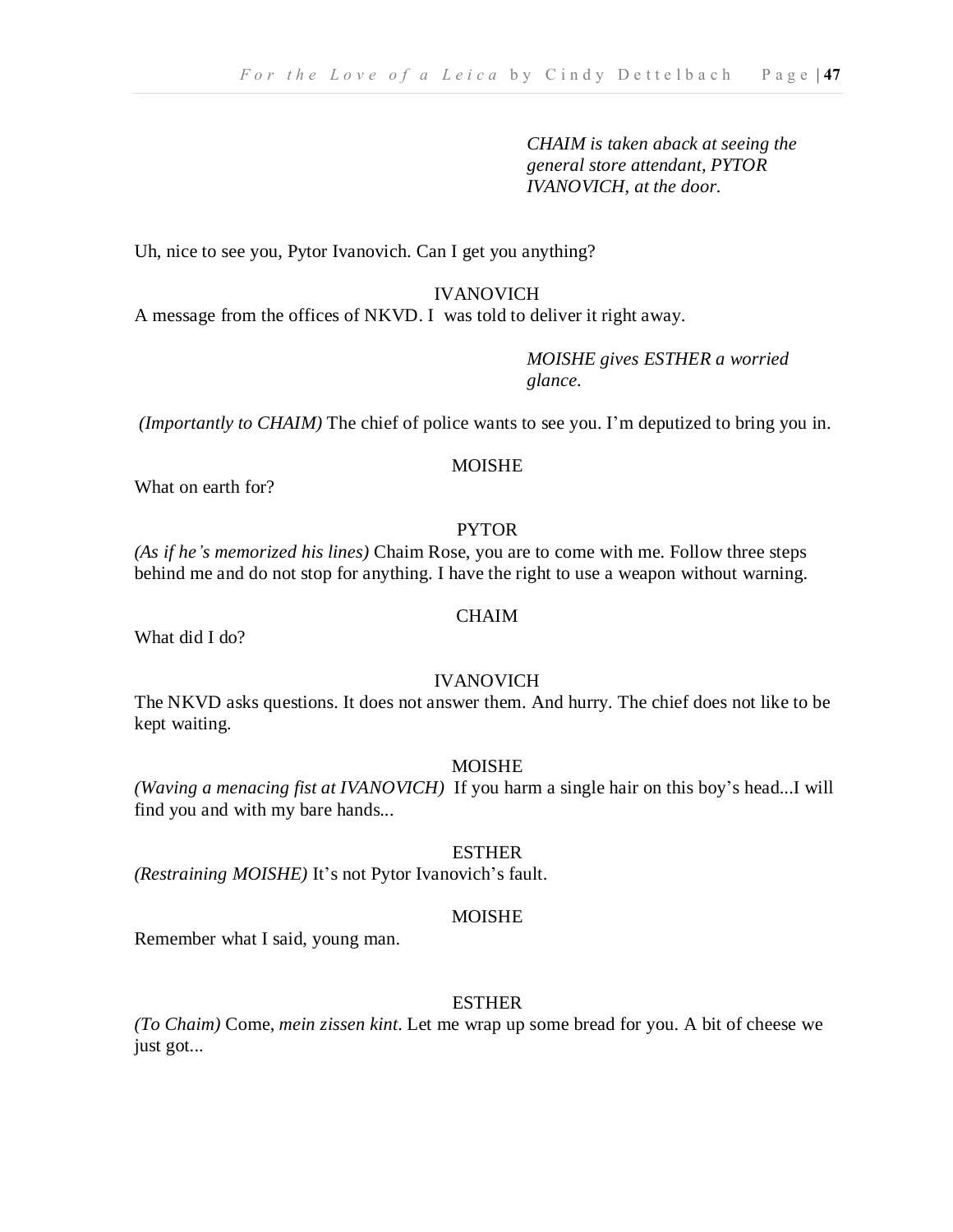#### CHAIM

No, mama....

#### MOISHE

*(Resignation creeping back into his voice)* Let him go, Esther. Let him go.

#### IVANOVICH

I saw this letter hanging out of your mailbox, Comrade Rose. I brought it in with me.

*MOISHE absently pockets the letter as both he and ESTHER focus on CHAIM, hugging and kissing him and whispering reassurances before CHAIM exits, following three steps behind IVANOVICH*.

#### ESTHER

Dear God in Heaven, spare my Chaim, my life...

*MOISHE, weeping silently, enfolds his wife in his arms as the letter he carelessly tucked away drops to the floor.*

#### ESTHER

What's that?

#### MOISHE

The letter Pytor Ivanovich brought in.

*He picks it up, opens and reads it, his already pale countenance turning still more ashen.*

Sit down, Esther.

ESTHER

#### MOISHE

It's from Avrum, the watchmaker. Sit.

ESTHER

Yes?

What?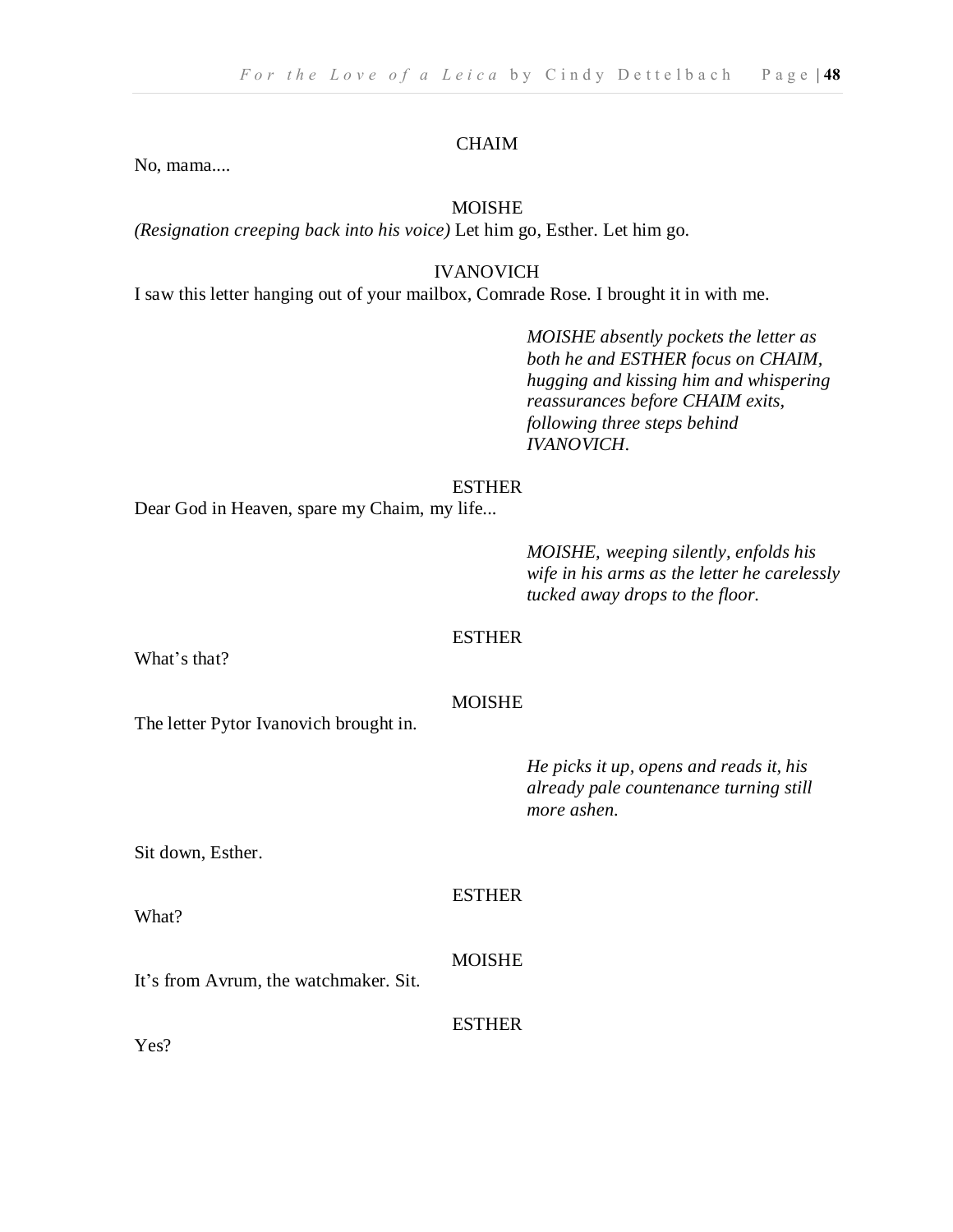He writes that shortly after you and Chaim were deported, he and his family fled to the remote mountain town where his brother lives.

#### ESTHER

Okay... But you look like you just saw a ghost.

#### MOISHE

Too many ghosts, I'm afraid. Avrum's main news is that on Oct 16, 1942, every last Jew in Brest – 30,000 in total – was killed.

#### ESTHER

*Gut in himmel*....

#### MOISHE

Exterminated by the Nazis.

ESTHER Our friends? Our neighbors? Even the little children?

#### MOISHE

Everyone.

ESTHER

And now our Chaim. Our precious Chaim. Taken too. Oy Moishe. What's to become of us?

#### *BLACKOUT.*

#### **SCENE 12**

| SETTING: | The office of the local chief of the NKVD.<br>On the wall hang portraits of Josef Stalin<br>and Lavrenty Beria. Carefully arranged<br>on the desk are an inkstand, some pencils<br>and other items, including a small bottle<br>of familiar-looking blue ink. In the right-<br>hand corner rests the police chief's<br>revolver. |
|----------|----------------------------------------------------------------------------------------------------------------------------------------------------------------------------------------------------------------------------------------------------------------------------------------------------------------------------------|
| AT RISE: | <b>CHAIM and IVANOVICH wait outside</b><br>the door. The POLICE CHIEF sits at his<br>desk with his back to them.                                                                                                                                                                                                                 |